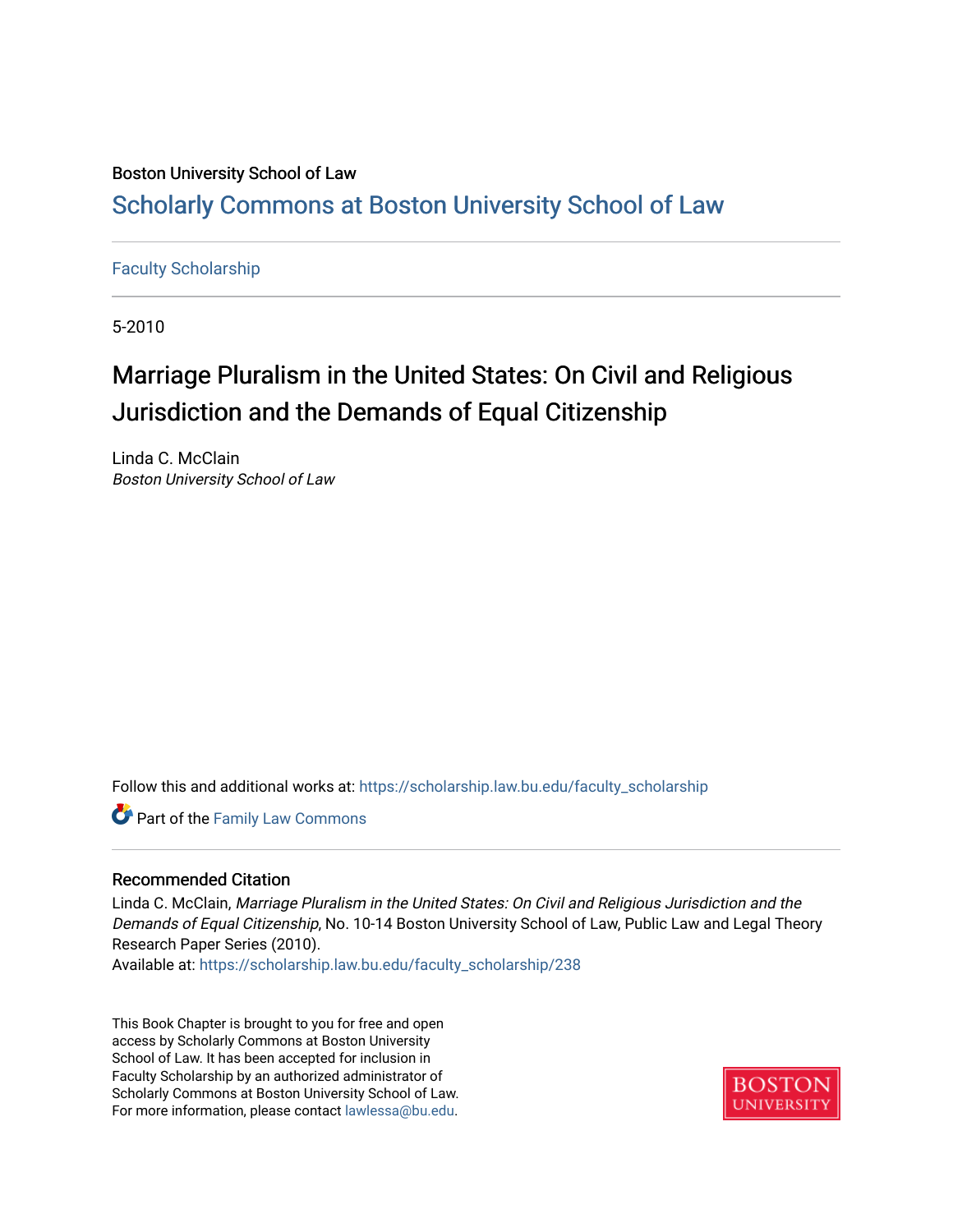

# **MARRIAGE PLURALISM IN THE UNITED STATES: ON CIVIL AND RELIGIOUS JURISDICTION AND THE DEMANDS OF EQUAL CITIZENSHIP**

Boston University School of Law Working Paper No. 10-14 (May 24, 2010)

Linda C. McClain

This paper can be downloaded without charge at:

http://www.bu.edu/law/faculty/scholarship/workingpapers/2010.html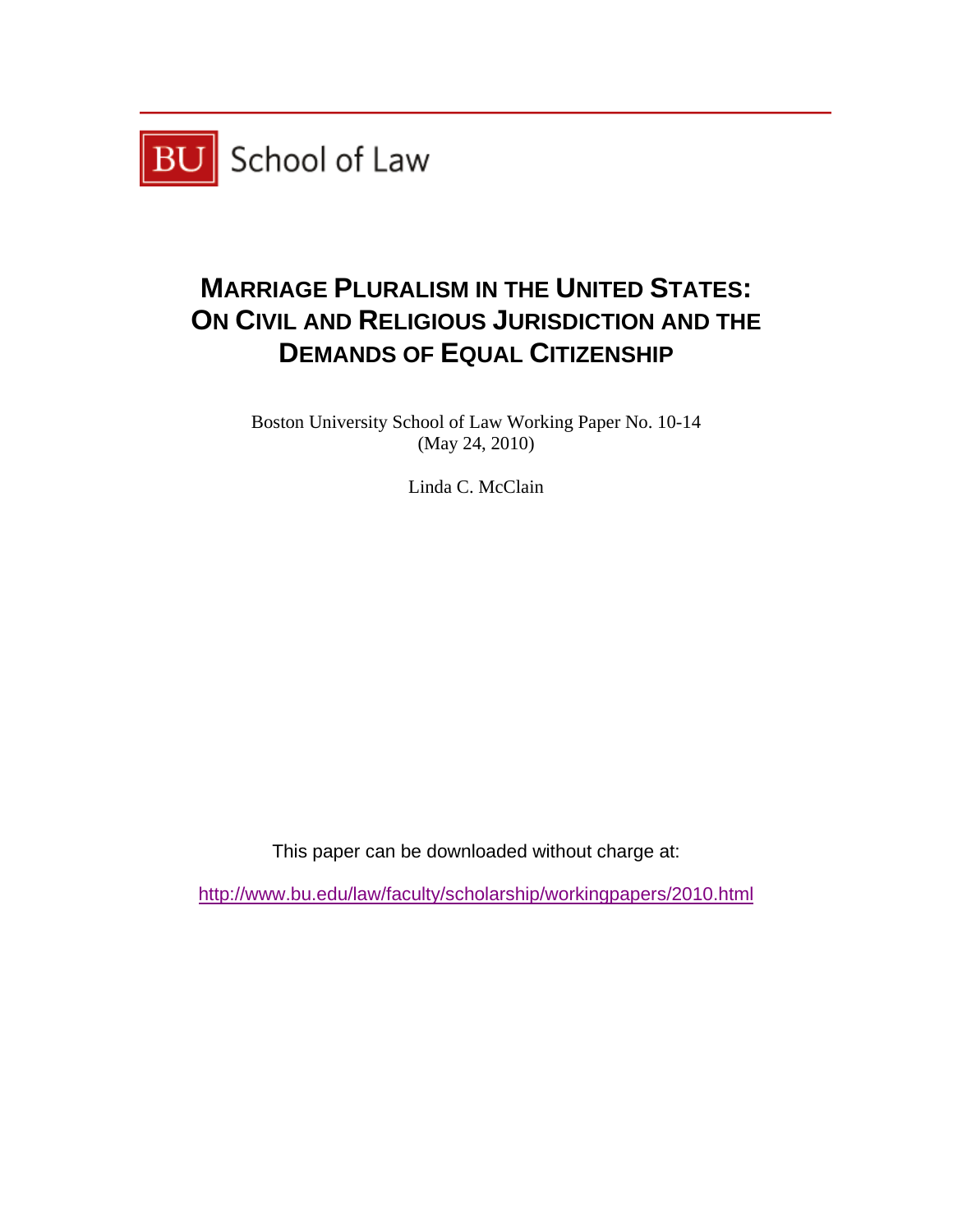# **Marriage Pluralism in the United States: On Civil and Religious Jurisdiction and the Demands of Equal Citizenship**

Linda C. McClain

#### **I. Introduction: The Call for More Pluralism and Shared Jurisdiction in U.S. Family Law**

"Legal pluralism" is hot. Indeed, "legal pluralism is everywhere." As Brian Tamanaha observes, not only is there, "in every social arena one examines, a seeming multiplicity of legal orders, from the lowest local level to the most expansive global level," but, in the last few decades, legal pluralism itself "has become a major topic in legal anthropology, legal sociology, comparative, law, international law, and socio-legal studies."<sup>2</sup> But problems with defining and understanding legal pluralism continue to "plague" its study. $3$ 

What of legal pluralism in family law? Is such pluralism already "everywhere," if we just look closely? A common observation is that family law -- and family law practice -- in the United States have become global due to "the globalization of the family."<sup>4</sup> As people form families cross geographic and national boundaries, lawyers and courts routinely must deal with

2. Ibid.

 $\overline{a}$ 

3*.* Ibid.

4. Ann Laquer Estin and Barbara Stark, *Global Issues in Family Law* (St. Paul, MN: Thomson-West, 2007), 1.

<sup>1.</sup> Brian Z. Tamanaha, "Understanding Legal Pluralism: Past to Present, Local to Global," *Sydney Law Review,* 30 (September 2008): 375-411, 375.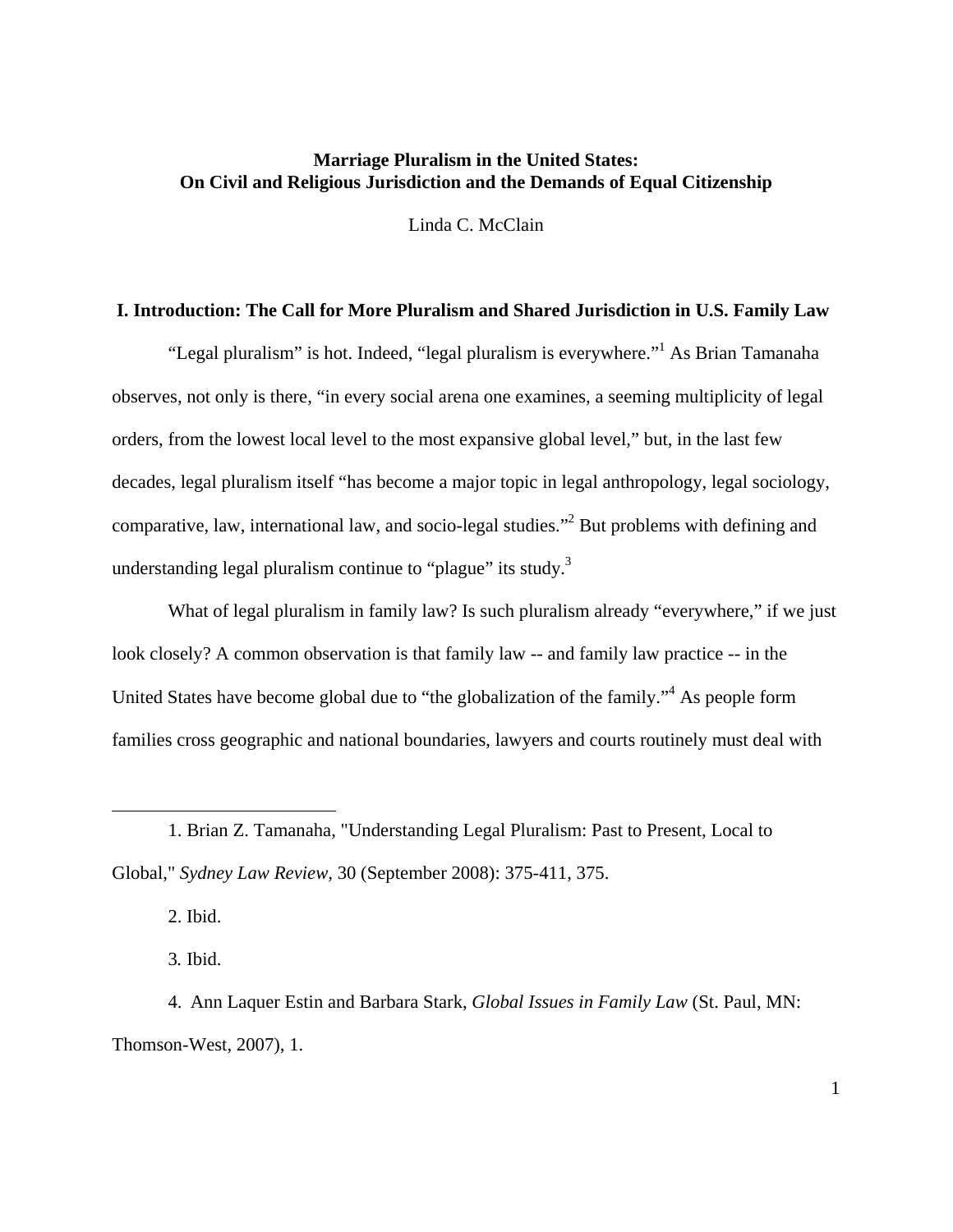complex questions of jurisdiction and comity with respect to marriage, divorce, child custody, and the like.

Has the time come, at the normative level, to embrace more legal pluralism in family law within the United States? If so, what form should it take? To answer these questions, clarifying what is meant by "legal pluralism" in family law is crucial. Broadly defined, legal pluralism acknowledges that there are multiple sources of normative ordering in every society. Such sources include not only the "official" legal system, embodied in civil cases, statutes, and constitutions, but also, as Ann Estin describes in this Volume, the "unofficial family law" of religious tribunals, rules, customs, and the like.<sup>5</sup> This "unofficial family law" has a formative effect on persons and communities even if it is not buttressed by binding state authority.

More narrowly defined, *legal* pluralism refers not to this broader *normative* pluralism but to questions of jurisdiction and juridical power.<sup>6</sup> Sally Engle Merry explains that "state law" is "fundamentally different" than non-state forms of ordering because "it exercises the coercive power of the state and monopolizes the symbolic power associated with state authority." She urges that the study of legal pluralism attend to the interaction of state law with these other forms of ordering.7

<sup>5.</sup> Ann Laquer Estin, "Unofficial Family Law" (in this volume).

<sup>6.</sup> Tamanaha, "Understanding Legal Pluralism."

<sup>7.</sup> Sally Engle Merry, "Legal Pluralism," *Law and Society Review* (1988): 869-896, 869, 879.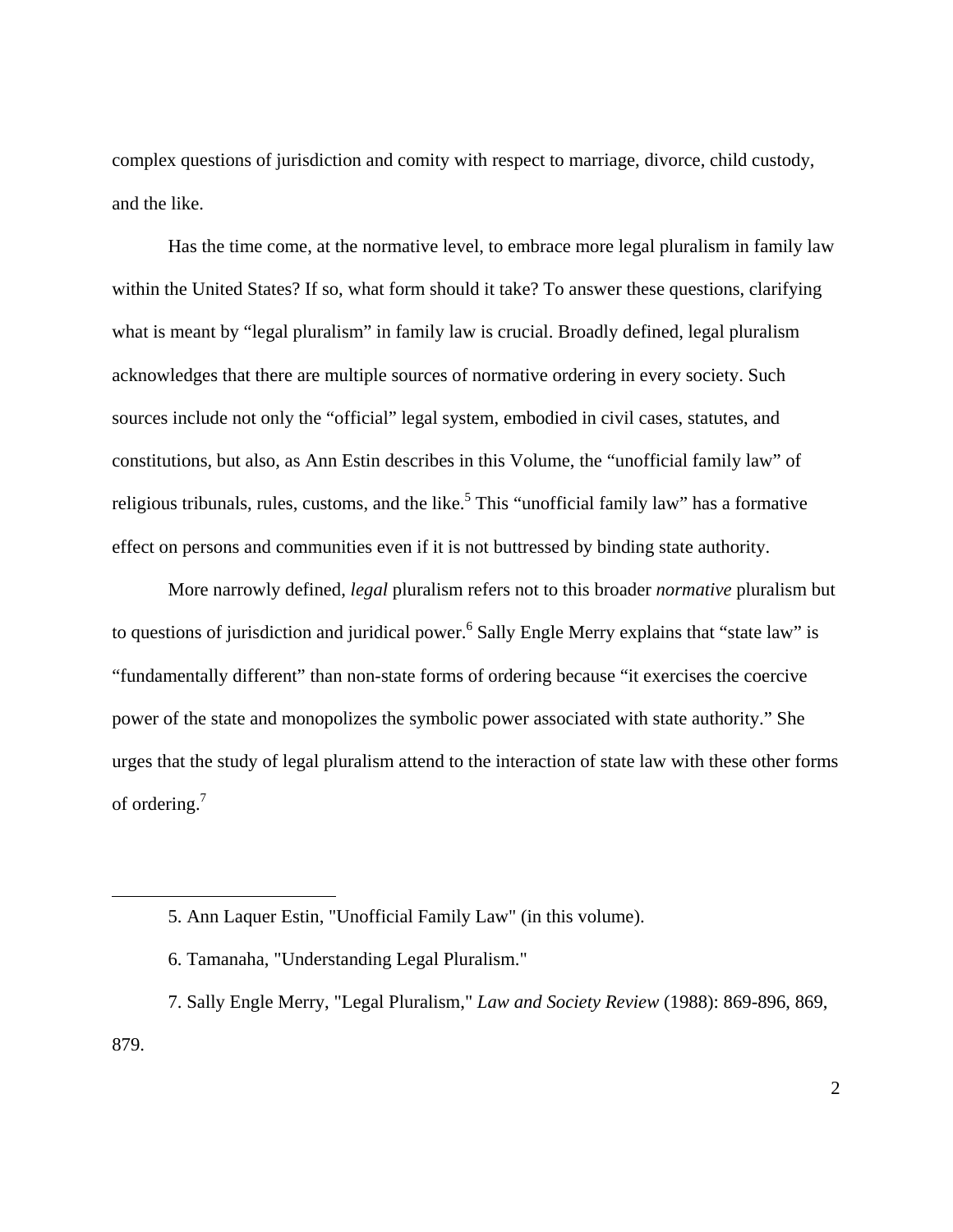The Multi-Tiered Marriage Project calls for a national conversation on this interaction between state and non-state power with respect to jurisdiction over marriage and divorce. To the "ought" question about whether there should be more jurisdictional pluralism, it answers "yes." Project convenor Joel Nichols proposes that, in the U.S., "civil government should consider ceding some of its jurisdictional authority over marriage and divorce law to religious communities that are competent and capable of adjudicating the marital rites and rights of their respective adherents."<sup>8</sup> He finds, already within the United States, some forms of a multi-tiered system, described elsewhere in this Volume: covenant marriage, available in three states, and New York's *get* statutes.<sup>9</sup> In Louisiana, for example, key proponents of covenant marriage selfconsciously sought to instantiate a covenant model of marriage in keeping with "God's intended purpose for marriage."<sup>10</sup>

To usher in more legal pluralism in the U.S., Nichols proposes to learn from other legal systems. He spins the globe and finds many instructive ways to share jurisdiction over marriage

1

9*.* Nichols, "Multi-Tiered Marriage," 148. The three states are Arkansas, Arizona, and Louisiana.

10. Katherine Shaw Spaht, "Covenant Marriage: An Achievable Legal Response to the Inherent Nature of Marriage and Its Various Goods," *Ave Maria Law Review* 4 (Summer 2006): 467-496, 470.

<sup>8.</sup> Joel A. Nichols, "Multi-Tiered Marriage: Ideas and Influences from New York and Louisiana to the International Community," *Vanderbilt Journal of Transnational Law* 40 (January 2007): 135-196, 135. See also the chapter by Joel A. Nichols in this volume.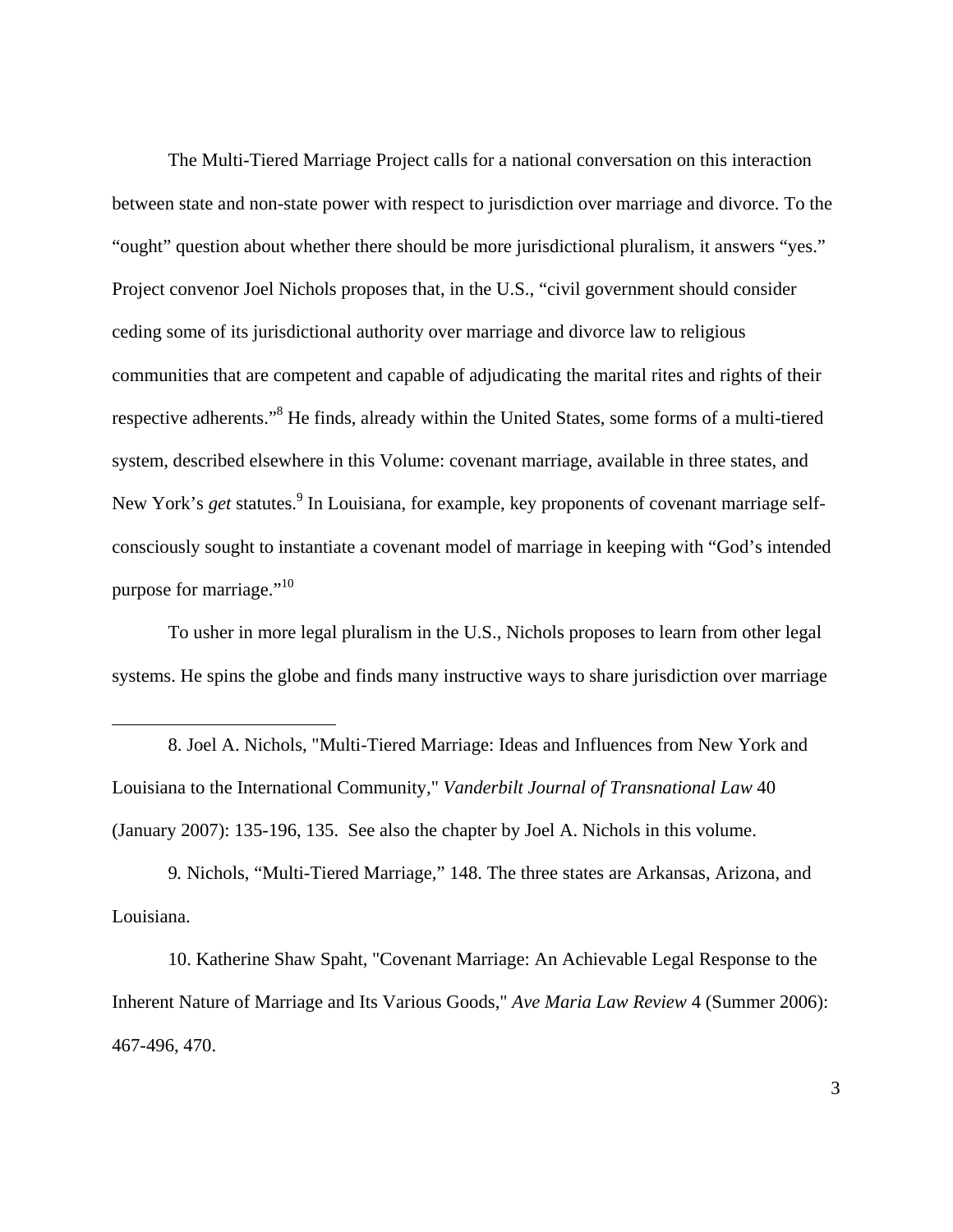and divorce law, such as multiple systems of personal law, in which religious tribunals have jurisdiction; legal recognition of customary marriage; and allowing religious bodies to arbitrate family law matters.<sup>11</sup>

What form would a new jurisdictional pluralism in U.S. family law take? Nichols proposes a "more robust millet system."12 The analogy is to the Ottoman Empire's millet system, in which personal law (including marriage) was administered by religious tribunals, a system still operating to varying degrees in some countries that Nichols canvasses. His model, which envisions "semi-autonomous" religious entities and the state acting as the over-arching sovereign that intervenes only when basic minimum guidelines are not met, seems to reject a model of complete autonomy of religious tribunals. However, the reference to "basic minimum guidelines" suggests a thin supervisory role for the state.

In this Chapter, I will concede the descriptive point that "legal pluralism is everywhere" and challenge -- or at least raise cautions about -- the normative claim that there should be more of it in U.S. family law. An exercise in comparative law readily *does* reveal many different ways of allocating jurisdiction over family law. This does not, however, answer the normative question of whether these are good models for U.S. family law.

One normative concern over civil law ceding authority to religious and other tribunals to regulate marriage and divorce regards the place of key commitments, values, and functions of civil family law. What authority will civil government have in the modified system to advance

<sup>11</sup>*.* Nichols, "Multi-Tiered Marriage," 164-195.

<sup>12</sup>*.* Ibid. at 164.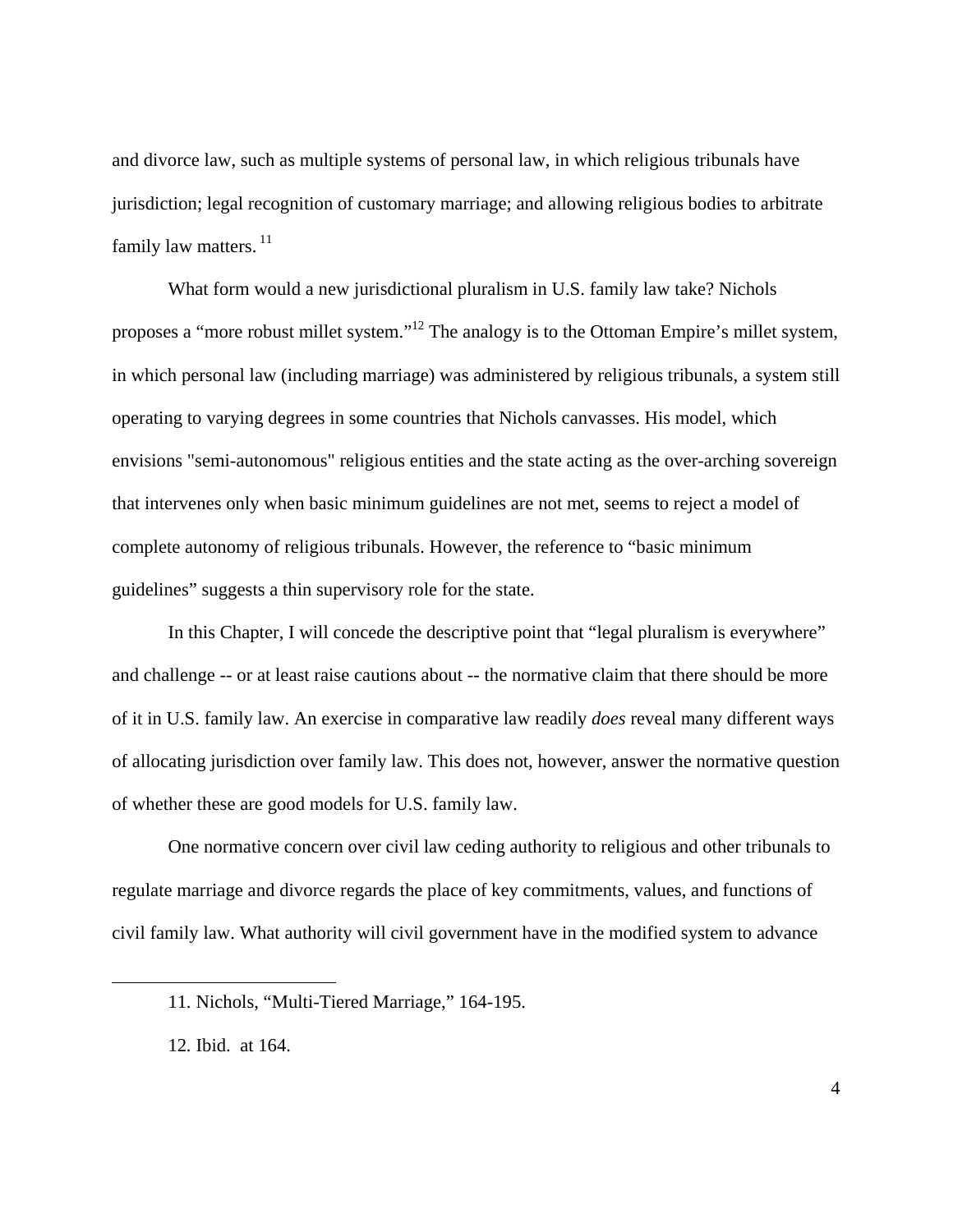family law's functions of protecting the best interests of children and other vulnerable parties? What will happen if its model of marriage as an equal partnership premised on gender-neutral and reciprocal (rather than complementary and hierarchical) rights and duties conflicts with religious models? What will happen if there is a gap between religious law on marital dissolution and civil law's norm of equitable distribution of marital property and rationales for spousal support?

Another pressing concern is whether such a millet system can adequately protect the equal citizenship of women. I am skeptical that it can, for reasons I elaborate below. Nearly every foreign example that Nichols offers of jurisdictional pluralism concerning family law raises troubling question about how to reconcile sex equality with religious freedom.<sup>13</sup> Feminist scholars highlight the importance of claims of national and constitutional citizenship -- or "public citizenship" -- as a strategy for redressing sex inequality, even as they affirm the value of membership in religious and cultural groups.<sup>14</sup> Will a new jurisdictional pluralism accommodate

13. On clashes between religious liberty and sex equality in India, see Martha C. Nussbaum, *Women and Human Development: The Capabilities Approach* (Cambridge University Press, 2000), 167-240. For a critical evaluation of the millet systems in Canada, India, Israel, and Kenya, see Ayelet Shachar, *Multicultural Jurisdictions: Cultural Differences and Women's Rights* (Cambridge University Press, 2001). In this Volume, Werner Menski posits "postmodern Indian family law" as a realistic, functioning model of legal pluralism.

1

14. See Audrey Macklin, "Particularized Citizenship*,*" in *Migrations and Mobilities: Gender, Citizenship, and Borders,* ed. Seyla Benhabib and Judith Resnik (New York: New York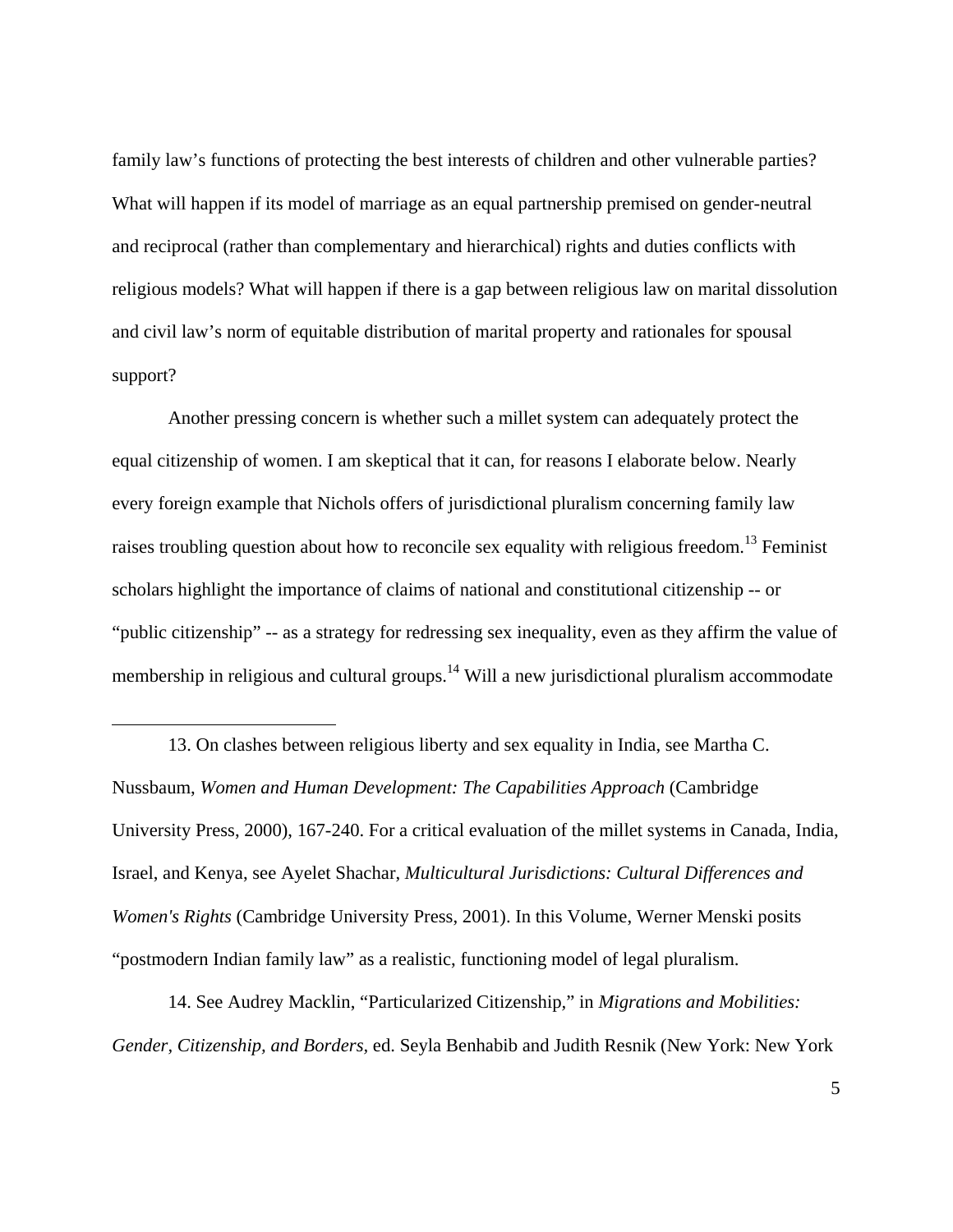this dual membership? Training a gender lens on the question of jurisdictional pluralism would better inform the national conversation that the Multi-Tiered Marriage Project invites.

 Nichols assures readers that "[m]oving toward multi-tiered marriage" system is compatible with family law's protective functions and with "core values of equality."15 But his international examples contradict this reassurance. They call into question whether the proper model should be "ceding" authority or recognizing plural forms of authority, but only subject to constitutional and civil limiting principles. When government forms a partnership with religion, we might contrast two competing models of this relationship: unleashing, in the sense of turning loose or freeing; versus harnessing, in the sense of utilizing by yoking or restricting in light of important constitutional and public values.<sup>16</sup> This distinction between unleashing and harnessing may prove useful when considering calls for shared, or multiple, jurisdiction.

Family law, to be sure, already allows persons to opt-out, to some extent, from its protective "default rules" through private ordering (such as premarital agreements and arbitration). Thus, in assessing the demand for jurisdictional pluralism, it is important to consider the place family law already accords to individual choice and freedom of contract.<sup>17</sup>

University Press, 2009).

 $\overline{a}$ 

15. Nichols, "Multi-Tiered Marriage," 195.

16. Linda C. McClain, "Unleashing or Harnessing 'Armies of Compassion'?: Reflections on the Faith-Based Initiative*,*" *Loyola University Chicago Law Journal* 39 (Winter 2008): 361- 426, 363-364.

17 See the chapter by Brian Bix in this volume.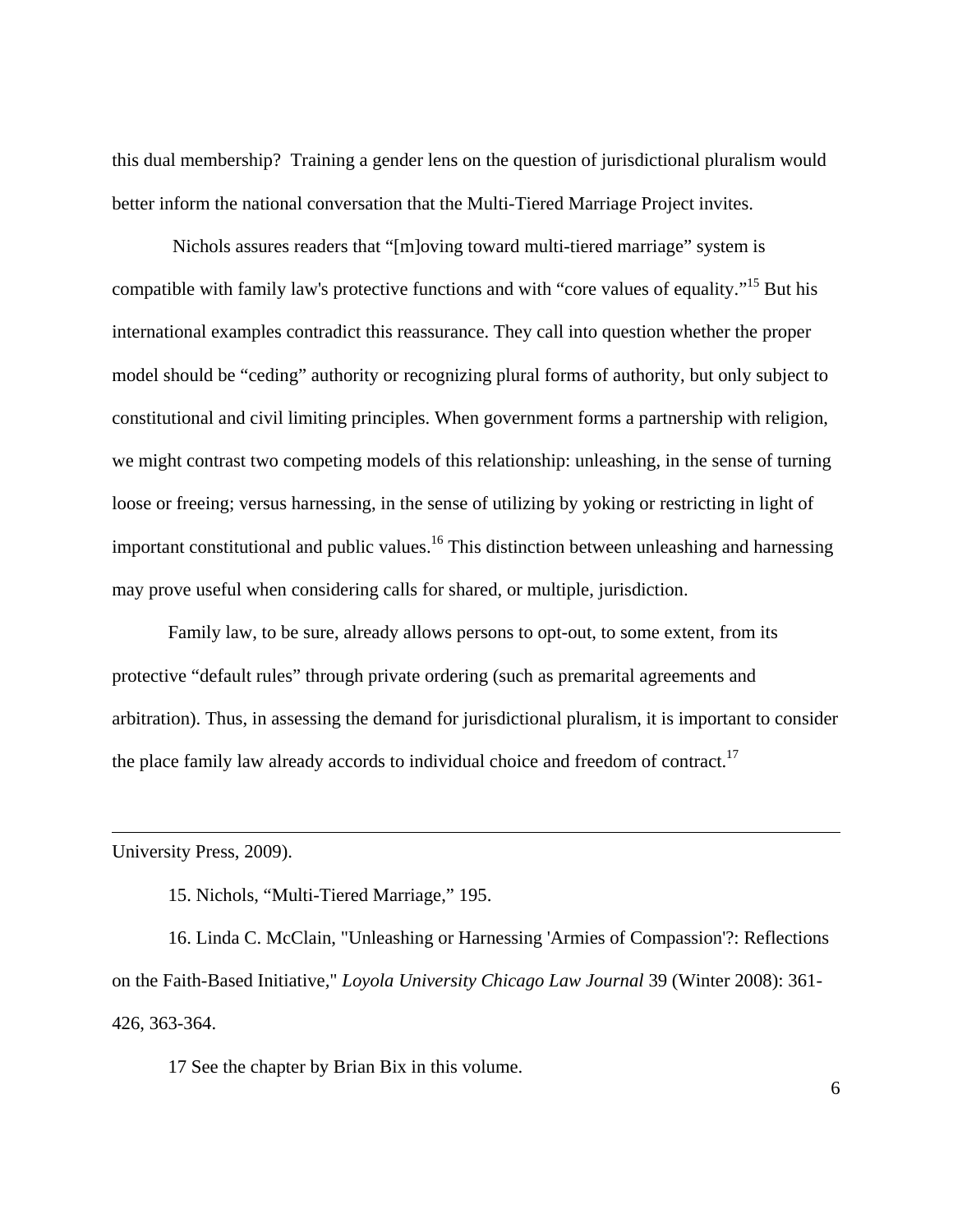This Chapter first asks precisely what form of marriage pluralism in the U.S. is sought and what might be motivating this demand. It examines differing views about the relationship between religious and civil marriage and notes how public norms of sex equality in the family may be in tension with religious traditions. It then examines some of the case law in which state courts within the U.S. have dealt with religious and foreign family law in resolving civil disputes about marriage and divorce. It asks what this case law suggests about the prospects for a multitiered marriage law in the U.S. and what tension points might arise. Finally, it takes up one of Nichols's comparative examples: the controversy over religious family law arbitration (or "sharia arbitration") in Ontario. Guided especially by Canadian feminist commentary on this controversy, I ask what lessons this example might teach about the possibilities for more pluralism in U.S. family law.

# **II. Whither the Demand for More Marriage Pluralism in the U.S.?**

#### *A. An Initial Question: Should Religious and Civil Family Law Be Congruent?*

Is there a demand, within the United States, for "multi-tiered marriage"? It may clarify matters to distinguish two types of demands for more legal pluralism: First, particular religious communities might challenge the authority of the state to regulate marriage and argue either for sole or shared authority. This demand could arise either from religious communities that are long-established within the U.S. or, as a part of multicultural accommodation, from newer immigrant religious communities. A solution that Nichols floats is a millet system in which religious tribunals have jurisdictional autonomy with minimal state oversight. Second, religious communities might express discontent with the substance of civil marriage law and desire to instantiate, with more binding force *in civil law*, religious understandings of marriage so that the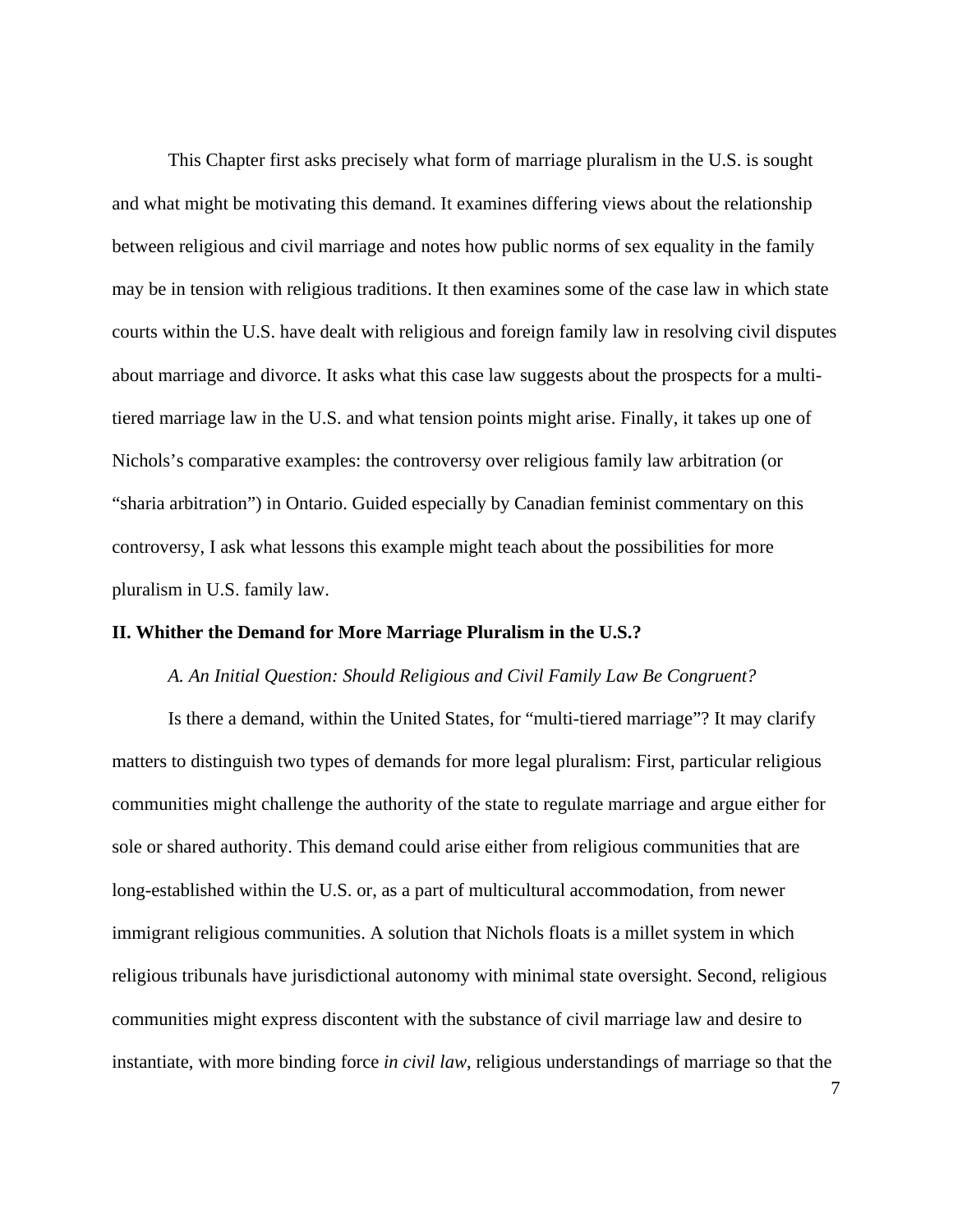two are congruent. If this latter strategy is preferred, the question arises: which religious understandings? That of majority religious institutions? What place will there be for the many minority religions practiced in America? And what place for minority views within the respective religious traditions?

The political and legal battles over same-sex marriage seem to be one motivating factor in the demand for both forms of legal pluralism. One response to the prospect of states redefining civil marriage to permit same-sex couples to marry (as Massachusetts and now five other states have done) is to propose that the state "get out of the marriage business" and leave it to religious institutions to define and regulate marriage. Offering a "Judeo-Christian" argument for "privatizing marriage," legal scholar Daniel Crane proposes that civil law permit couples to make civil contracts assigning jurisdiction over their marriage to religious authorities.<sup>18</sup> That way, religious believers and institutions would not cede the power to define marriage to the state. Edward Zelinsky offers a different "pro-marriage case" for abolishing civil marriage: government should shed its monopoly on marriage in favor of a "market for marriage" in which civil marriage competes with other models of marriage offered by religious and other sponsoring institutions.<sup>19</sup>

 $\overline{a}$ 

19. Edward A. Zelinksy, "Deregulating Marriage: The Pro-Marriage Case for Abolishing Civil Marriage," *Cardozo Law Review* 27 (January 2006):1161-1220, 1164.

<sup>18</sup>*.* See Daniel A. Crane, "A 'Judeo-Christian' Argument for Privatizing Marriage," *Cardozo Law Review* 27 (January 2006): 1221-1259.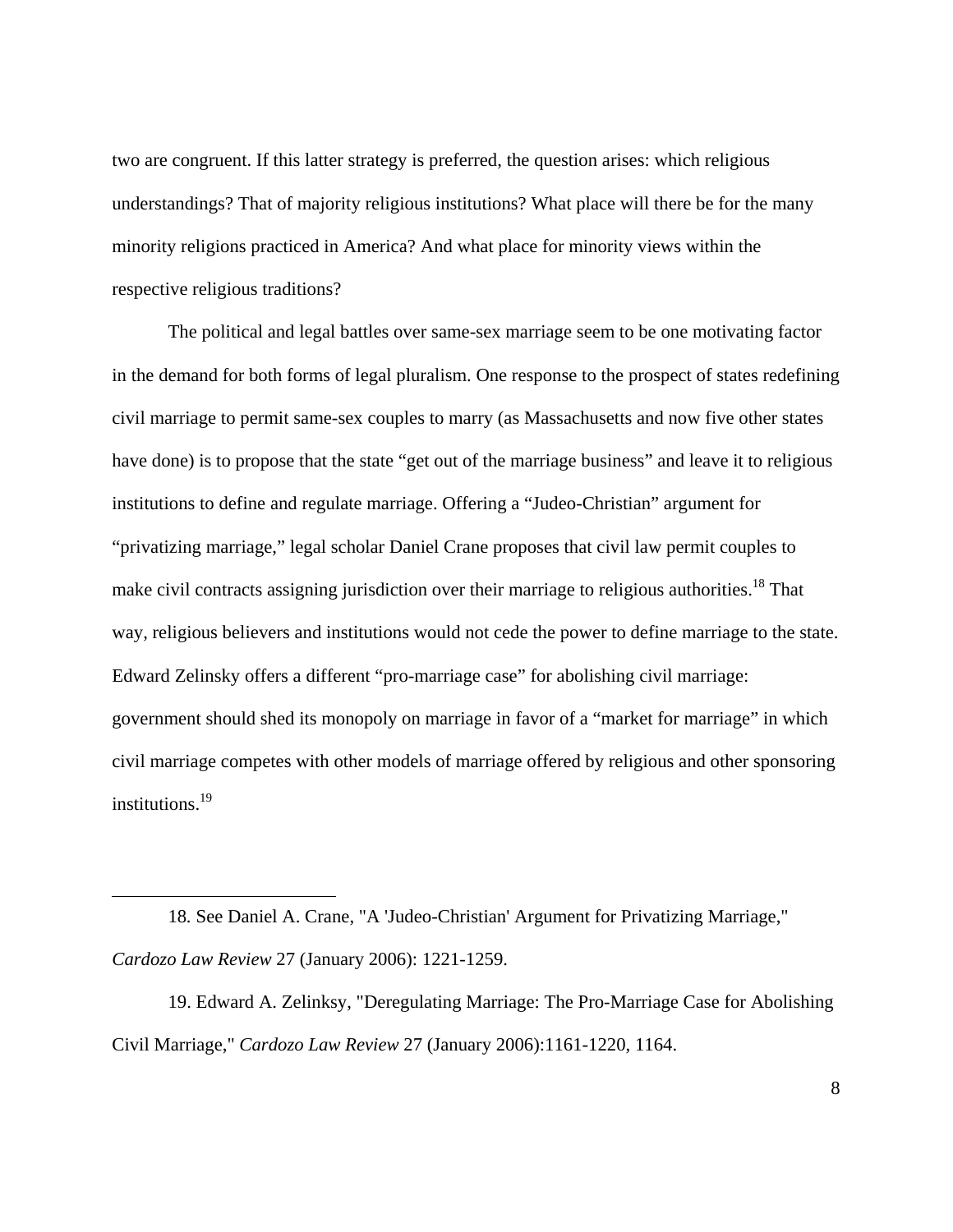Given the role of religious understandings of marriage in opposition to extending civil marriage to same-sex couples, another way to clarify that religious and civil marriage are distinct would be to cede the term "marriage" to religious traditions and replace it with a new status like civil unions or civil partnerships to which would attach various benefits and obligations now linked to civil marriage.<sup>20</sup> More typically, religious opponents of same-sex marriage seek *congruence* between religious and civil law. Appeals to religious tradition have animated efforts by religious institutions and lawmakers to "defend" marriage by enshrining in state and federal constitutions a definition of marriage as one man and one woman. The argument for congruence is that if the legal definition of marriage is so altered that it no longer recognizes the goods and purposes of marriage as understood in religious traditions, marriage law will not rest on a true conception of marriage.<sup>21</sup> A comparative example may be found in Canada. After Parliament passed a law redefining marriage as being "between two persons," a group of religious leaders issued a "Declaration on Marriage" urging members of Parliament and Canadian citizens to reconsider such redefinition because it severed marriage from its "nature and purpose," and faith communities could not promote an institution "when the identifying language has been stripped

<sup>20.</sup> See also the chapter by Stephen Presser in this volume. This option was considered but rejected in the Law Commission of Canada's report, *Beyond Conjugality* (2001).

<sup>21</sup>*.* See, e.g., The Witherspoon Institute, *Marriage and the Public Good: Ten Principles* (Princeton, New Jersey, 2006).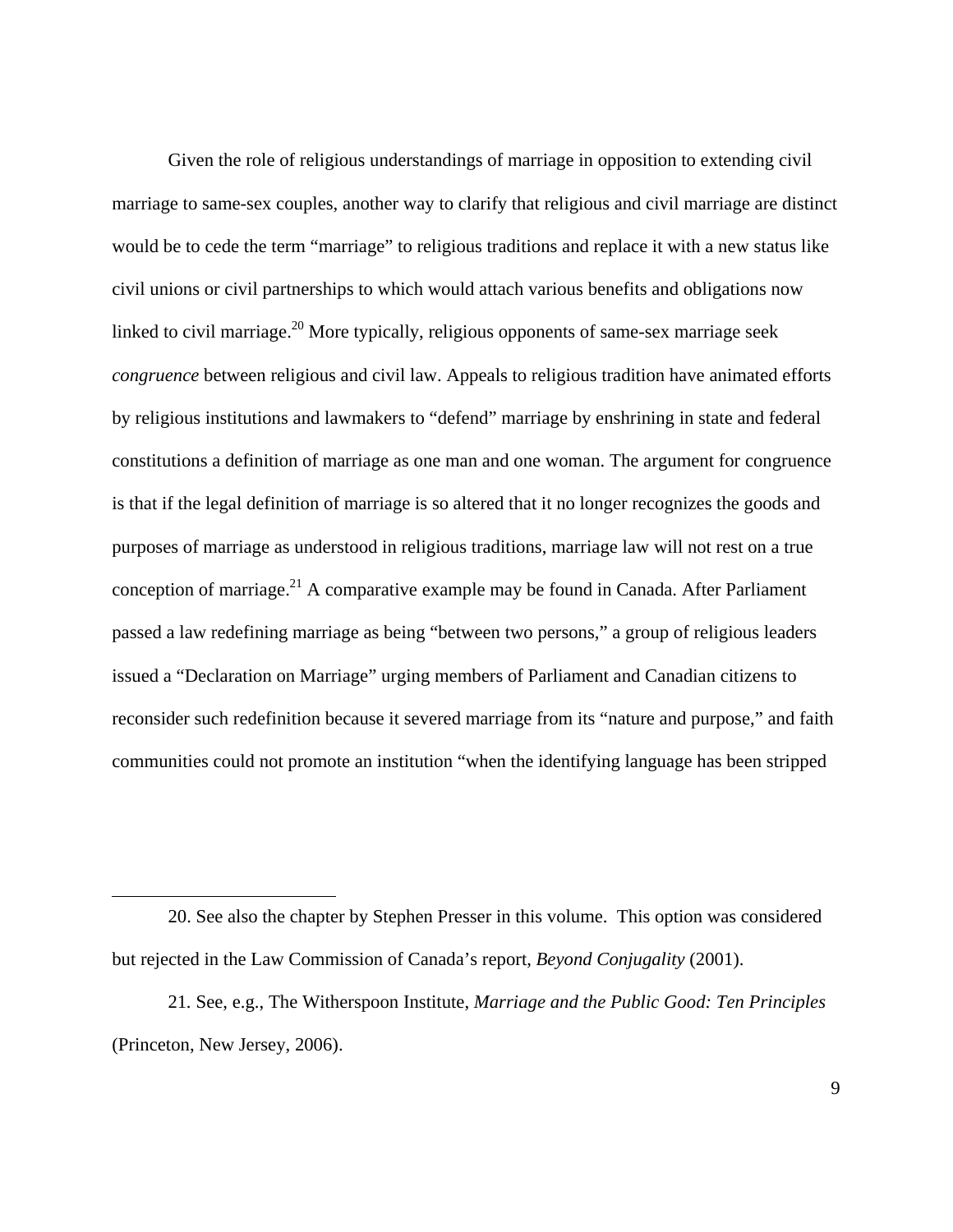of its real meaning."<sup>22</sup> These opponents of re-defining marriage seek greater congruence between religious and civil marriage, *not* marriage pluralism.

Covenant marriage also reflects a congruence strategy: it harnesses state power to instantiate an ideal of marriage in keeping with Christian traditions about permanence and mutual sacrifice.<sup>23</sup> In this Volume Katherine Shaw Spaht, an architect of Louisiana's law, defends covenant marriage as offering a "dissident culture the opportunity to live under a stricter moral code reinforced by law." In effect, this introduces pluralism into the law of marriage and divorce, since the state recognizes "two forms of marriage." In establishing covenant marriage, she argues, the state invites religion into the public square to help preserve marriages; by contrast, privatizing marriage – the state "ceding jurisdiction" to other authorities – risks marriage losing its "public" character and purposes. She also acknowledges that advocates of covenant marriage statutes envisioned that if couples widely embraced it the paradigm would shift from no-fault to covenant marriage.<sup>24</sup> (For this reason, Spaht and some proponents of

22*. Declaration on Marriage* (November 9, 2006), available at

http://www.cccb.ca/site/Files/Declaration\_Marriage\_En.pdf

 $\overline{a}$ 

23*.* See Spaht, "Covenant Marriage: An Achievable Legal Response," (discussing how covenant marriage is closer to God's purpose for marriage). Spaht reports that the Catholic Bishops of Louisiana, while agreeing with the ideal of permanence, disagreed with the law's allowance of divorce. Katherine Shaw Spaht," Louisiana's Covenant Marriage: Social Analysis and Legal Implications," *Louisiana Law Review* 59 (Fall 1998): 63-160, 76.

24. See Spaht, "Covenant Marriage: An Example of a Single Alternative" (in this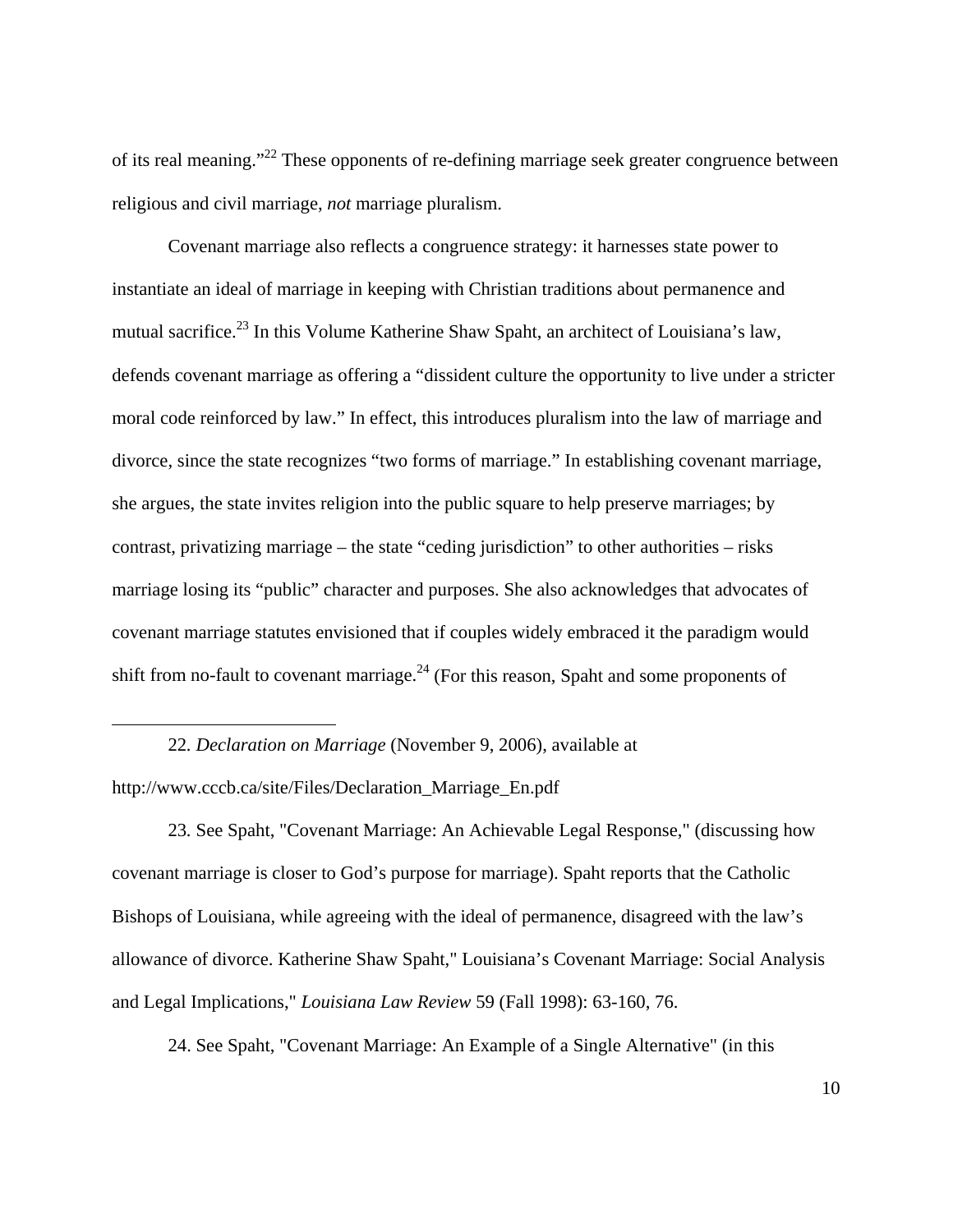covenant marriage express disappointment that religious authorities have not embraced it and required members to enter into this model of marriage.)<sup>25</sup> Moreover, requiring premarital counseling and specifying that it may be performed by religious functionaries draws attention to the unique capacity of religious communities to preserve marriages.<sup>26</sup> Congruence is evident in Spaht's argument that conceding a difference between civil and religious marriage fails to recognize that "[n]atural moral law applies equally to the religious and non-religious alike" and is accessible through the exercise of reason. $27$ 

If covenant marriage is a way for religion to harness state power, the state also harnesses -- and does not simply unleash -- religion. *Civil* officials issue marriage licenses and *civil* courts adjudicate divorces and rule on custody, property distribution, and the like. Covenant marriage proponents are not making the argument that the state should cede this authority to religious tribunals so that civil courts no longer have jurisdiction in such matters.

In the U.S. family law system, civil and religious authorities already share jurisdiction over marriage to a degree, as other chapters in this Volume explain. In contrast to some legal systems (like France or the Netherlands), in the U.S. religious leaders may perform marriage

volume).

1

25. Ibid.

26. Spaht, "Louisiana's Covenant Marriage," 75-77.

27*.* Spaht, "Covenant Marriage: An Example of a Single Alternative" (in this volume). See also Charles J. Reid, "And the State Makes Three: Should the State Retain a Role in Recognizing Marriage?" 27 *Cardozo Law Review* (2006): 1277-1307.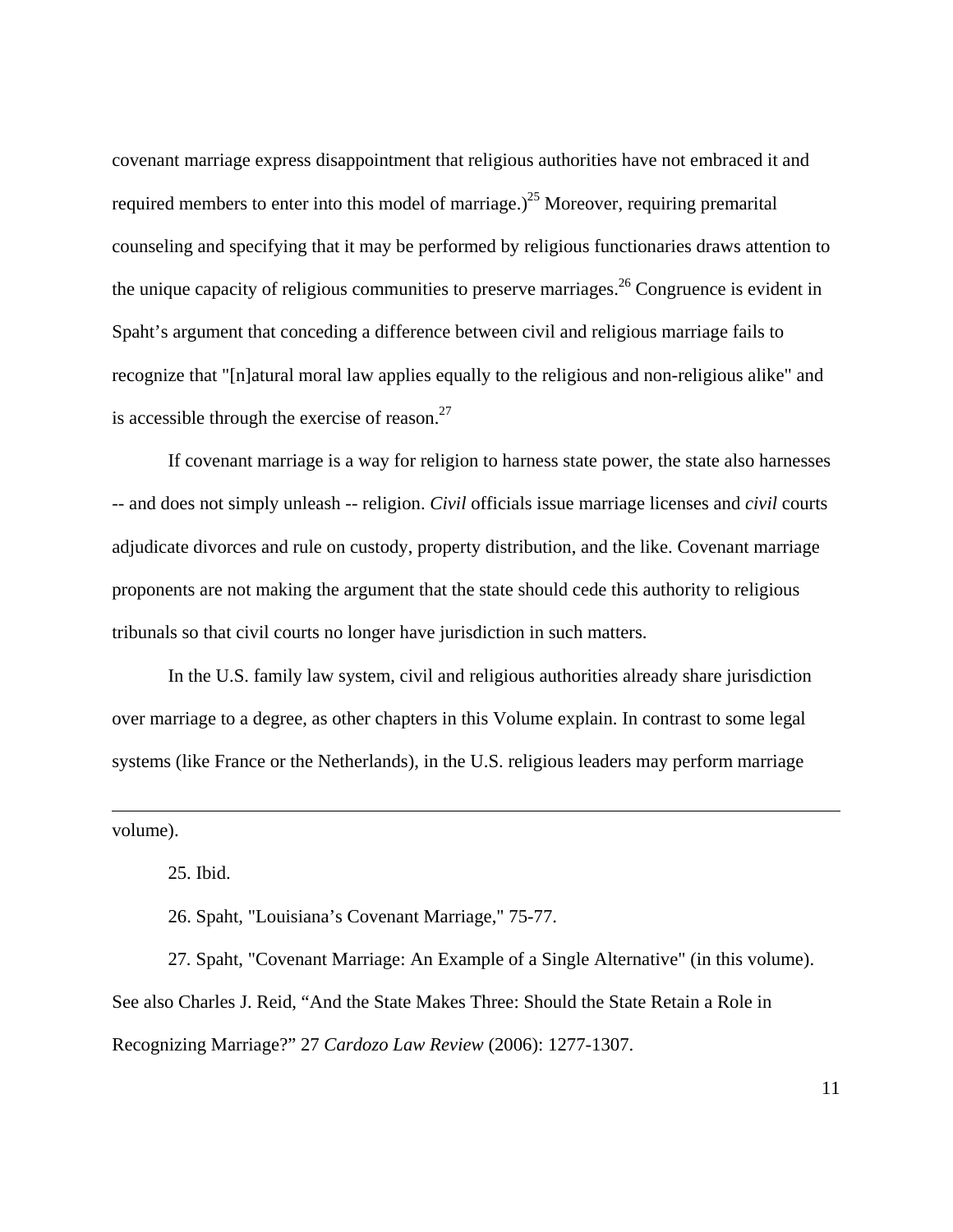ceremonies that will be recognized as civil marriages provided the couples comply with civil formalities. Through this "simultaneously . . .secular and . . . religious event," which incorporates "unofficial law and norms into the civil rite" and "reinforces the solemnity of the occasion," the state might be said to harness religious power for its own ends.<sup>28</sup> If religious leaders or couples do not follow these civil formalities, however, the resulting religious marriage generally will not have civil effects. This highlights the status of religious marriage as independent of the secular government but also carries risk for the participants in such a marriage. It shuts them off from the protections of civil family law with respect to the incidents of marriage and procedures for marital dissolution, property distribution, spousal support, and the like.<sup>29</sup>

Within the U.S., certain religious faiths (for example, Catholicism, Judaism, and Islam, but notably not the Protestant traditions) have their own system of courts that handle certain family matters.30 Parties to such proceedings already ask civil courts to enforce or decline to enforce religious marriage contracts, divorce orders, arbitration agreements, and custody and support orders.<sup>31</sup> One motivating factor for the demand for "multi-tiered marriage" might be the perception that such courts are failing at this task, either out of a lack of understanding of the

29*.* See Lynn Welchman, ed., *Women's Rights and Islamic Family Law: Perspectives on Reform* (London, New York: Zed Books Ltd., 2004), 188.

30*.* See Ann Laquer Estin, "Embracing Tradition: Pluralism in American Family Law*,*" *Maryland Law Review* 63 (2004):540-604.

31*.* Ibid., 35.

<sup>28.</sup> Estin, "Unofficial Family Law" (in this volume).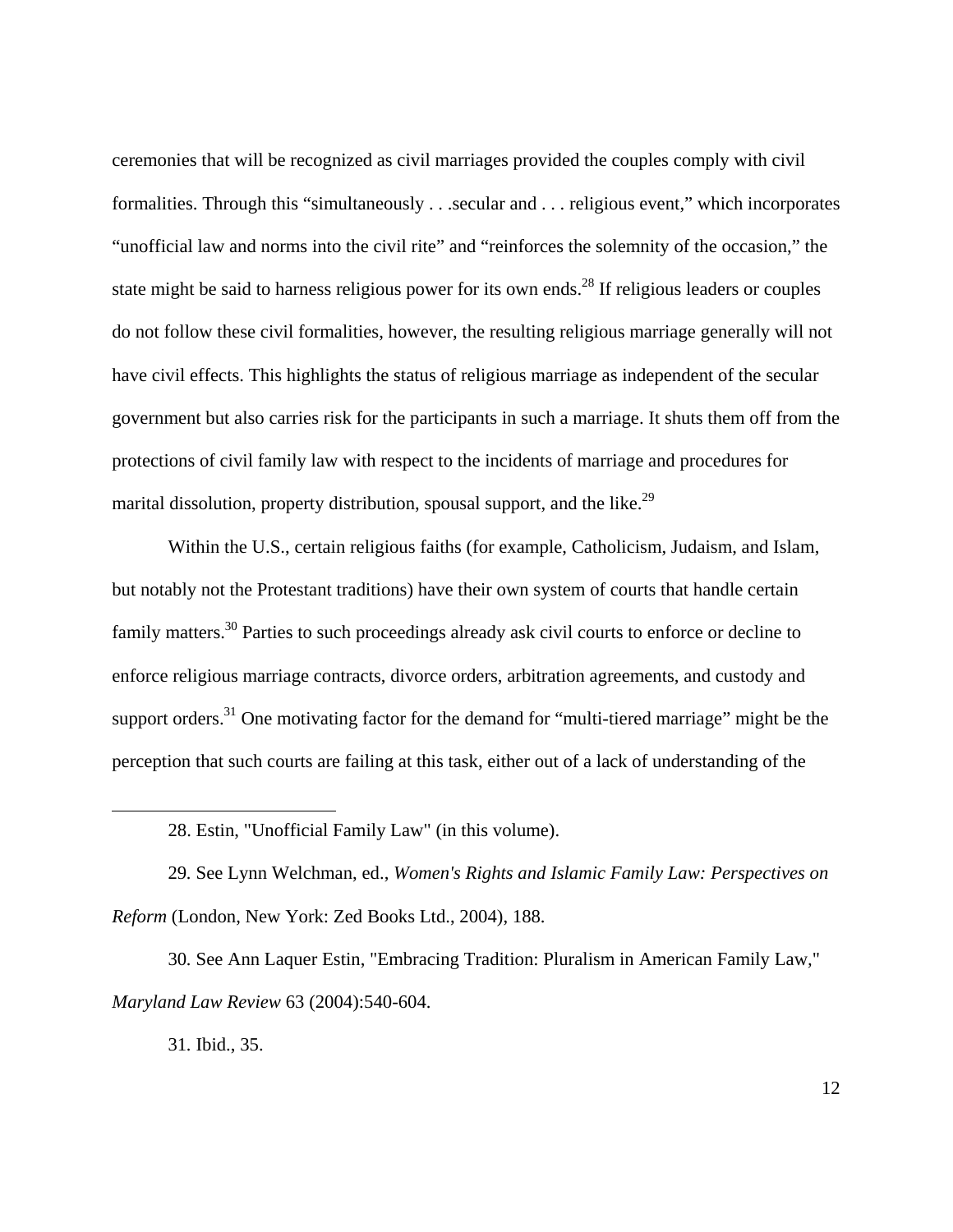particular religious tradition at issue or out of an over-zealous view of separation of church and state. Some Islamic scholars, for example, critique civil courts in the U.S. and Canada for ignorance about Islamic traditions and for failure to adjudicate properly claims arising from Islamic marriage contracts.32 But these analyses generally call for civil courts to do a better job when they confront Islamic family law, rather than to cede authority to religious courts and cease exercising jurisdiction over family law.<sup>33</sup> Thus, in this Volume, Mohammad Fadel asserts that Muslims have a "keen interest" in a pluralistic system of family law, but concludes that "orthodox Muslims are better served through marginal changes to the current family law regime" than by "any proposals that would award religious institutions greater jurisdiction over family life."<sup>34</sup> Notably, in the recent controversy in Ontario over so-called "sharia arbitration" of family law, many Muslim groups stressed the religious obligation of Muslims to obey civil authority and urged that any religious arbitration should be subject to proper civil law norms.

32*.* See Pascale Fournier, "The Erasure of Islamic Difference in Canadian and American Family Law Adjudication," *Journal of Law and Policy* 10 (2001): 51-95, (critiquing *Kaddoura v. Hammond*, 168 D.L.R. (4th) 503 (Ont. Gen. Div., 1999)); see also Asifa Quraishi and Najeeba Syeed-Miller, "The Muslim Family in the USA: Law in Practice," in *Women's Rights and Islamic Family Law: Perspectives on Reform,* ed. Welchman, 199-212 (offering praise and criticism of how civil courts in the U.S. have handled Islamic family law).

33. Quraishi and Syeed-Miller, "Muslim Family in the USA," 199-212.

 $\overline{a}$ 

34. Mohammad H. Fadel, "Political Liberalism, Islamic Law, and Family Law Pluralism" (in this volume).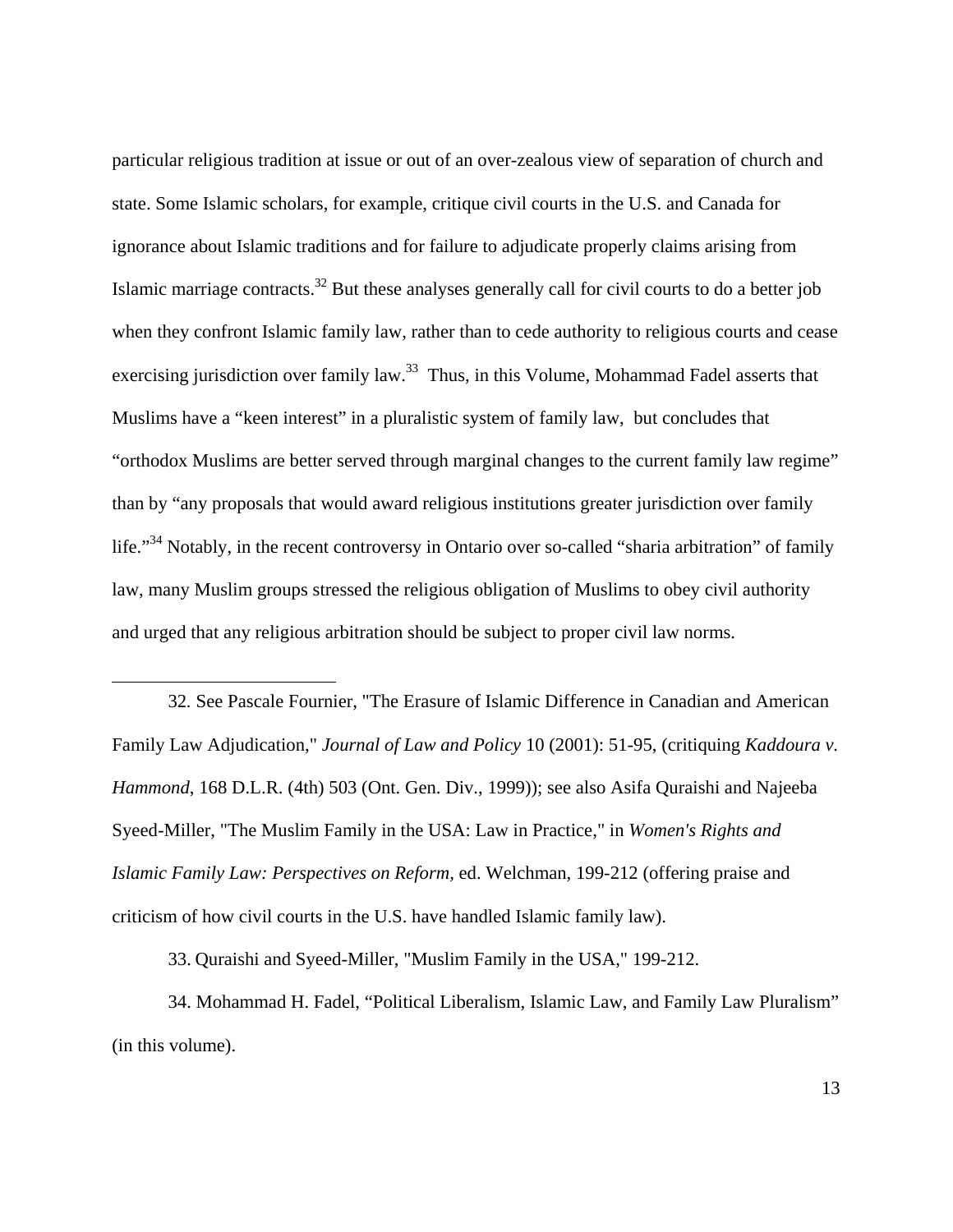The demand for a more "robust" millet system in the United States, therefore, is not evident. What is evident is that some religious groups seek greater congruence between civil and religious family law. Others seek greater accommodation of or at least appreciation by civil courts of religious law.

A complicating factor in considering calls for congruence between civil and religious marriage is that although *civil* marriage, as distinct from religious marriage, is in a sense a creature of state law and regulation,  $35$  America's history reveals the strong influence of Christian conceptions of marriage on the secular law.<sup>36</sup> As the late Lee Teitelbaum observed: "For most of American history, . . . the law of marriage was consistent with and supported -- if not created - by the views of dominant religious communities."<sup>37</sup> The incompatibility of polygamy with Western, Christian understandings of marriage animated governmental campaigns against Mormons and Native Americans. Thus, "to the extent that the majority faith communities were

35. Most vividly, *Goodridge v. Dept. of Public Health,* 798 N.E.2d 941 (Mass. 2003), repeatedly refers to "civil marriage" and describes it as a "wholly secular institution." For a critique of *Goodridge* on this point, see Perry Dane, "A Holy Secular Institution*,*" *Emory Law Journal* 58 (2009): 1123-1194.

 $\overline{a}$ 

36. See John Witte, Jr., *From Sacrament to Contract: Marriage, Religion, and Law in the Western Tradition* (Louisville, Ky.: Westminster John Knox Press, 1997).

37. Lee E. Teitelbaum, "Religion and Modernity in American Family Law," in *American Religions and the Family: How Faith Traditions Cope with Modernization and Democracy,* ed. Don S. Browning and David A. Clairmont (Columbia University Press, 2006), 227-243, 229.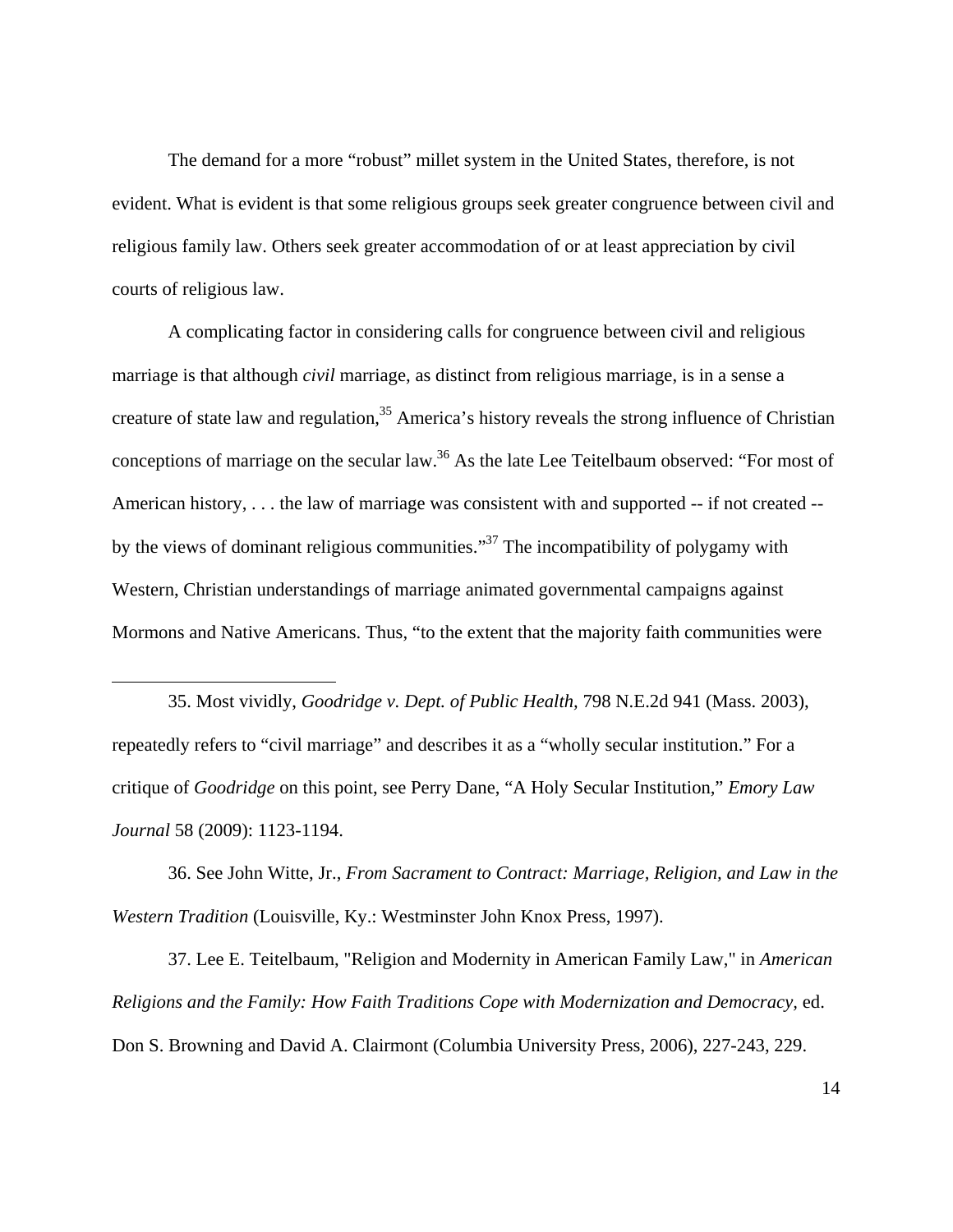oppositional, it was to value sets that argued for change in the formation of families," whether it be polygamy in the nineteenth century or, in the late twentieth, the values of secular humanism.<sup>38</sup> Even today, as Estin observes, although U.S. family law is thought to be secular and universal, traces of its religious roots are apparent in aspects of the law of marriage and divorce, which may look Christian, exclusive, or sectarian to people of other faiths.<sup>39</sup>

Once again, the issue of same-sex marriage is a crucible for sorting out marriage's dual status. Some religious authorities and lawmakers oppose extending marriage to same-sex couples because such a redefinition would be contrary to "millennia" of cultural and religious tradition as well as to the created order.<sup>40</sup> However, a dissenting theological view is that insisting on congruence by calling for a national definition of marriage risks "reifying marriage as a legal, rather than religious, construct" and concedes to the state -- rather than religious traditions -- the power to say what marriage *is*. 41

I will not attempt to resolve this theological debate about congruence. I believe that, notwithstanding the religious roots of contemporary civil law, distinguishing religious and civil marriage is necessary to clarify government's interest in recognizing and regulating marriage.

 $\overline{a}$ 

39. Estin, "Embracing Tradition: Pluralism in American Family Law," 543-546.

40. See Linda C. McClain, "God's Created Order, Gender Complementarity, and the Federal Marriage Amendment," *Brigham Young University Journal of Public Law* 20 (2006): 313-343.

41. Crane, "A 'Judeo-Christian' Argument for Privatizing Marriage," 1221-1222.

<sup>38</sup>*.* Ibid., 229-230.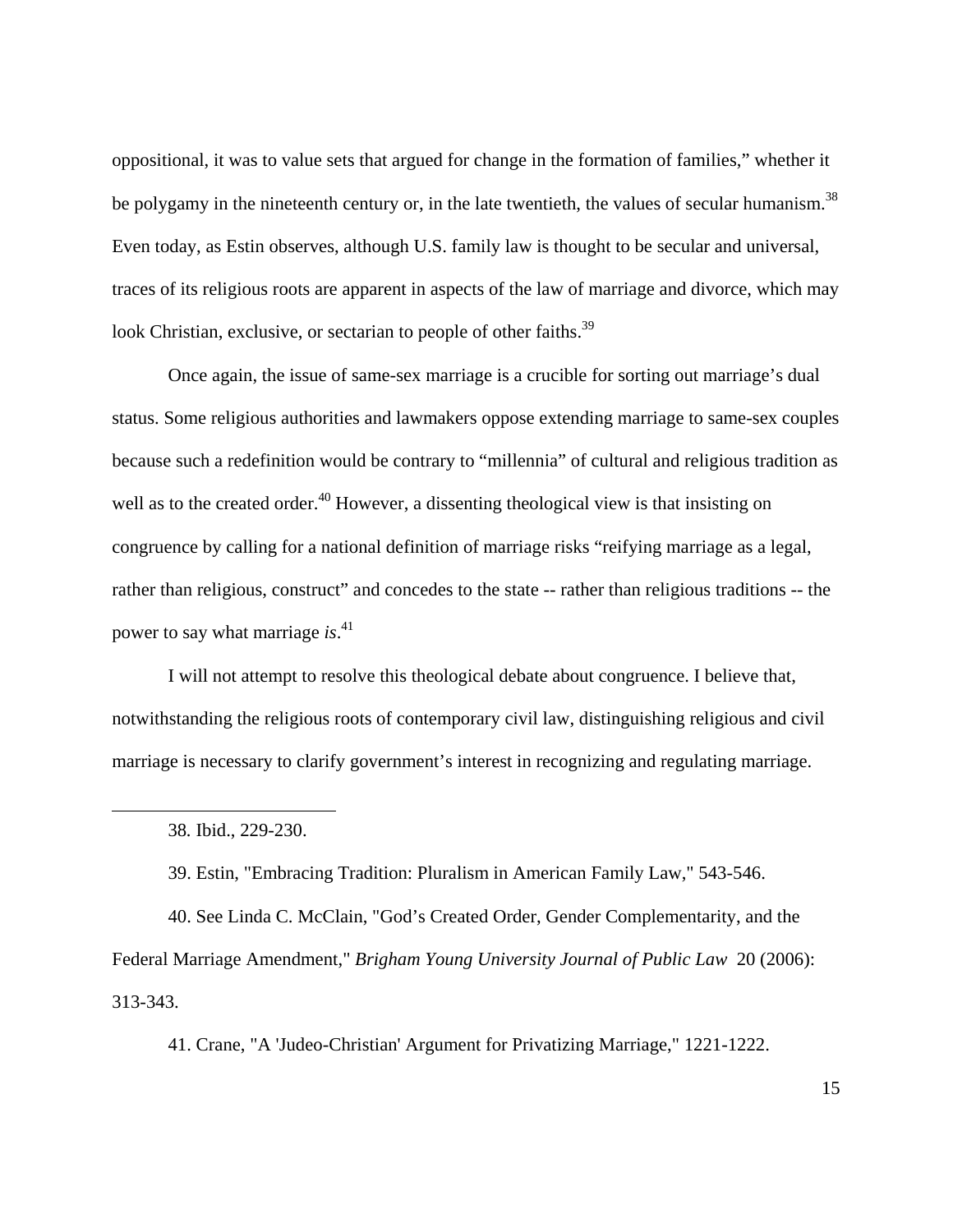Indeed, state legislatures and governors that have opened up civil marriage to same-sex couples stress this distinction as they declare support both for equality in civil marriage and for protecting religious freedom.<sup>42</sup> Making this distinction follows from constitutional principles and from liberal political principles about the fact of reasonable moral pluralism and toleration of religious difference.<sup>43</sup> Furthermore, the nature of civil marriage has evolved over time. As Mary Anne Case observes, what "marriage licenses" today is quite different from what it licensed in an earlier era, when marriage entailed a hierarchical set of rights and duties of husband and wife (*baron* and *feme*) and the criminal law prohibited non-marital, non-procreative, and nonheterosexual sexual expression.<sup>44</sup> Today, much of that criminal law has given way to understandings of a realm of constitutionally-protected liberty and privacy. And, pursuant to the transformation of family law spurred by the Supreme Court's series of Equal Protection rulings, the rights and obligations of civil marriage are stated in gender-neutral terms. Spouses are much freer to choose how to live their marital life, and the rules of exit are far less strict.<sup>45</sup>

 $\overline{a}$ 

44. Mary Anne Case, "Marriage Licenses, "*Minnesota Law Review* 89 (June 2005): 1758- 1797, 1765-1768.

45. Indeed, some argue that these legal changes create a "vacuum . . . of legally mandated meaning" of marriage precisely because individuals have more latitude to decide or negotiate the content of marriage. Martha Albertson Fineman, *The Autonomy Myth: A Theory of Dependency* 

<sup>42.</sup> Examples include Maine, New Hampshire, and Vermont.

<sup>43.</sup> On these tenets of political liberalism, see John Rawls, *Political Liberalism* (New York: Columbia University Press, 1993, 1996).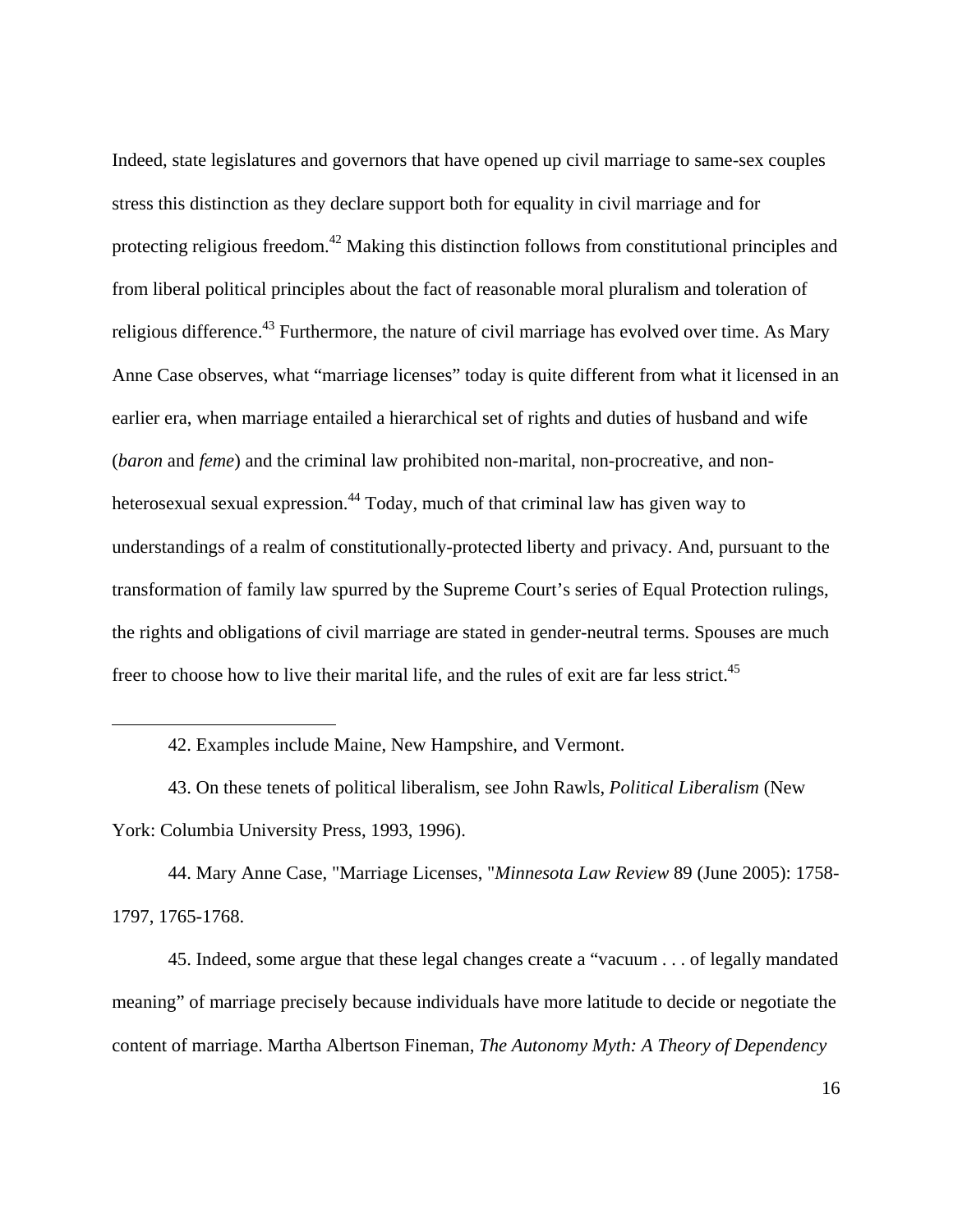#### *B. Tensions Between Civil and Religious Law: Gender Roles and Gender Equality*

What civil marriage licenses is at odds with at least *some* religious conceptions of marriage. Considerations of a more pluralistic approach to legal regulation, should attend to these possible tension points. One example is sex equality and gender roles in the family. Contemporary family law rejects the common law's model of husbandly rule and wifely obedience. Sex equality is also an important political value and constitutional principle.<sup>46</sup> Civil family law's model of equal spousal and parental rights and responsibilities may be in tension with religious conceptions of proper gender ordering.

In the recent book *American Religions and the Family: How Faith Traditions Cope With Modernization and Democracy*,<sup>47</sup> nearly every religious tradition examined includes a tenet that men are to exercise authority and leadership in the home (and, often, in the broader society) and that women have special duties in the home including (in some traditions) submission to or respect for male authority. In coping with modernization, religious leaders and adherents confront how to reconcile such traditional religious beliefs with contemporary American values

(New York: New Press, 2004), 99.

 $\overline{a}$ 

46. Linda C. McClain, *The Place of Families: Fostering Capacity, Equality, and Responsibility* (Cambridge, Mass.: Harvard University Press, 2006).

47. Don S. Browning and David A. Clairmont, eds., *American Religions and the Family: How Faith Traditions Cope with Modernization and Democracy* (Columbia University Press, 2006).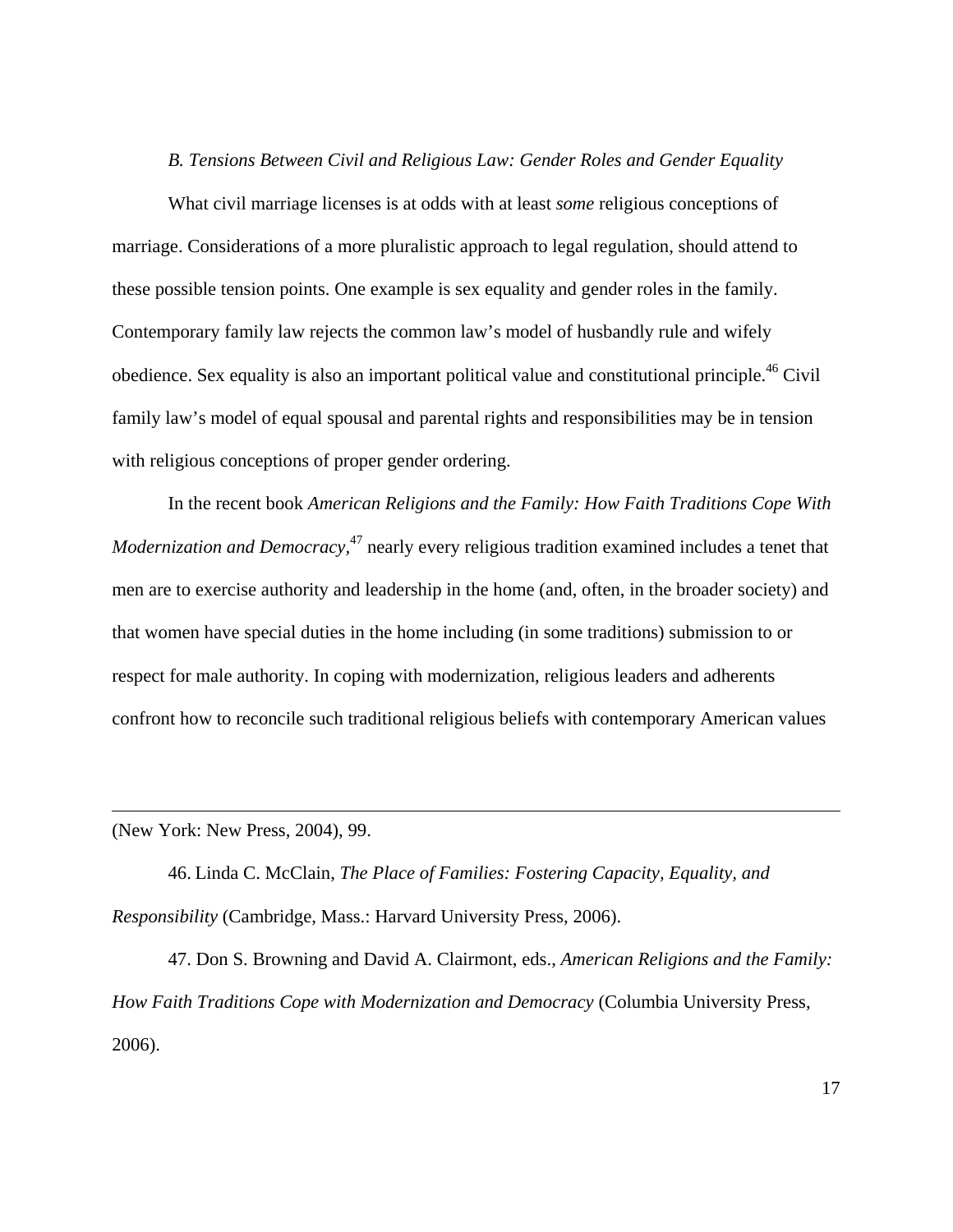about equality of the sexes and marriage as a partnership.<sup>48</sup> Similarly, another recent book, *Muslim Women in America: The Challenge of Islamic Identity Today*, identifies a central tension between support in Muslim cultural and religious traditions for male authority in the home and in society and "the general climate of American discourse about equality and justice between the sexes," including equal responsibility and decision making in the family.<sup>49</sup> (The fact that American social practice may vary from these ideals is not the point; the discourse and public attitudes themselves serve as identifiable contrasts to religious and cultural traditions.)

Religious communities have diverse responses to this challenge. Some religious traditions (for example, mainline Protestantism) have moved away from teachings about male dominance and female submission, fixed gender roles, and the marital, nuclear family to more egalitarian and pluralistic visions of marriage and family forms.<sup>50</sup> In various religions, women  $$ and men -- have engaged in efforts to generate less patriarchal interpretations of religious texts and to critique subordinating practices that have been justified by religious teaching. By contrast,

48. Examples of this tension are found in *American Religions and the Family*, ed. Browning and Clairmont, in the chapters on mainline Protestantism, evangelical Christianity, Hinduism, Islam, Confucianism, and Buddhism.

 $\overline{a}$ 

49. Yvonne Yazbeck Haddad, Jane I. Smith, and Kathleen M. Moore, *Muslim Women in America: The Challenge of Islamic Identity Today* (Oxford University Press, 2006), 90-91.

50*.* See W. Bradford Wilcox and Elizabeth Williamson, "The Cultural Contradictions of Mainline Family Ideology and Practice," in *American Religions and the Family,* ed. Browning and Clairmont, 37-55, 42.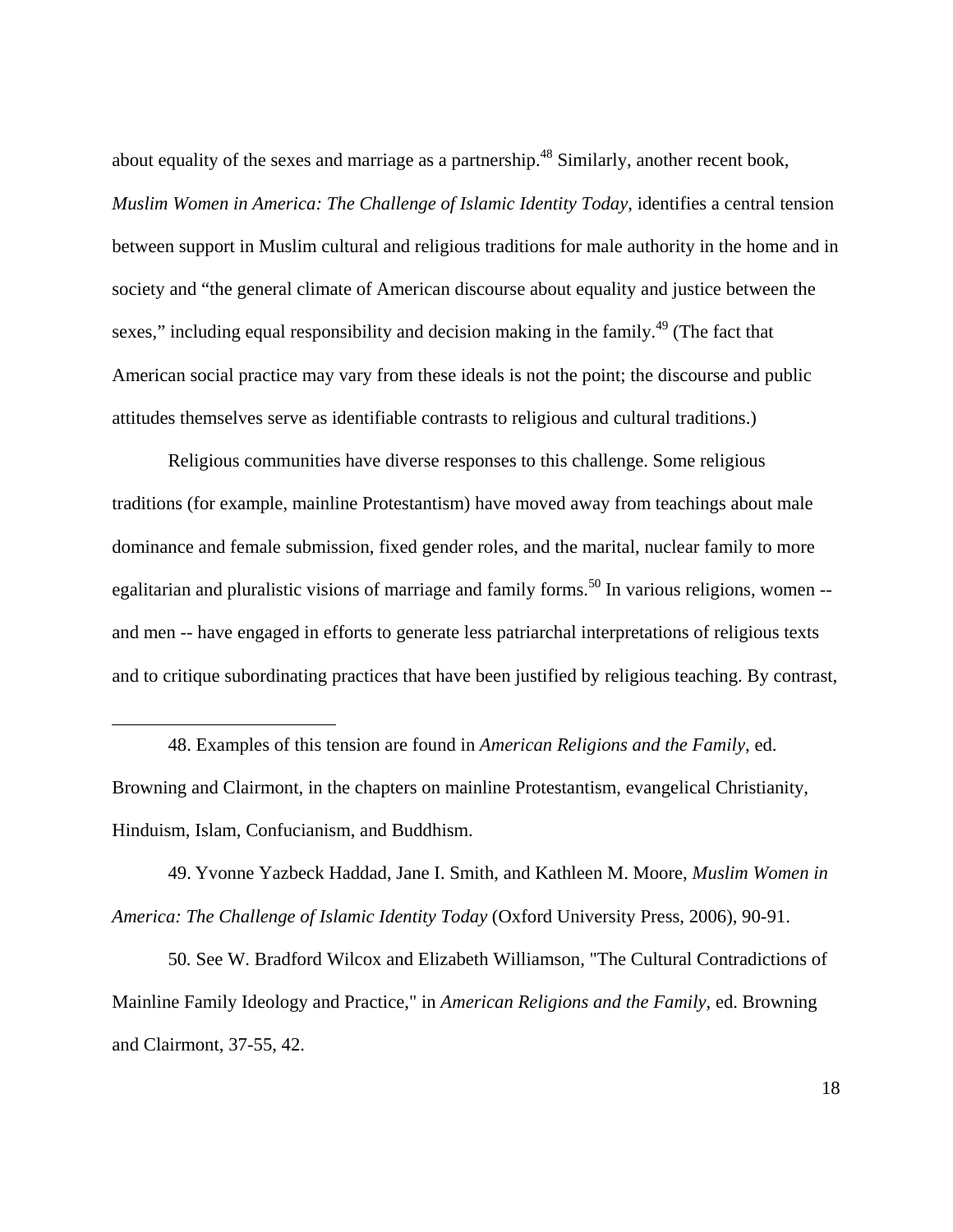some religious groups embrace traditional gender roles as part of an "oppositional" stance to American culture and the perceived weakening of family values.<sup>51</sup> Various immigrant communities contrast the morals and family values of their own societies of origin favorably with perceived American values, similar to how many religious conservatives in America view feminism and challenges to traditional gender roles as part of a longer litany of forces (for example, individualism and secularism) that threaten strong families. $52$ 

Muslim communities in America illustrate this diversity of responses to ideals of equality. On the one hand, "[m]uch of the contemporary discourse, joined by both men and women, portrays the liberal Western model of 'equality' between the sexes as unrealistic, unnatural and leading ultimately to many Western women trying to raise children alone and below the poverty level."<sup>53</sup> On the other, women and men attempt to "reinterpret Qur'anic texts that seem to support male dominance over women, trying to argue that the justice of God affirmed in the holy text cannot allow women to be subordinated in any way to men."<sup>54</sup> Generational differences are also a relevant factor. One study reports that "[y]oung Muslims in

<u>.</u>

53. Haddad, Smith, and Moore, *Muslim Women in America,* 91. 54*.* Ibid.

<sup>51.</sup> See Paul D. Numrich, "Immigrant American Religions and the Family," in *American Religions and the Family*, ed. Browning and Clairmont, 20-34; Margaret Bendroth*,*  "Evangelicals, Family, and Modernity*,*" in *American Religions and the Family*, ed. Browning and Clairmont, 56-69.

<sup>52.</sup> Numrich, "Immigrant American Religions," 27.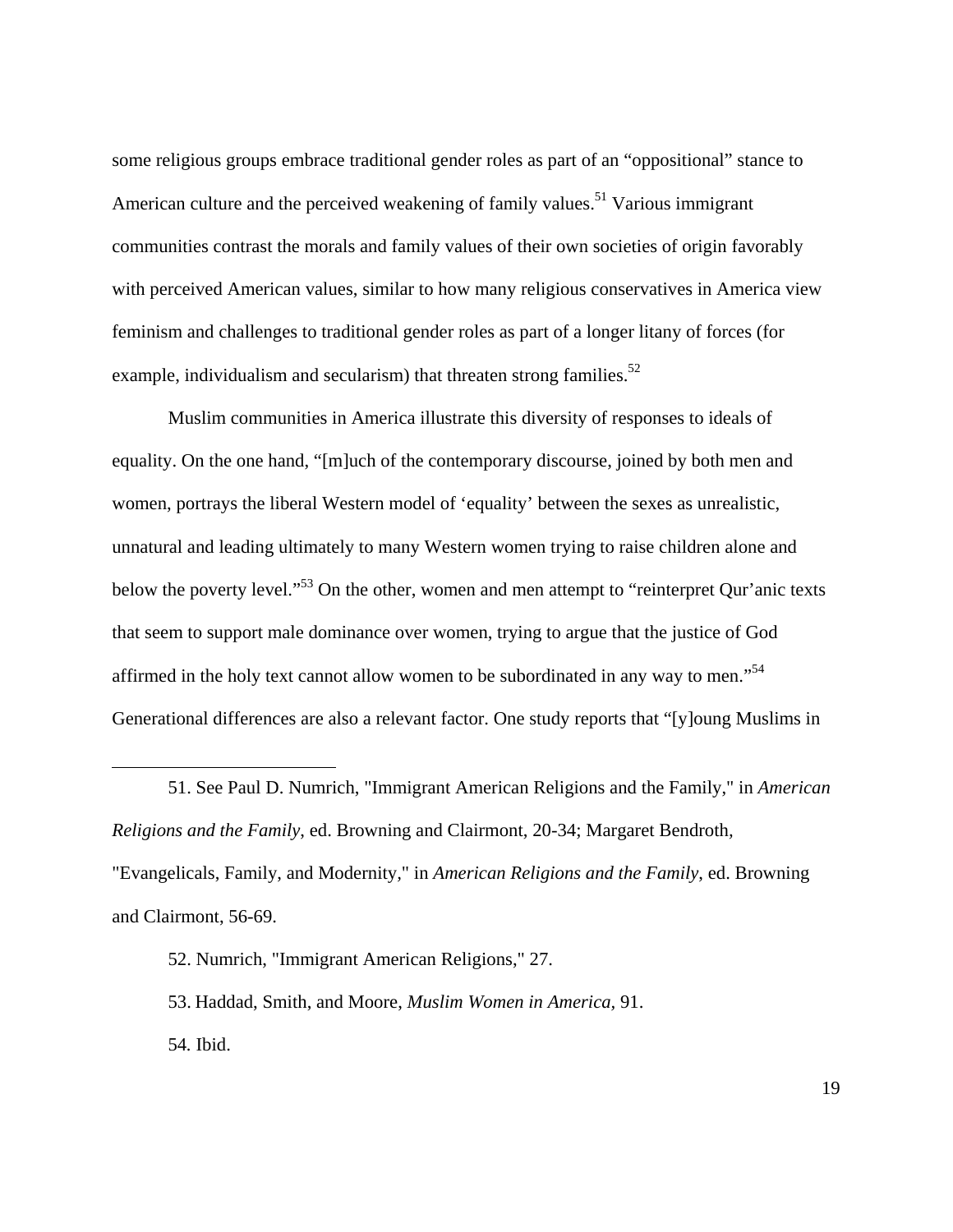America struggle both to respect the honor of the family and to break free of expectations it imposes on them. Muslim girls are becoming more articulate about their own frustrations at the double standards that their parents seem to apply to the girls and their brothers."<sup>55</sup>

This diversity of views and these generational tensions are pertinent to the proposal for multi-tiered marriage. They raise questions about how to define and interpret religious family law and whose voice will prevail if there are conflicting interpretations.

#### **III. Pluralism in U.S. Family Law: Jurisdiction, Location, and Citizenship**

Some likely tension points in moving to a multi-tiered marriage system may be evident from reasoning by analogy from case law in the U.S. in which courts already consider the relationship between civil and religious family law and are asked to enforce terms of a religious marriage contract, recognize a foreign or religious marriage or divorce, or assume jurisdiction over child custody disputes. The case law suggests a certain capaciousness already at work as courts have embraced pluralism to a degree. But it also suggests important limiting principles about when courts will not and should not cede authority to religious or foreign courts or apply religious family law. At issue also are questions of how to relate membership and location in particular communities to citizenship.<sup>56</sup> In this Chapter, I can discuss only a handful of

56. On tensions between group membership and national citizenship, see Shachar, *Multicultural Jurisdictions.*

<sup>55.</sup> Jane I. Smith, "Islam and the Family in North America," *American Religions and the Family*, ed. Browning and Clairmont, 211-224, 215.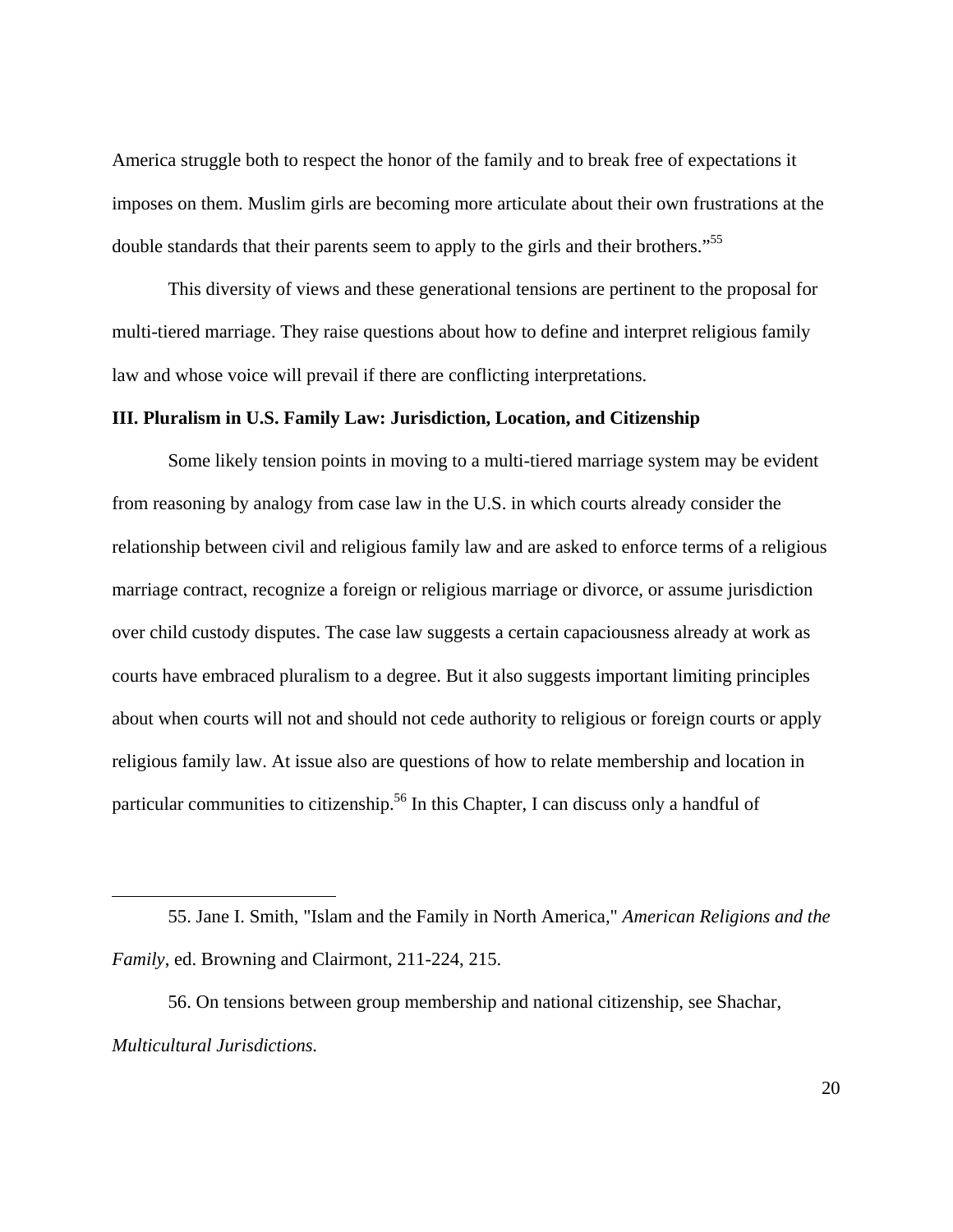illustrative cases about marriage and divorce and must direct readers elsewhere for a more complete survey of this body of multicultural family law.57

Finding multiculturalism in the context of civil family law may come as a surprise, even though, as Estin observes, it should not, given the religious heterogeneity within the United States and the migration of people across national borders.<sup>58</sup> This "growing body of multicultural family law," she concludes, demonstrates the potential to embrace both "a number of fundamentally different family law traditions" and "deeper values that structure and constrain the process of accommodation," such as "principles of due process, nondiscrimination, and religious freedom" as well as family law's "protective policies."59 Estin calls for courts and lawmakers to develop a framework for a multicultural family law that would "allow individuals greater freedom to express their cultural or religious identity and negotiate the consequences of these commitments," but also "protect the rights of individuals to full membership and participation in the larger political community."<sup>60</sup>

<sup>57</sup>*.* See, e.g., Estin, "Embracing Tradition: Pluralism in American Family Law"; Asifa Quraishi and Najeeba Syeed-Miller, "Islamic Family Law in US Courts," in *Women's Rights and Islamic Family Law,* ed. Welchman, 199-212. One important area of law that I omit is the care, custody, and support of children.

<sup>58</sup>*.* Estin, "Embracing Tradition: Pluralism in American Family Law," 540.

<sup>59</sup>*.* Ibid., 603-604.

<sup>60</sup>*.* Ibid., 542.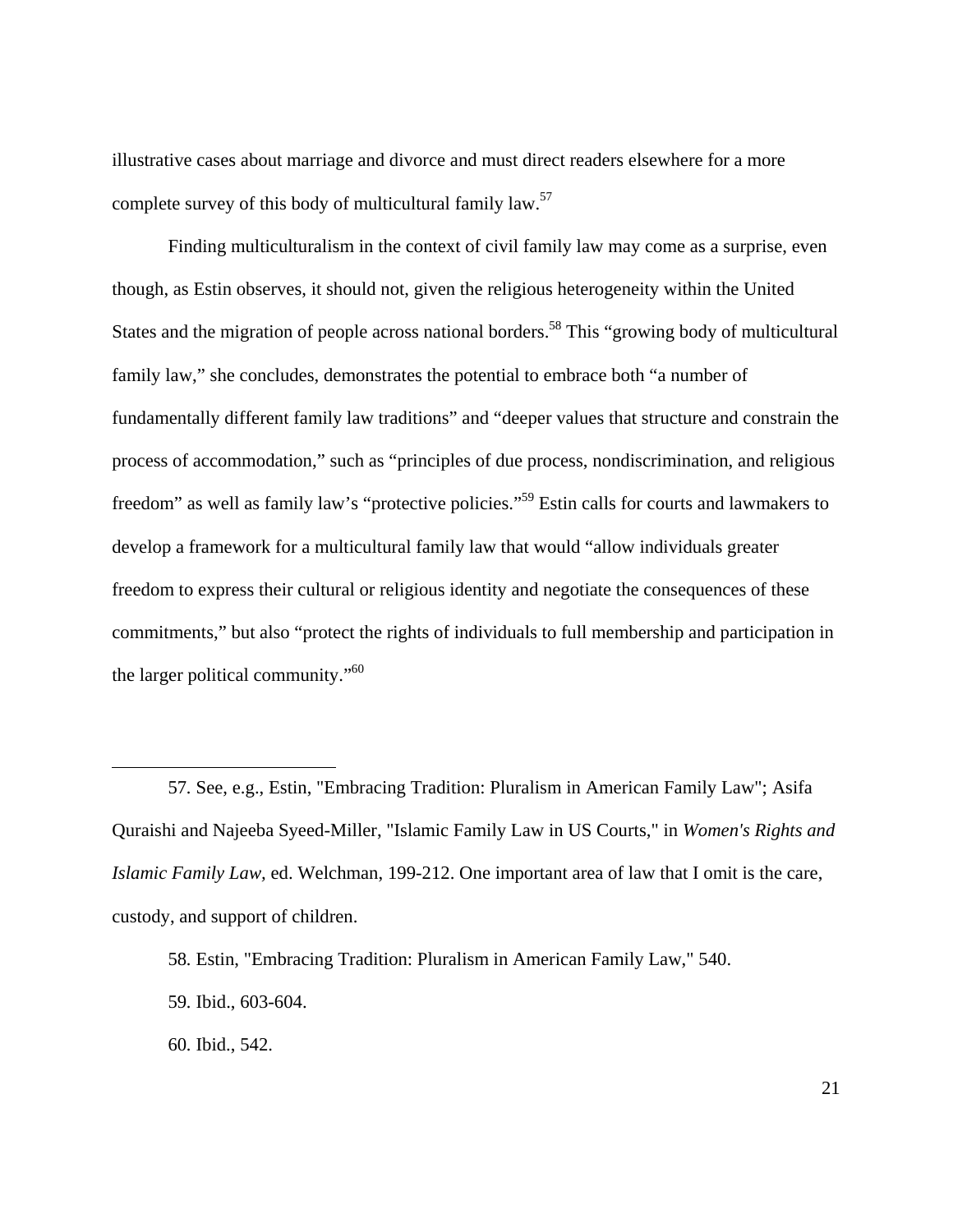This twin focus on expressing identity and safeguarding rights captures an important challenge posed to legal pluralism: how to provide space for living according to and negotiating within the framework of religious law while also ensuring that membership in the political community is a source of entitlement and obligation that coexists with, and may put constraints on, other forms of affiliation. Bringing a feminist perspective -- indeed a multicultural feminist perspective<sup>61</sup> -- to bear on this challenge may fortify analysis.

Because Nichols proposes a robust millet system of religious courts with civil government, upholding basic minimal guidelines, what civil courts have done may not be a useful model for what religious tribunals would do. But this case law is instructive on how civil family law's concerns for procedural and substantive fairness shape the accommodation now afforded to religious law. Religious family law often has gender asymmetries in the rights and duties of husbands and wives (including the power to initiate a divorce) and of fathers and mothers. Rules concerning the economic consequences of marriage and divorce also differ from the economic partnership model of civil family law. How have civil courts handled such tensions between civil and religious law?

### *A. Civil Enforcement of Religious Marriage Contracts and Religious Arbitration*

Courts are sometimes asked to enforce -- or to decline to enforce -- terms of marriage contracts entered into pursuant to Jewish or Islamic marriages. In the instance of Jewish marriage

61. Ayelet Shachar, "Feminism and Multiculturalism: Mapping the Terrain," in *Multiculturalism and Political Theory,* ed. Anthony Simon Laden and David Owen (New York: Cambridge University Press, 2007).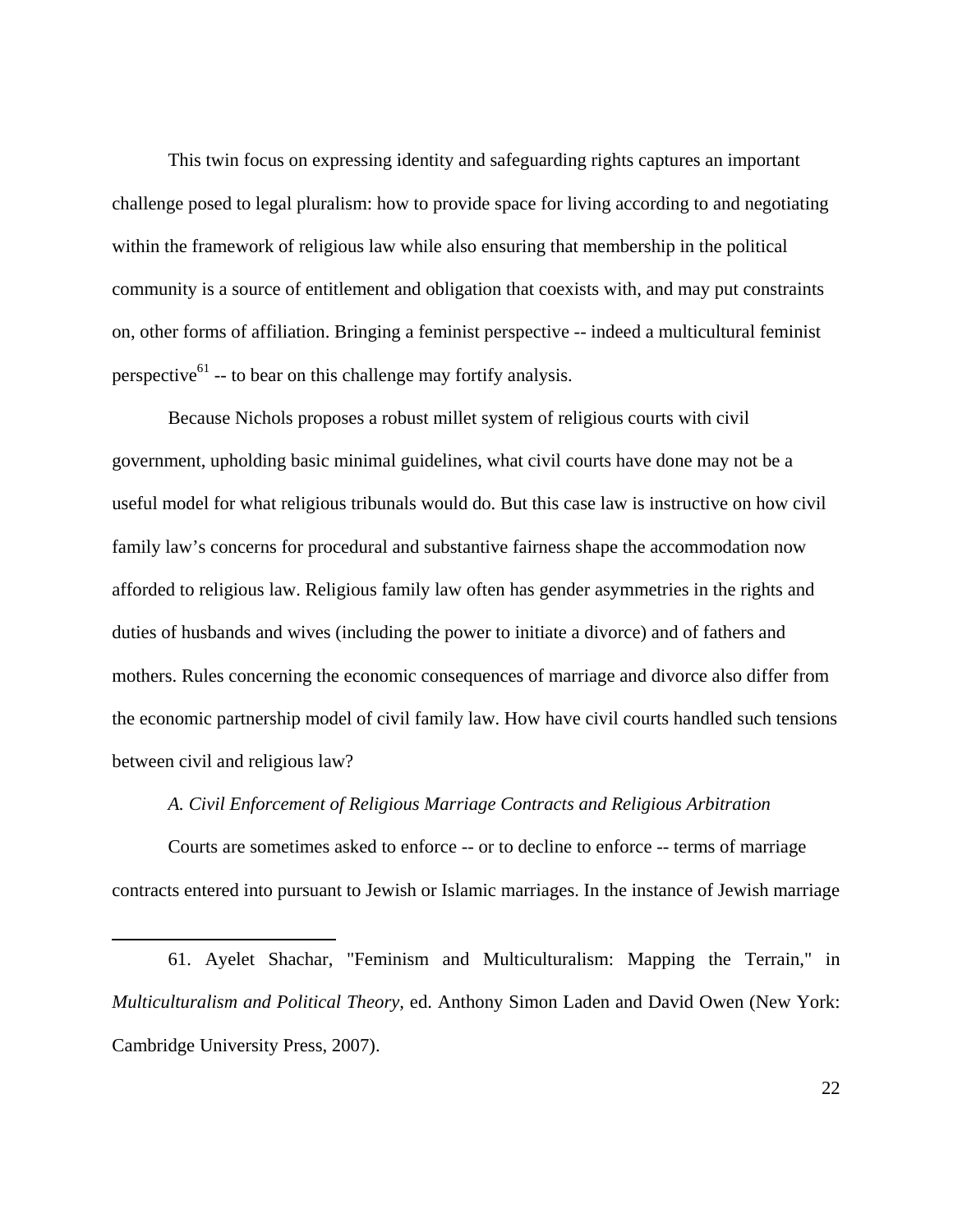contracts, these cases generally involve seeking to enforce an agreement to submit to religious arbitration.<sup>62</sup> This case law should be put in context of a general trend in family law away from hostility to premarital agreements about property distribution in the event of divorce -- on the public policy ground that such agreements encourage divorce -- to permitting parties to a marriage to make contracts with each other, that is, to engage in private ordering. At the same time, these Jewish and Islamic marriage contracts are not technically premarital agreements, although courts sometimes mistakenly treat them as such. $63$ 

Another relevant trend in family law is to allow, and sometimes require, arbitration and other alternatives to divorce litigation. However, there are limits to private ordering, rooted in process concerns and in substantive concerns about fairness or protection of vulnerable or dependent parties. When private ordering also entails religious law, courts face additional questions about whether enforcing such agreements excessively entangles a civil court with religion, in contravention of the First Amendment.

#### 1. Religious Marriage Contracts, Religious Arbitration, and the *Get* Statutes

A leading case for the proposition that a civil court may properly exercise jurisdiction in an action arising out of a religious marriage contract is *Avitzur v. Avitzur*. 64 In that case, New

62*.* See Michael J. Broyde, "Some Thoughts on New York State Regulation of Jewish Marriage: Covenant, Contract or Statute?" (in this volume).

63. Quraishi and Syeed-Miller, "Islamic Family Law in US Courts," 202 (critiquing *Dajani v. Dajani,* 204 Cal. App. 3d 1387 (Cal. App. 4th Dist. 1988)).

64. *Avitzur v. Avitzur,* 446 N.E.2d 136 (N.Y. 1983).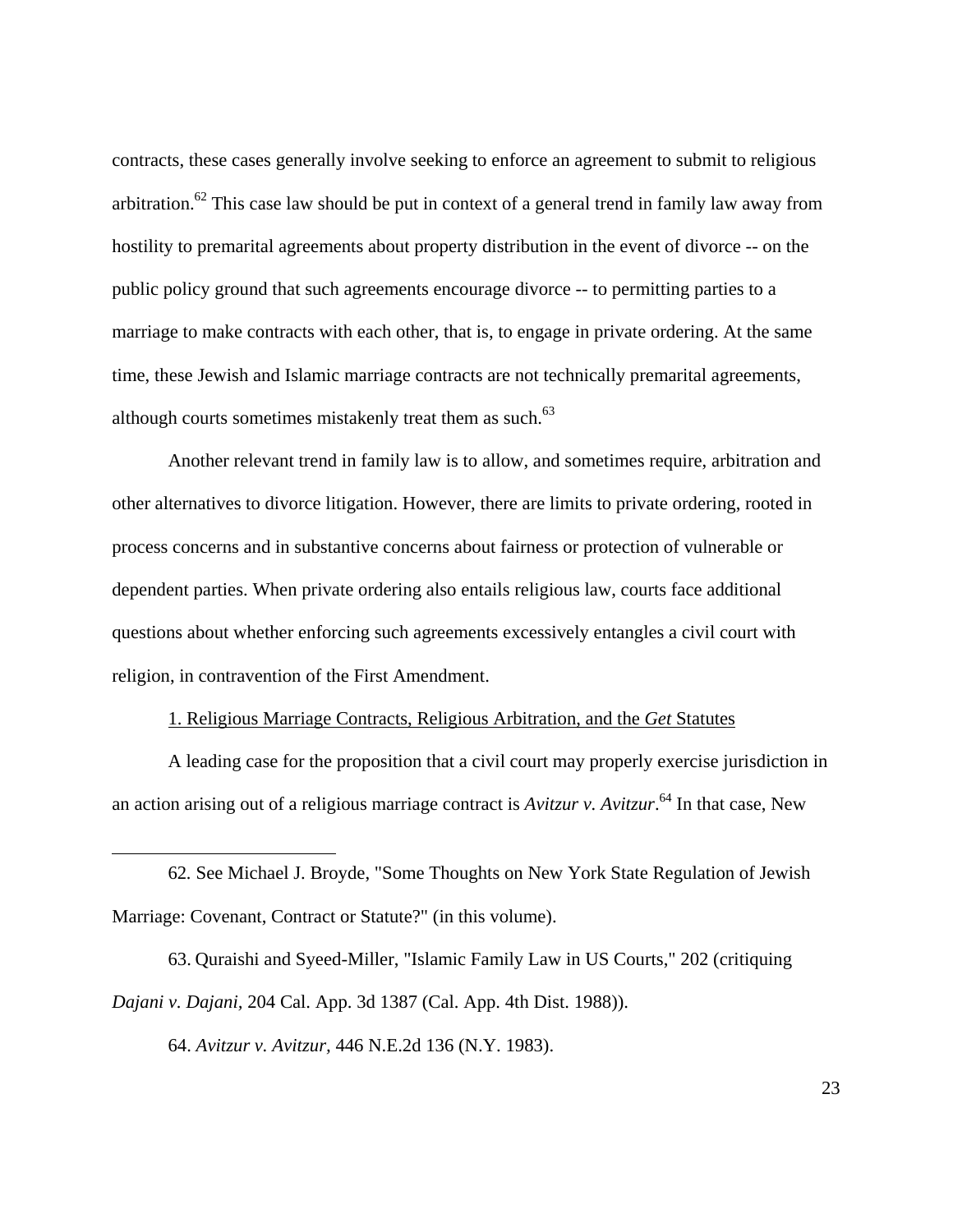York's highest court held that secular terms of a religious marriage contract, the Jewish *ketubah*, may be enforceable as a contractual obligation. Relying on U.S. Supreme Court precedents, the court said it could apply "neutral principles of contract law" and need not consider religious doctrine.<sup>65</sup> The specific contract term was an agreement to appear before the Beth Din, a Jewish religious tribunal, to allow it to "advise and counsel the parties" in matters concerning their marriage. The wife had already obtained a civil divorce but, under Jewish law, was not religiously divorced and was therefore unable to remarry and have legitimate children until her husband granted her a Jewish divorce decree, a *get*. 66

Jewish tradition refers to women whose husbands do not give them a *get* as an "*agunah*," a chained woman (chained to the dead marriage).<sup>67</sup> Jewish tradition has developed ways to address this problem, such as putting a clause in the *ketubah* to agree to arbitration. *Avitzur*  rationalized enforcing such an agreement as simply compelling a husband "to perform a secular obligation to which he contractually bound himself."68 As Michael Broyde discusses in this Volume, the New York legislature subsequently enacted two statutes aimed at addressing the plight of the *agunah*. 69

66*.* Ibid.

 $\overline{a}$ 

67. Broyde, "Some Thoughts on New York State Regulation of Jewish Marriage" (in this volume).

68. *Avitzur,* 446 N.E.2d at139.

69. "Removal of Barriers to Marriage," N.Y. Dom. Rel. L § 253(6), *McKinney's* 

<sup>65</sup>*.* Ibid., 138 (citing to *Jones v. Wolf*, 443 U.S. 595, 602 (1979)).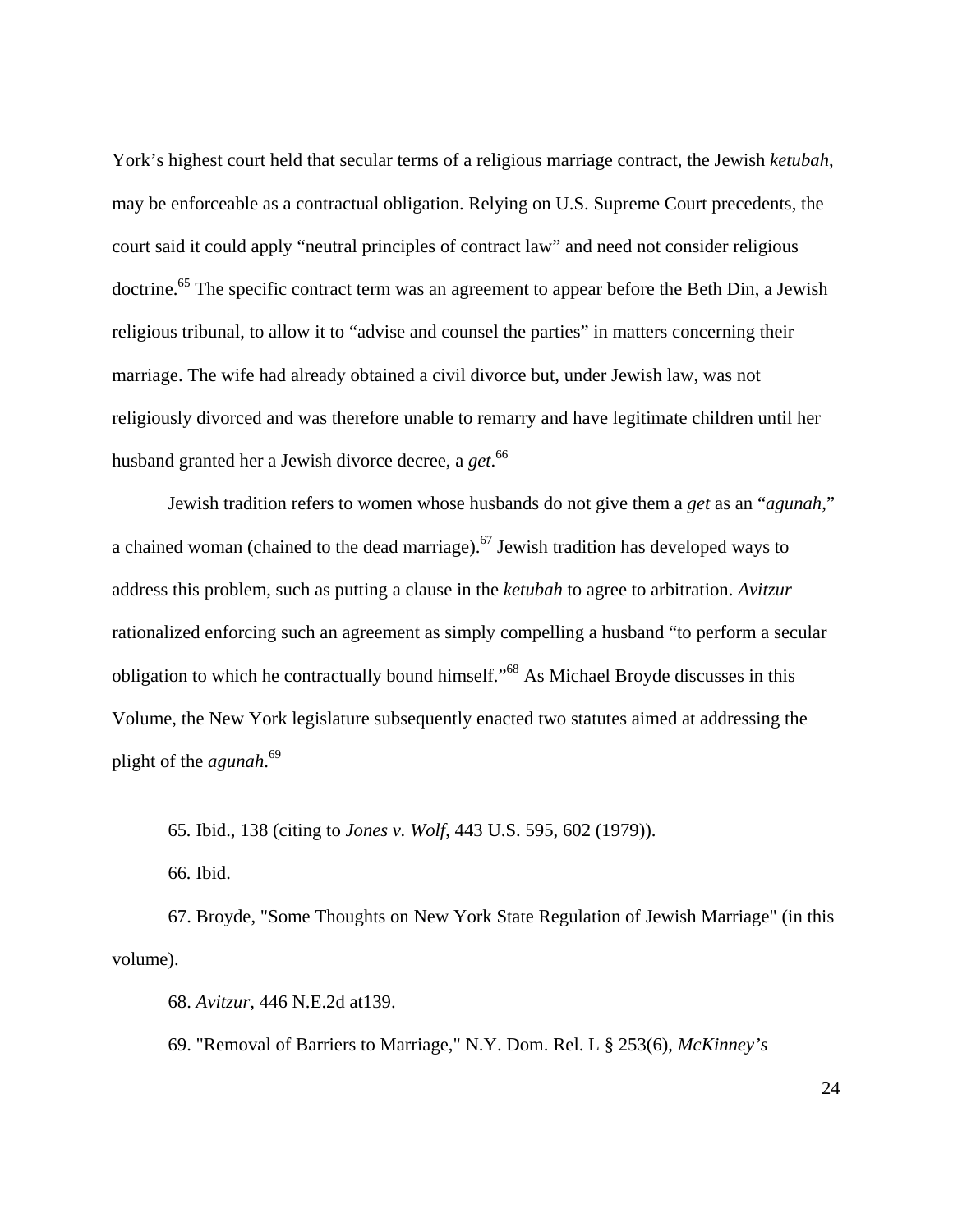Nichols offers the *get* statutes as an example of multi-tiered marriage<sup>70</sup> but I think *Avitzur* and these statutes could better be understood as an attempt by civil government to remedy a disadvantage arising out of gender asymmetry in religious law that disproportionately affects religious women and has troubling spillover effects in the civil realm, such as unequal bargaining power and one-sided settlements.<sup>71</sup> Broyde, in this Volume, suggests that these statutes seek to harmonize civil and religious divorce law, with the encouragement of religious leaders, based on advancing the "purpose and function of the secular divorce law" -- that its citizens "are in fact free to remarry after they receive a civil divorce."<sup>72</sup>

Thus, civil law's attempt to solve the *get* problem seems less an argument for civil government ceding more authority to religious tribunals than for shared or cooperative jurisdiction: religious and secular authorities cooperate to solve a problem that neither can solve entirely on its own.73 Analysis of Canada's *get* statutes suggests a similar concern on the part of

*Consolidated Laws of New York Annotated* (Thomson-West, 2008); "Special Controlling Provisions; Prior Actions or Proceedings; New Actions or Proceedings," N.Y. Dom. Rel. L. § 236(6)(d), *McKinney's Consolidated Laws of New York Annotated* (Thomson-West, 2008). See Broyde, "Some Thoughts on New York State Regulation of Jewish Marriage" (in this volume).

70. Nichols, "Multi-Tiered Marriage," 163.

71. Estin, "Embracing Tradition: Pluralism in American Family Law," 583-84.

72. Broyde, "Some Thoughts on New York State Regulation of Jewish Marriage" (in this volume).

73. Ibid.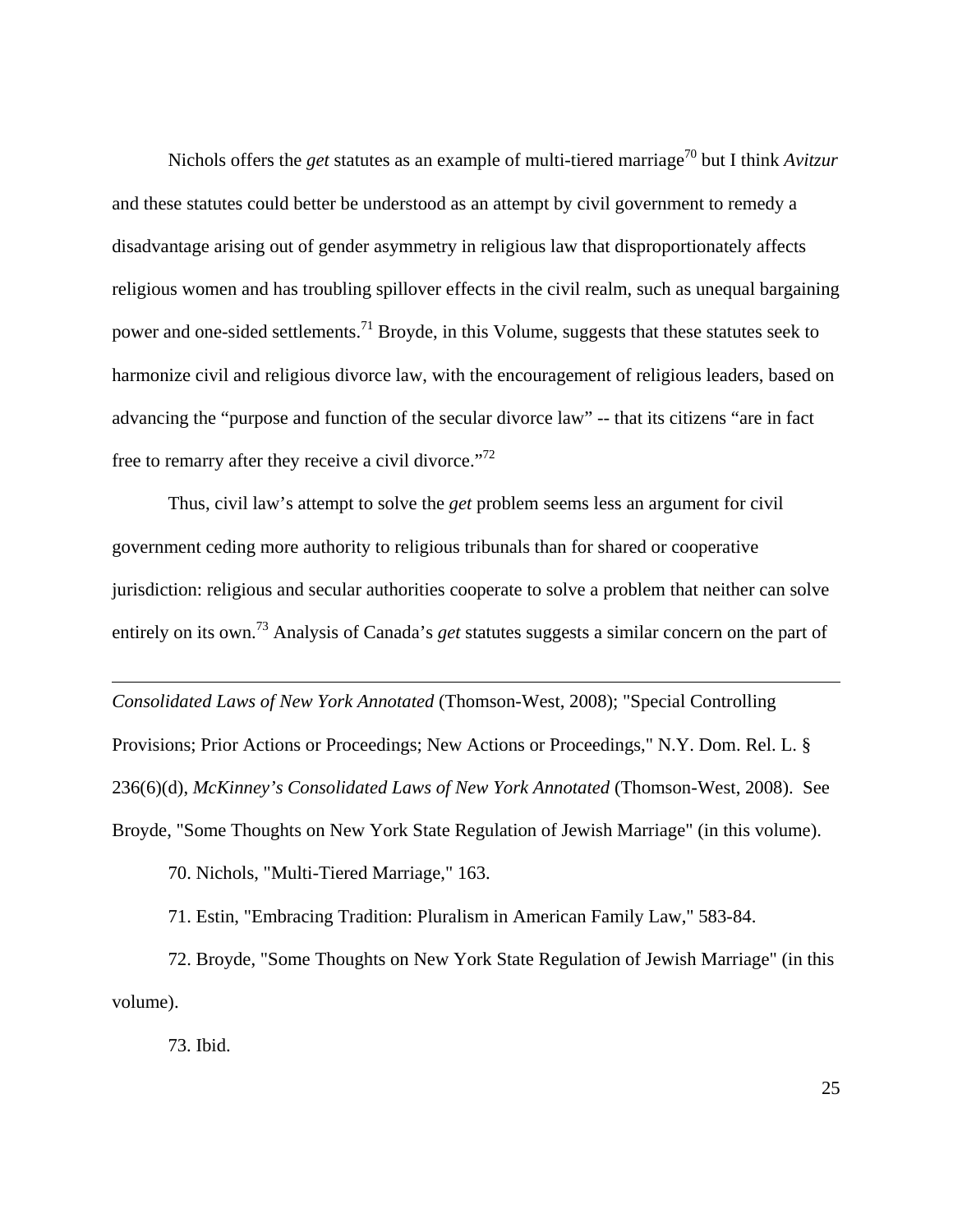civil authority both to ameliorate disadvantages for religious women and to cooperate with religious authorities to solve the problem.<sup>74</sup>

#### 2. Adjudication of Islamic Marriage Contracts: the *Mahr*

1

Scholars of Islamic family law describe the marriage contract as a protective mechanism that affords a Muslim woman a chance to customize her marriage through provisions that guarantee her rights with regard to her spouse (for example, to work outside the home without her husband's permission, to initiate divorce, or not to clean the house). Many Muslim women, unaware of their rights, underutilize this protective device.<sup>75</sup>

Some state courts (including New York) have enforced a wife's right in Islamic marriage contracts to *mahr*, a bridal gift or dower.<sup>76</sup> *Mahr* is customarily divided into two parts: one "payable immediately on the marriage . . . sometimes only a token amount or symbol," and a

74. Lisa Fishbayn, "Gender, Multiculturalism and Dialogue: The Case of Jewish Divorce," *Canadian Journal of Law and Jurisprudence* 21 (January 2008): 71-96. The Supreme Court of Canada recently spoke of how the *get* problem impinged on the dignity and equality interests of religious Jewish Canadian women. *Marcovitz v. Bruker*, 2007 SCC 54.

75. Haddad, Smith, and Moore, *Muslim Women in America,* 114 (discussing the work of Azizah al-Hibri and her organization, KARAMAH: Muslim Women Lawyers for Human Rights, in educating women about marriage contracts).

76*. Aziz v. Aziz*, 488 N.Y.S.2d 123 (Sup. Ct. Queens County 1985). For this definition, see *Women's Rights and Islamic Family Law,* 188. In the case law I discuss, courts sometimes refer to *mahr* as "dowry," or "postponed dowry," rather than "dower."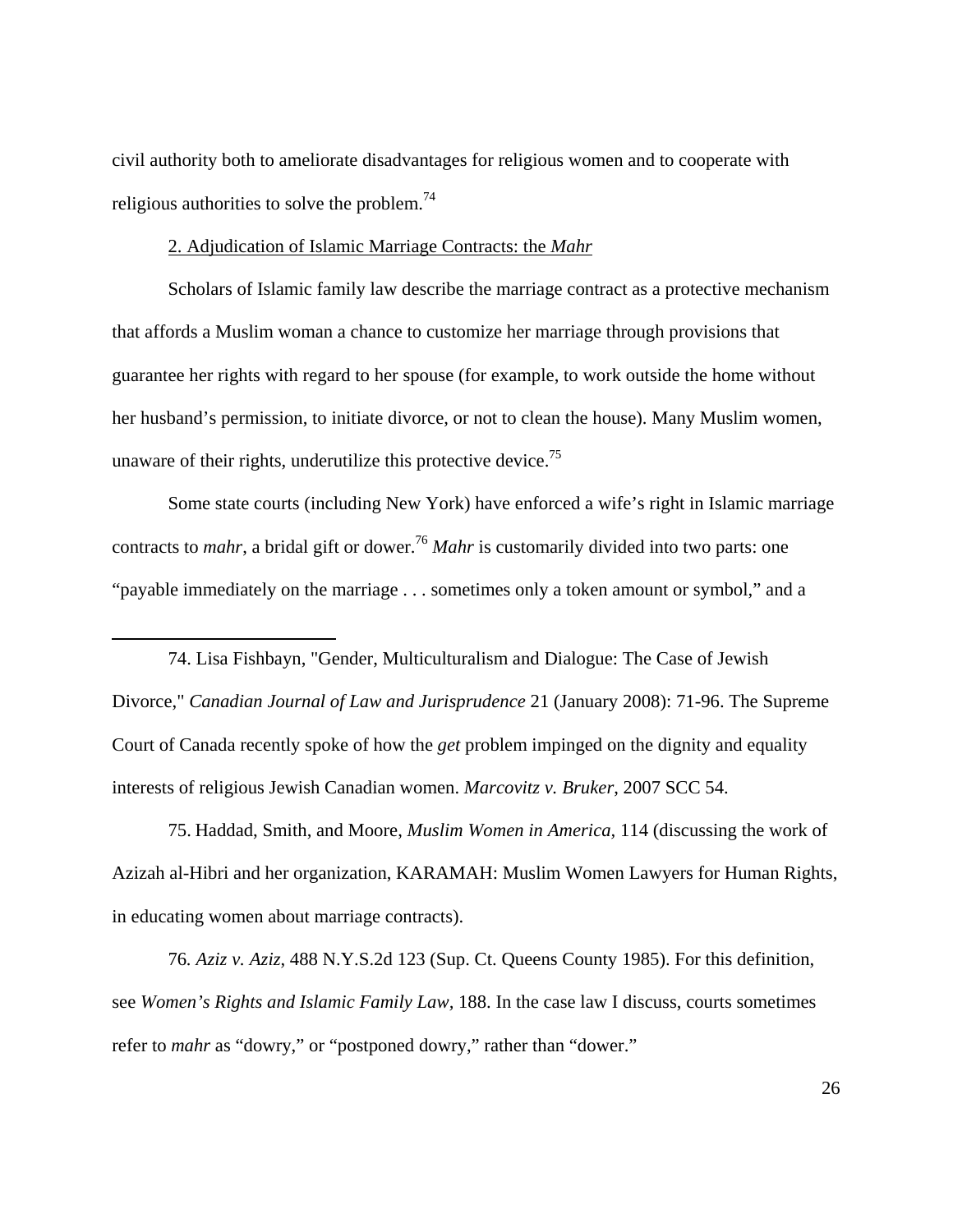second part, which is "deferred to a later date, either specified or more usually payable on the termination of the marriage by death or divorce."<sup>77</sup> Islamic traditions regarding whether a woman is entitled to *mahr* at divorce are complex and differ based on who initiates divorce, the type of divorce at issue, and the school of interpretation.78 Nonetheless, some civil courts have stated that the fact that these contracts were entered into in the context of Islamic religious ceremonies does not render them unenforceable.

An illustrative case is *Odatalla v. Odatalla.*79 In that case, a New Jersey court rejected the husband's argument that the court could not order specific performance of his obligation to pay \$10,000 in postponed dower because (1) the First Amendment doctrine of separation of church and state precluded a civil court's review of the agreement and (2) the agreement was not a valid contract under New Jersey law. Instead, the court ruled that it could specifically enforce the terms of the agreement, which was entered into during an Islamic marriage ceremony. The court reasoned that the agreement could be enforced "based upon 'neutral principles of law' and not on religious policy or theories."80 Applying those neutral principles, the court held that the agreement had the elements of a valid contract. Rejecting the husband's argument that the term

77 *Women's Rights and Islamic Family Law,* 188-189.

78*.* See Pascale Fournier, "In the (Canadian) Shadow of Islamic Law: Translating Mahr as a Bargaining Endowment," *Osgoode Hall Law Journal* 44 (Winter 2006): 649-677. See also Fadel, "Political Liberalism, Islamic Law, and Family Law Pluralism" (in this volume).

79. *Odatalla v. Odatalla*, 810 A.2d 93 (N.J. Super. 2002).

80*.* Ibid., 95-96 (citing *Jones v. Wolf*, 443 U.S. 595 (1979)).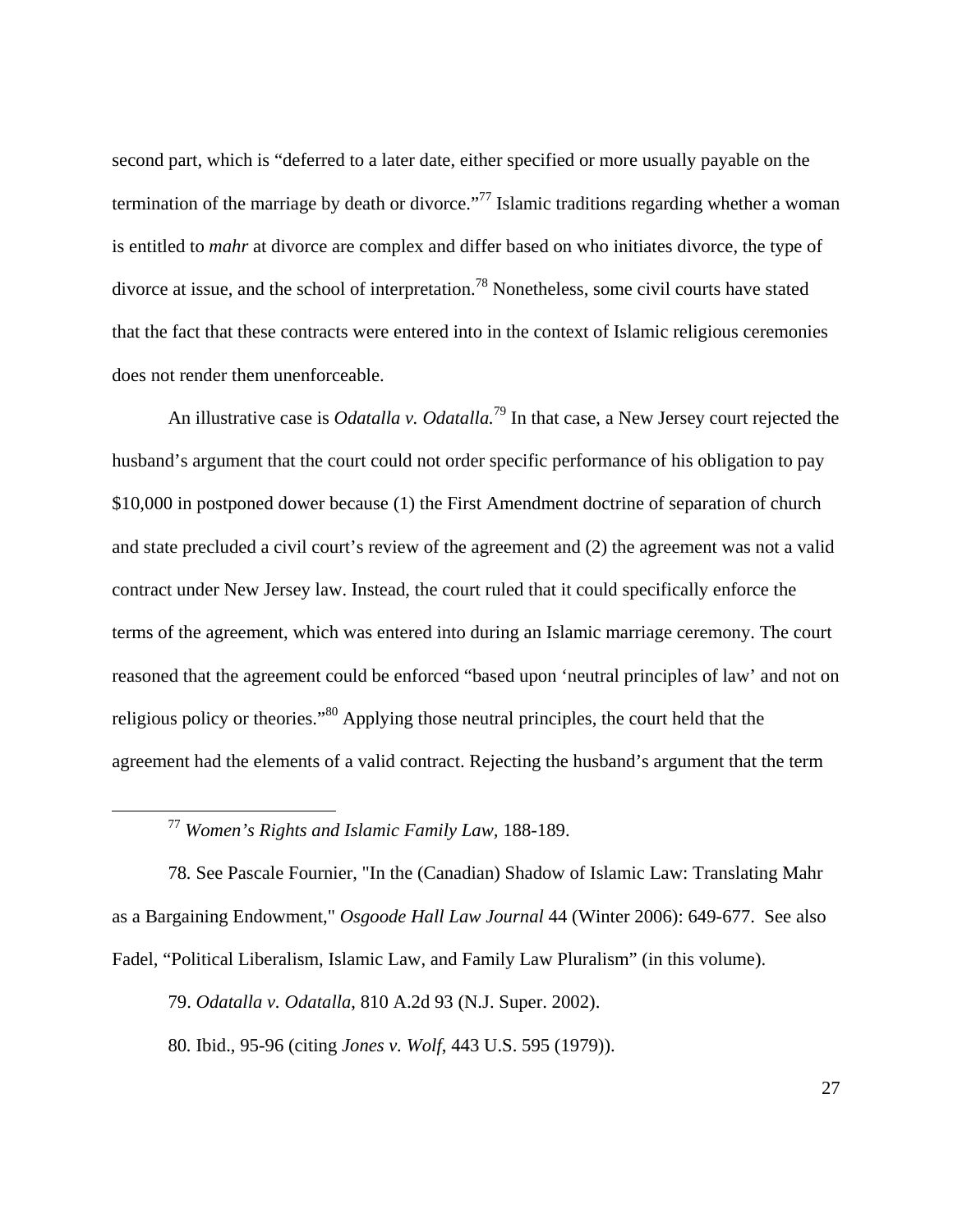"postponed" made the contract too vague, the court found persuasive the wife's offer of testimony concerning Islamic custom in which the sum could be demanded by the wife at any time, although it usually is not unless there is a death of the husband or a divorce. $81$  The court also suggested that interpreting the demands of the First Amendment requires attending to the contrast between the more religiously homogenous community of the late 1700s "when our Constitution was drafted" and the more religiously and ethnically diverse "community we live in today."82

A Florida appellate court, in *Akileh v. Elchahal,*83 similarly looked to New York precedents and to testimony about Islamic law to uphold a husband's agreement in an Islamic marriage contract to pay his wife a "postponed dowry" of \$50,000. The wife demanded payment in a divorce proceeding brought in civil court. The court concluded that the *sadaq,* the postponed dowry incorporated into the couple's marriage certificate when they married in Florida in a Moslem ceremony, could be enforced using principles of Florida contract law. The court heard four witnesses, including Islamic experts, as to the meaning of "sadaq," and was persuaded that the parties understood the *sadaq's* protective function and that the wife's right to receive it was not negated if she filed for divorce.

Some courts, by contrast, have declined to enforce the obligation to pay *mahr.* One ground has been that although in principle such an obligation could be enforced by a civil court,

<sup>81</sup>*.* Ibid., 97-98.

<sup>82.</sup> Ibid., 96.

<sup>83.</sup> *Akileh v. Elchahal*, 666 So. 2d 246 (Fla. Dist. App. 1996).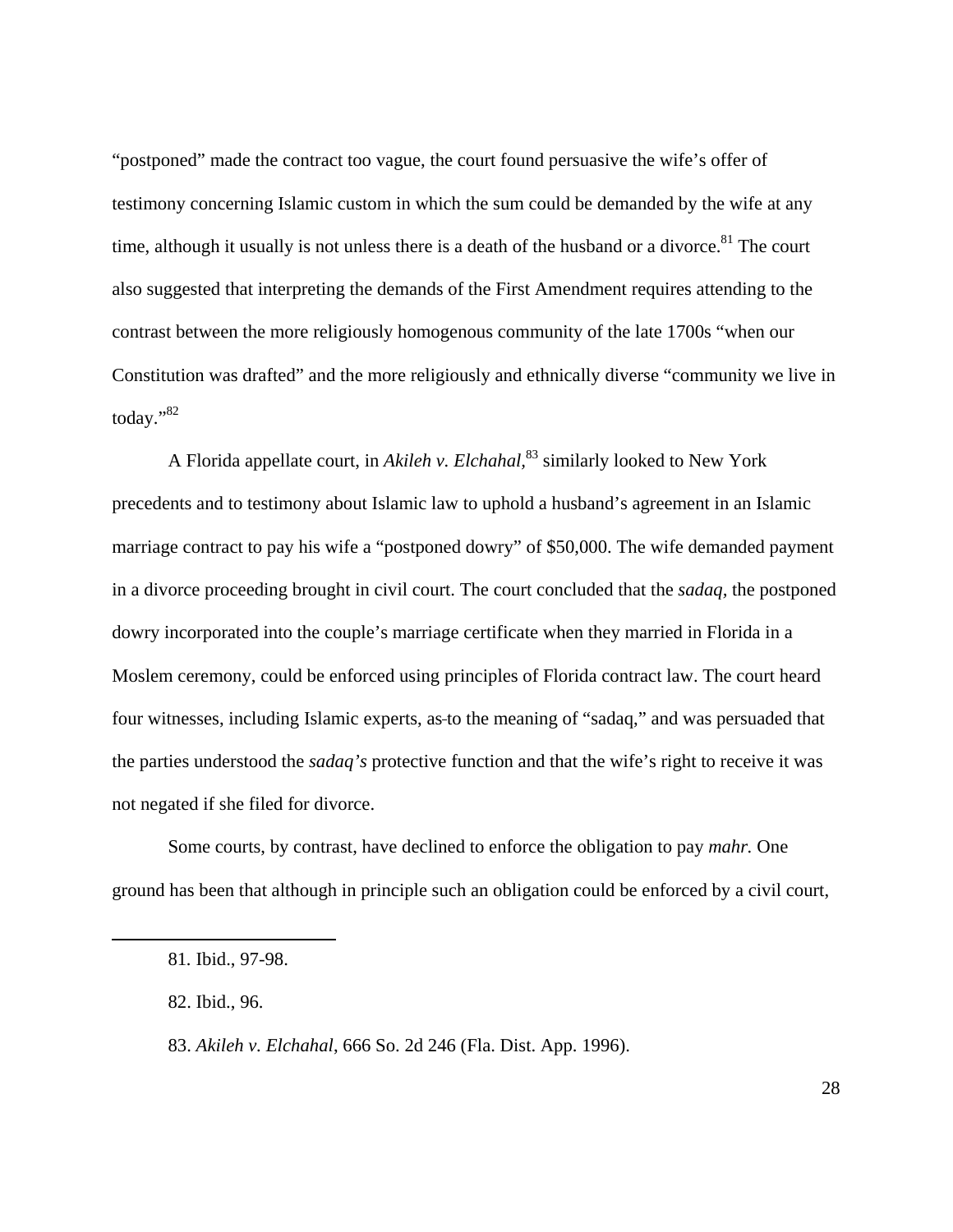a particular contract failed to satisfy general contract principles such as stating the material terms of the agreement.84 A different ground is that the *mahr* agreement offends public policy because it provides an incentive for the wife to seek divorce. In *Dajani v. Dajani,* the California court declined, on public policy grounds, to enforce a foreign proxy marriage contract (entered into in Jordan) involving what the court called a "foreign dowry agreement," under which the husband was obliged to pay the balance of the wife's dowry either when the marriage was dissolved or the husband died. The court bypassed the conflicting expert testimony over whether the husband had an obligation to pay if the wife initiated the divorce, and, analogizing the contract to a premarital agreement, ruled that it "clearly provided for [the] wife to profit by a divorce."<sup>85</sup>

The court found "apt" the rationale of the earlier California case, *In re the Marriage of Noghrey*,<sup>86</sup> in which the court declined on public policy grounds to enforce an agreement entered into before a Jewish religious ceremony that the husband would give his wife a house and \$500,000 or "one-half of my assets, whichever is greater, in the event of a divorce." The *Dajani* court noted that, in *Noghrey,* the protective function of the *ketubah* -- to discourage divorce by

84*.* See, e.g., *Habibi-Fahnrich v. Fahnrich*, 1995 WL 507388 (Sup. Ct. Kings County 1995) (not reported in N.Y.S.2d).

<u>.</u>

85*. Dajani v. Dajani,* 251 Cal. Rptr. 871, 872 (Cal. App. 4th Dist. 1988). The court used the term "dowry" to refer to "a bride's portion on her marriage," explaining that the state of California no longer recognized the "estate of dower," a widow's provision on her husband's death. Ibid. at 871.

86. *In re the Marriage of Noghrey,* 215 Cal. Rptr. 153 (Cal. App. 6th Dist. 1985).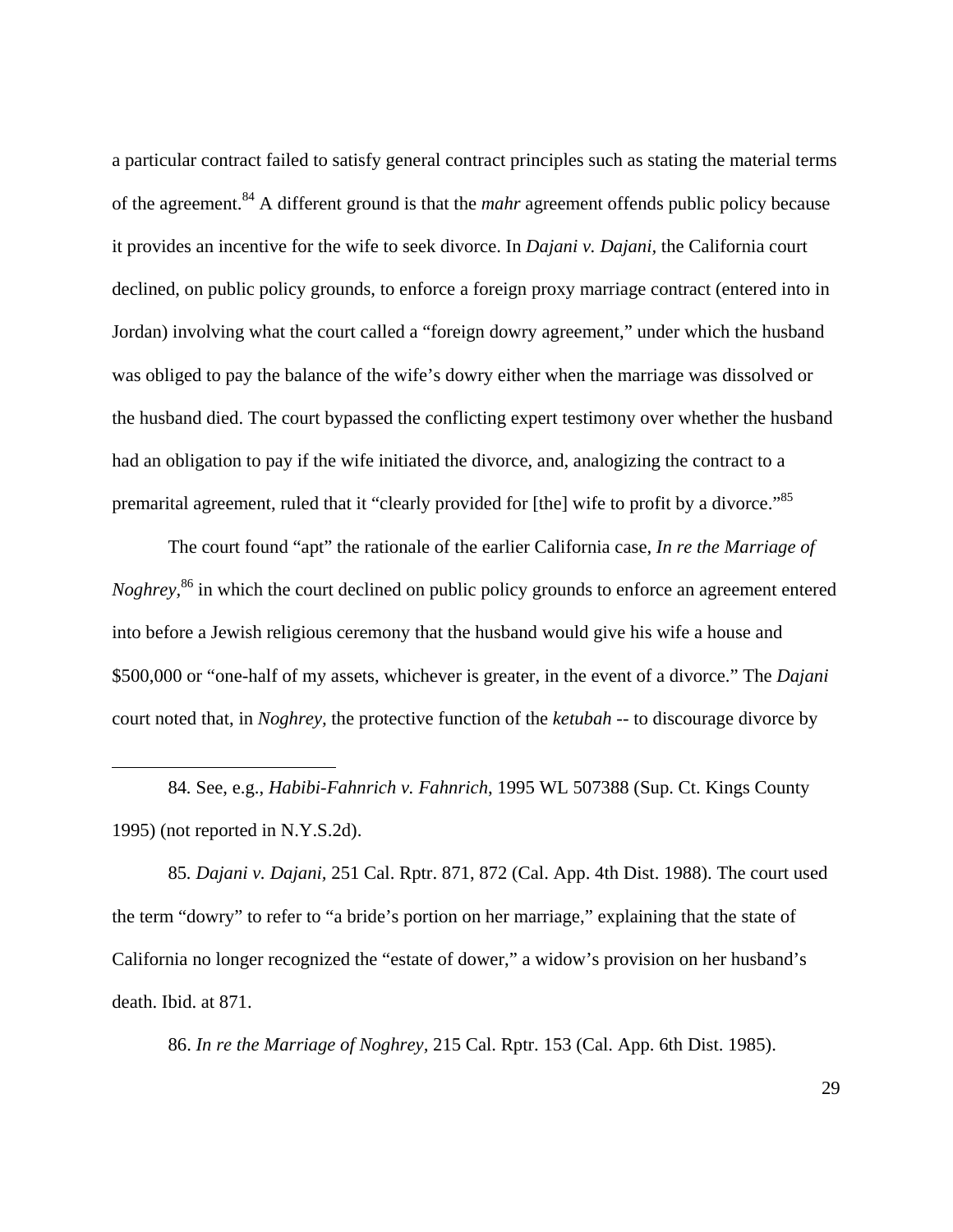making it costly for the husband and to provide economic security for the wife because the husband "could apparently divorce his wife at will" -- did not matter to the holding.<sup>87</sup> In effect, both the *ketubah* term in *Noghrey* and the Islamic dower agreement in *Dajani* encouraged divorce "by providing wife with cash and property in the event the marriage failed."<sup>88</sup>

These cases raise difficult questions about how civil courts should grapple with a religious tradition's protective devices adopted in light of vulnerabilities that women face due to gender asymmetry in religious law and broader cultural norms. For example, in *Noghrey* the wife testified that this economic protection was necessary because "it is hard for an Iranian woman to remarry after a divorce because she is no longer a virgin."89 She testified that in return for the agreement, she gave the groom "assurances that she was a virgin and was medically examined for that purpose."<sup>90</sup> Like Estin,<sup>91</sup> I wonder if the courts in these cases were too inattentive to this protective function and whether they couldn't find an analogy to protective measures of U.S. divorce law. Furthermore, as some Muslim scholars point out, had the *Dajani* court not taken such a "superficial" approach to Islamic law, it might have recognized that its "profiteering"

88*.* Ibid.

 $\overline{a}$ 

89. *Noghrey,* 215 Cal. Rptr. at 154.

90*.* Ibid., 154-55.

91. Estin, "Embracing Tradition: Pluralism in American Family Law*,*" 584-85.

<sup>87</sup>*. Dajani*, 251 Cal. Rptr. at 872.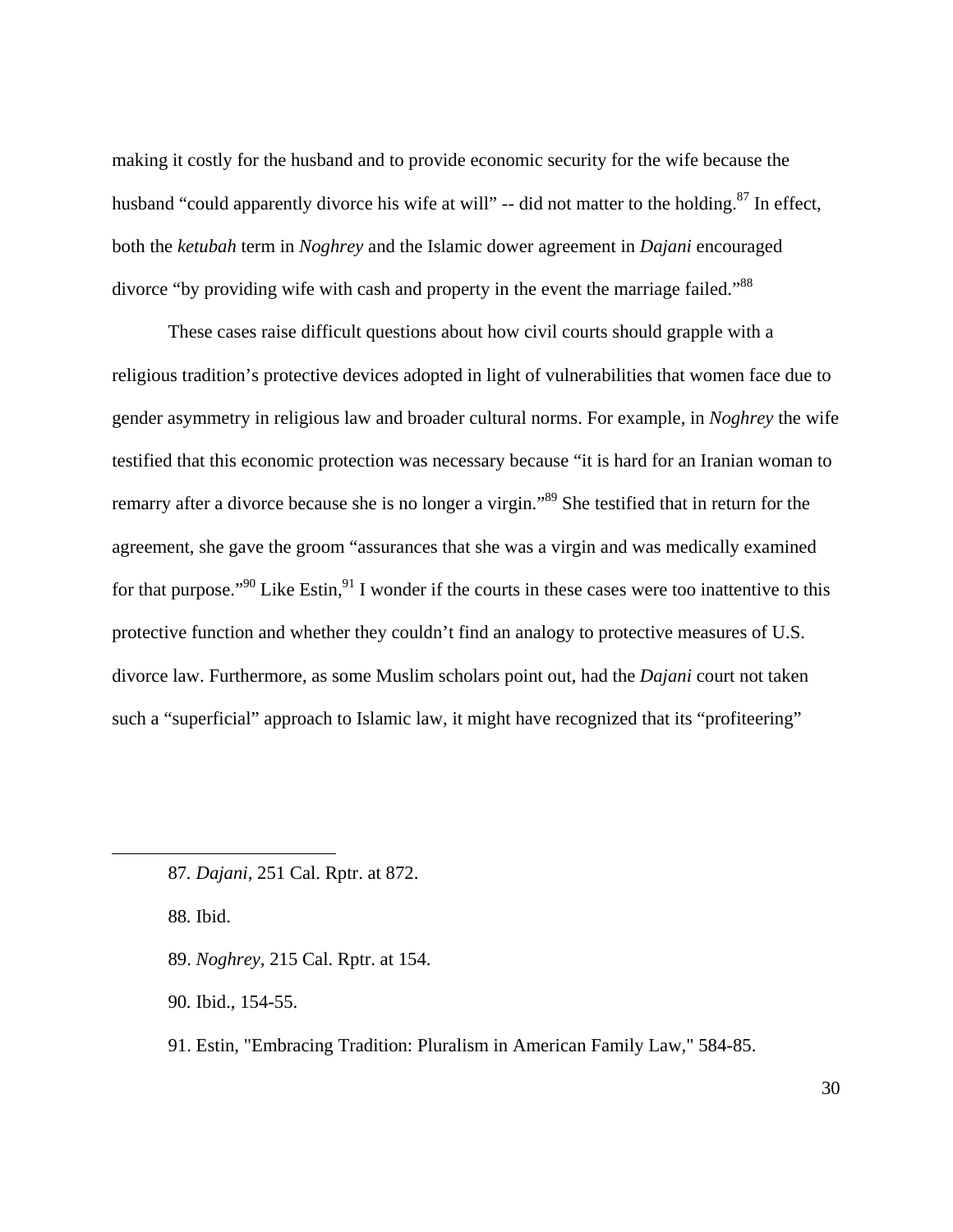assumptions about *mahr* did not apply uniformly to the rules about the wife's entitlement to *mahr*. 92

#### 3. Resolving Conflicts between Civil and Religious Divorce Law: Two Contrasting Cases

How would a modern millet system handle clashes between civil and religious laws concerning the process due when spouses seek to divorce each other? Or concerning whether divorcing spouses have a right to support or to equitable distribution of property? Would civil family law's protective rules be part of a "minimum" insisted upon by civil law or would private ordering prevail? For example, in Islamic family law, husband and wife generally maintain their separate property and, unless the contract specifies, there is no presumption of property division.<sup>93</sup> This contrasts with notions in civil family law either of community property during marriage and equal or equitable division of such property at divorce (in community property states) or, in common law states, of deferred community property in the form of equitable distribution at divorce.

To explore these questions and to illustrate how challenging questions about the interplay of religious and civil law intertwine with geographical location, family mobility, and citizenship, I will discuss two contrasting cases. In *Chaudry v. Chaudry,*94 the wife filed suit in New Jersey civil court for separate maintenance and child support, alleging unjustified abandonment by her

 $\overline{a}$ 

94. *Chaudry v. Chaudry,* 388 A.2d 1000 (N.J. Super. App. Div. 1978).

<sup>92.</sup> Quraishi and Syeed-Miller, "Islamic Family Law in US Courts," 202.

<sup>93.</sup> See Fadel, "Political Liberalism, Islamic Law, and Family Law Pluralism" (in this volume).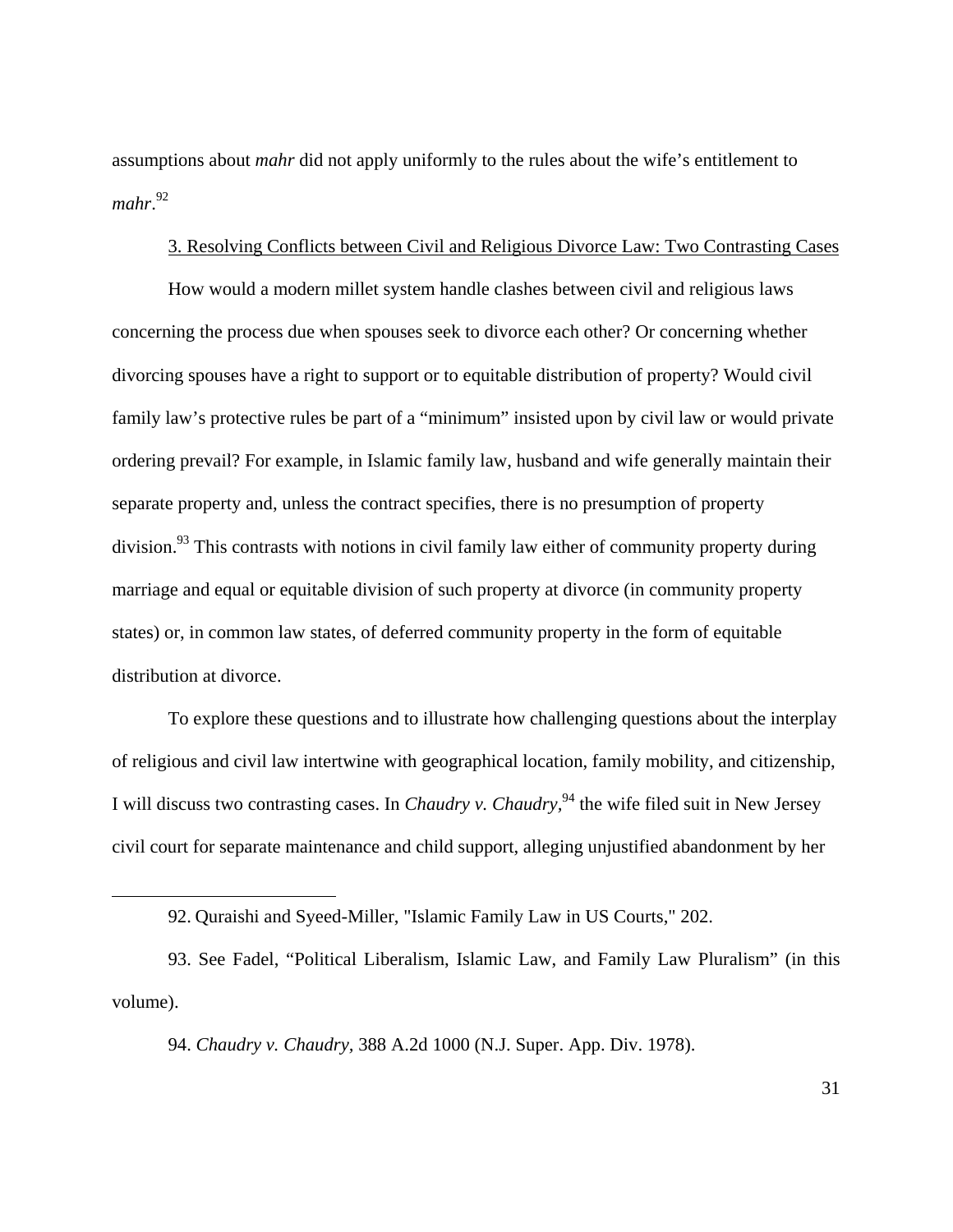husband. The husband's defense was that he had obtained a valid divorce in Pakistan in accordance with Pakistani law. Both husband and wife were Pakistani citizens; the wife and children resided in Pakistan (but had lived in the U.S. for a few years early in the marriage), and the husband resided and practiced medicine in New Jersey.

The appellate court held there was not an "adequate nexus" between the marriage and the state of New Jersey to justify a New Jersey court awarding the wife alimony or equitable distribution. Second, it saw "no reason of public policy" not to interpret and enforce the marriage contract in accordance with the law of Pakistan "where it was freely negotiated and the marriage took place."95 Expert testimony established that alimony "does not exist under Pakistan law" and that providing for it by contract is "void as a matter of law" in Pakistan. Conversely, the agreement could have given the wife an interest in her husband's property, but did not.

Had there been a sufficient nexus, the court observed, a New Jersey court could consider a claim for alimony or equitable distribution, even though such relief could not be obtained in the state or country granting a divorce. Location is of obvious significance for jurisdiction: the wife's insufficient connection to the state of New Jersey (evidently due in part to husband's conduct) barred relief. Husband and wife remained citizens of Pakistan, and expert testimony indicated that such citizenship was a "sufficient basis" for a divorce judgment in Pakistan. In concluding that the lower court should have applied comity to recognize the decree, the

<sup>95</sup>*.* Ibid., 1006.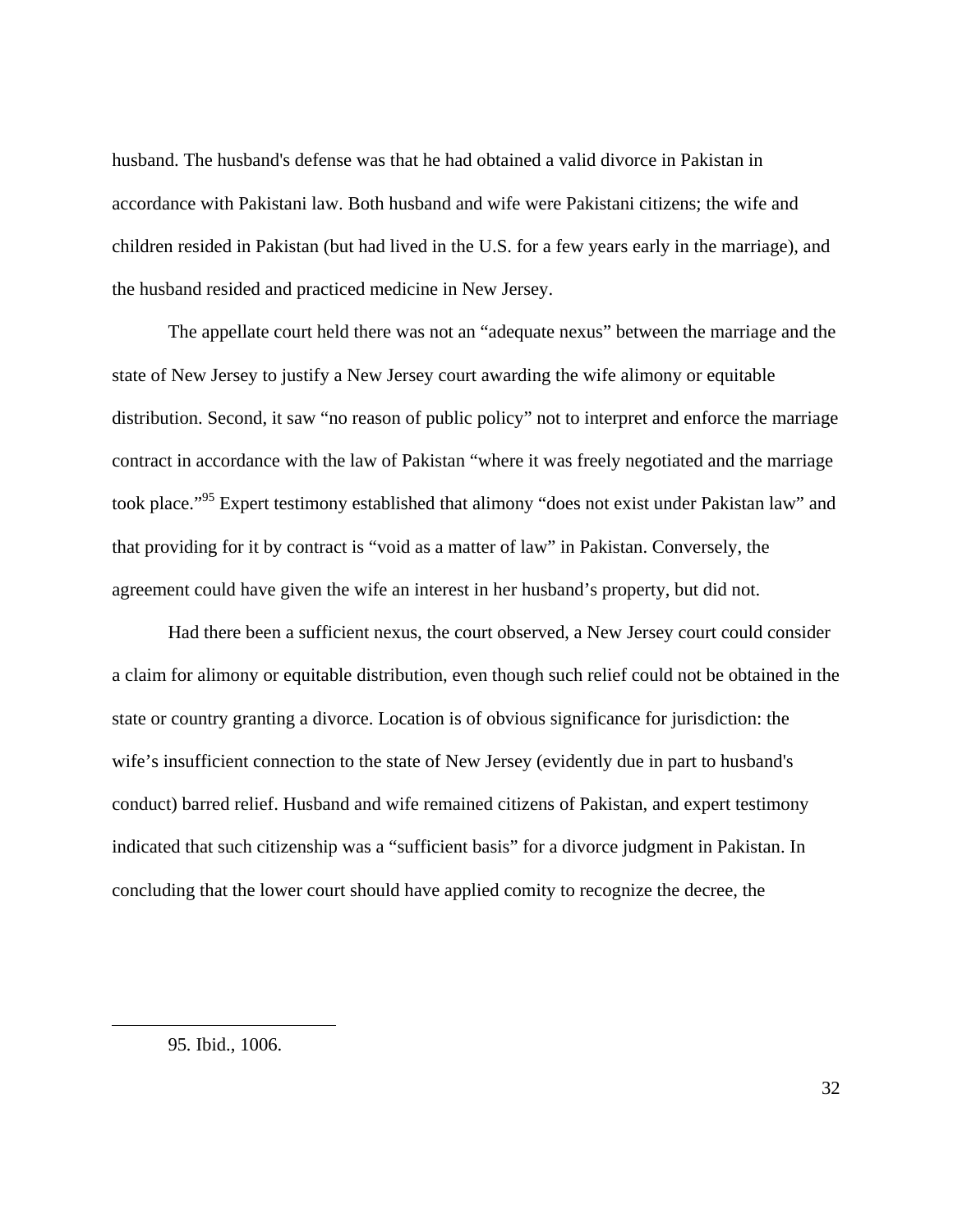reviewing court stressed: "The need for predictability and stability in status relationships requires no less."96

An instructive example of when such a nexus *does* exist, also involving the law of Pakistan and a mobile family, is *Aleem v. Aleem*. 97 There, a Maryland appellate court upheld a lower court's ruling that it need not give comity to a Pakistani *talaq* divorce and was not barred from ruling that a wife receive equitable distribution of her husband's pension. The appellate ruling was affirmed by Maryland's highest court. This case illustrates how migration gives rise to jurisdictional questions and the possibility of forum shopping. Husband, 29, and wife, 18, married in Pakistan after their families arranged a meeting. They never lived together in Pakistan and had been living in Maryland over twenty years at the time the wife initiated a civil divorce proceeding. They had two children, both born in the U.S. and U.S. citizens.

When the wife filed for divorce, the husband moved to dismiss on the ground that "all issues have already been decided in Pakistan." He referred to the parties' marriage contract, entered into in Pakistan, which called for a deferred dowry of about \$2,500 U.S. dollars. He also informed the court that, subsequent to the wife filing her action, he obtained a *talaq* divorce at the Pakistani Embassy in Washington, D.C. by pronouncing three times that he divorced his wife. The wife was served with the "Divorce Decree" and an attached notice from the "Union Council" about whether the parties wanted to reconcile.

1

97. *Aleem v. Aleem,* 931 A.2d 1123 (Md. Spec. App. 2007), *aff'd*, 947 A.2d 489 (Md. 2008).

<sup>96</sup>*.* Ibid., 1005.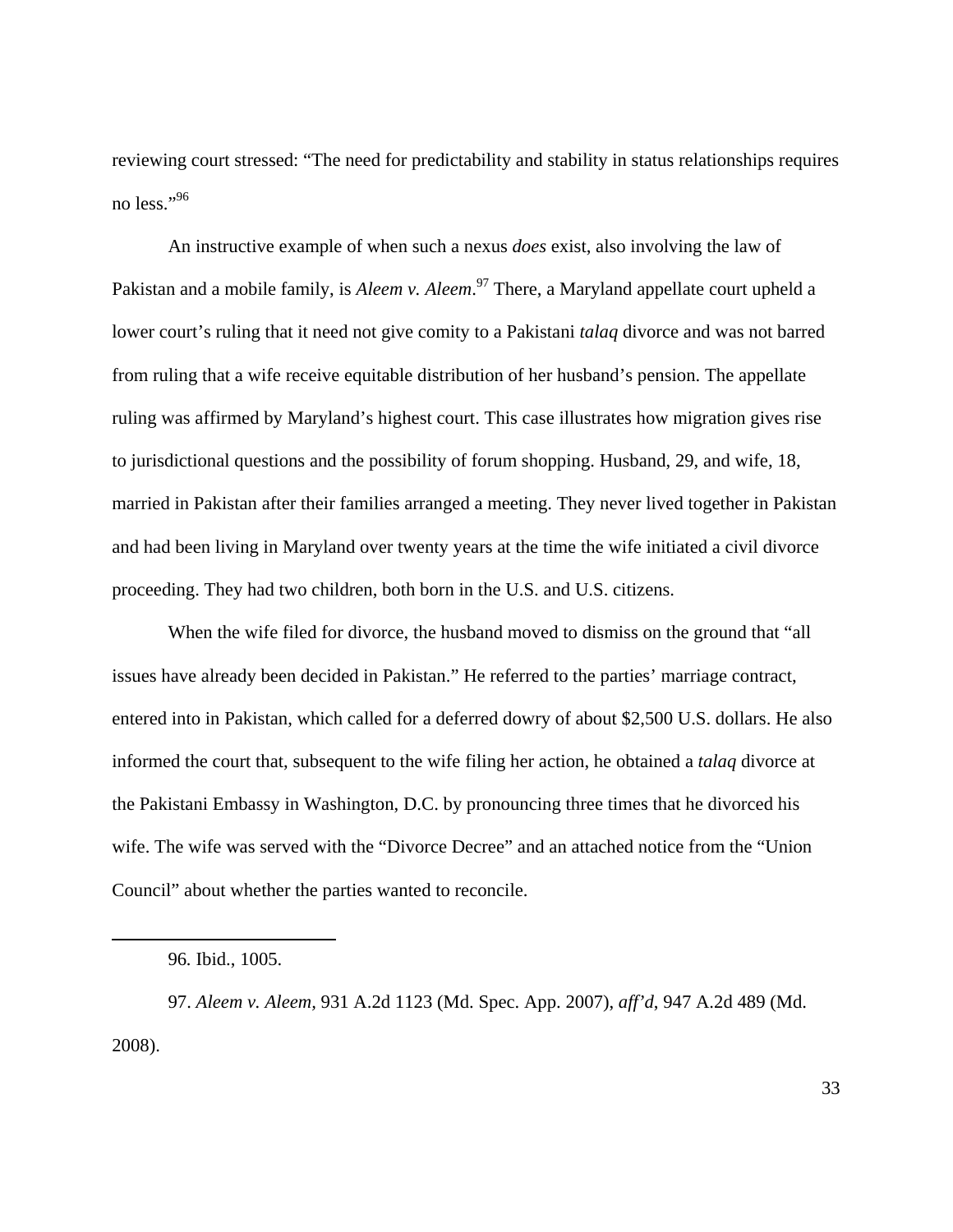The lower court declined to give comity to the divorce, stating that it "offends the notions of this Court in terms of how a divorce is granted."98 On appeal, Maryland's highest court (the Court of Appeals of Maryland) invoked Maryland's Equal Rights Amendment to indicate that "a foreign *talaq* divorce provision, . . . where only the male, i.e., husband, has an independent right to utilize *talaq* and the wife may utilize it only with the husband's permission, is contrary to Maryland's constitutional provisions and . . . to the public policy of Maryland."<sup>99</sup> Moreover, allowing such strategic forum shopping by the husband would defeat the local civil law's protective purposes:

a husband who is a citizen of any country in which Islamic law, *adopted as the civil law*, prevails could go to the embassy of that country and perform *talaq*, and divorce her (without prior notice to her) long before she would have any opportunity to fully litigate, under Maryland law, the circumstances of the parties' dissolution of their marriage. $100$ 

Thus, public policy -- including concern for due process -- justified denial of comity to the foreign divorce.

The conflict between Maryland and Pakistan's rules concerning post-divorce property distribution afforded the ground for a second ruling: that, as a form of spousal support, the husband must pay his wife fifty percent of his monthly pension benefit until the death of either

<sup>98</sup>*. Aleem,* 931 A.2d at 1127.

<sup>99.</sup> *Aleem,* 947 A.2d at 500-501.

<sup>100.</sup> Ibid., at 501.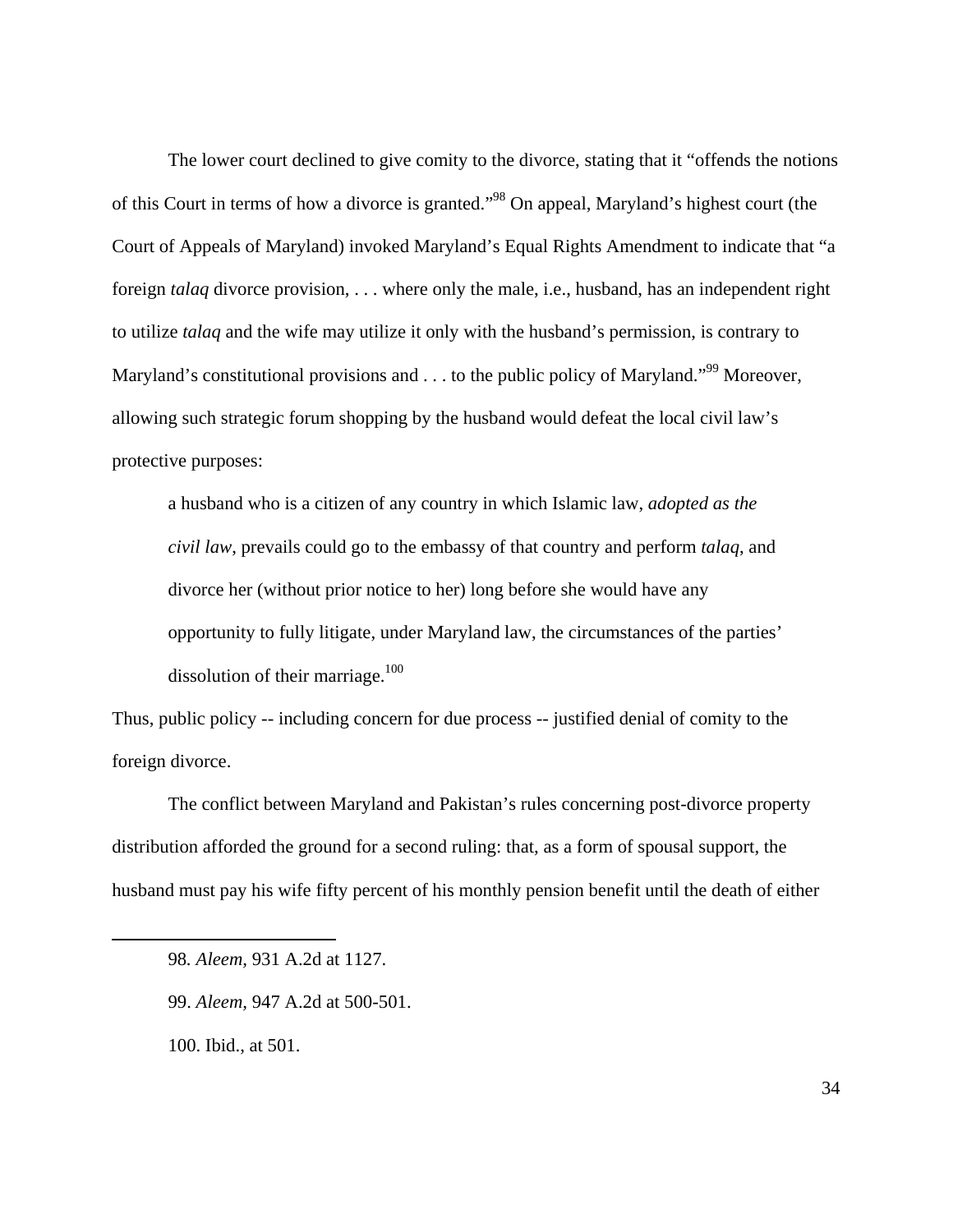party. The husband argued that by virtue of the marriage contract and the governing Pakistani law, his wife was not entitled to any portion of his pension. Both reviewing courts upheld the pension award and concluded that comity should be denied because Pakistani statutes were in conflict with Maryland's public policy about property distribution.<sup>101</sup> Under Pakistani law, the "default" was that the wife had no rights to property titled in husband's name, while under Maryland law, the "default" is that she has such rights. The Court of Special Appeals also cautioned against equating the Pakistani marriage contract with "a premarital or post-marital agreement that validly relinquished, under Maryland law, rights in marital property."<sup>102</sup>

In *Aleem*, the location of the family anchored the judicial assertion that "it is clear that this State has a sufficient nexus with the marriage to effect an equitable distribution of marital property."103 By contrast to the facts in *Chaudry,* the *Aleem* court noted the couple's long residence in Maryland, the birth and rearing of their children in Maryland, and the permanent resident status of the wife, who sought the equitable distribution. There was also no plausible basis for Pakistani personal jurisdiction over the wife with respect to the *talaq* divorce. The decisions in *Aleem* express a public policy against strategic forum shopping -- which would allow a domiciliary, while continuing that domicile, to seek to "'avoid the incidents of his

<sup>101</sup>*. Aleem,* 931 A.2d at 1130; 947 A.2d at 502.

<sup>102</sup>*.* Ibid., 1134.

<sup>103</sup>*.* Ibid., 1131.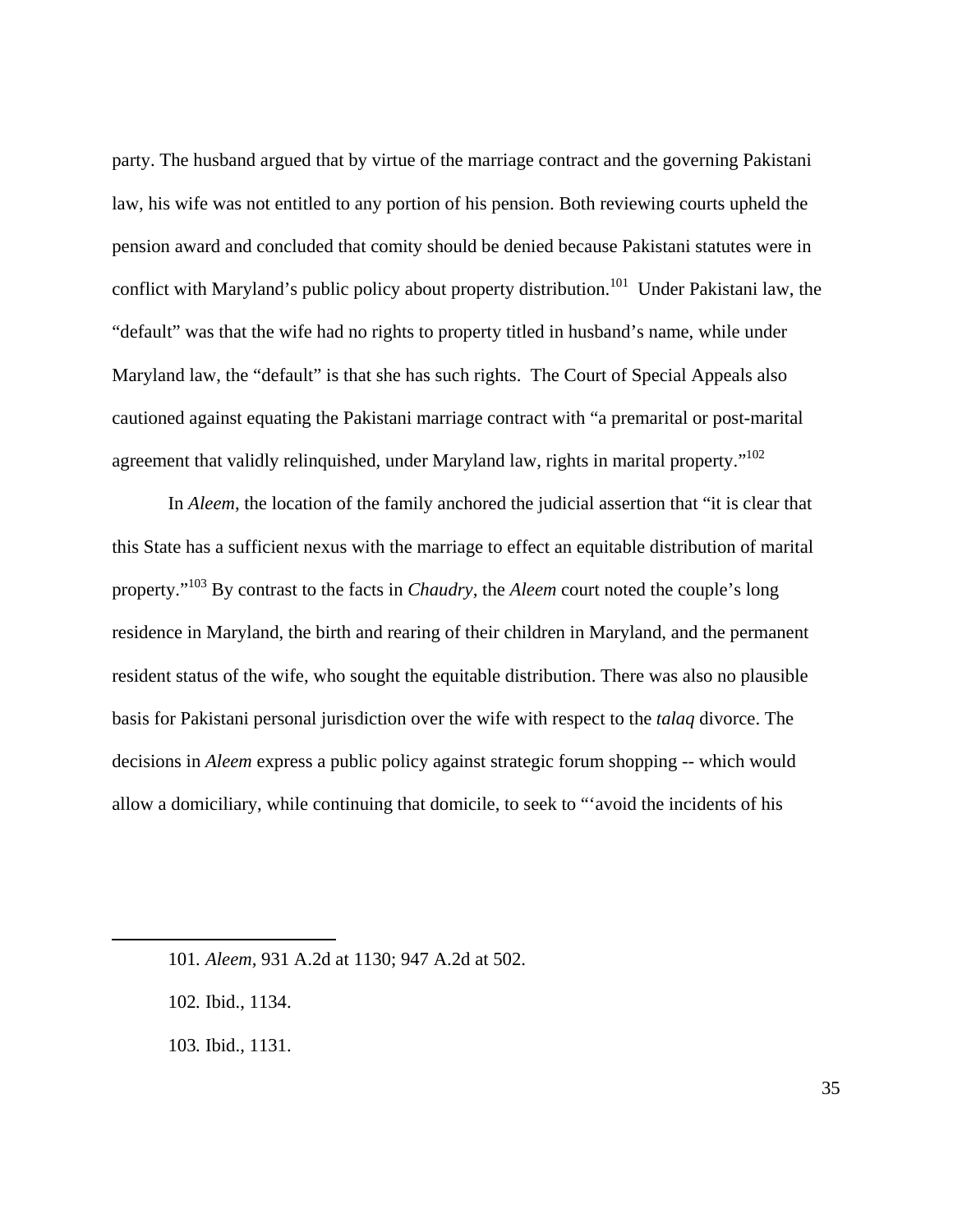domiciliary law and to deprive the other party to the marriage of her rights under that law'" and of due process by traveling elsewhere to invoke another state's jurisdiction.<sup>104</sup>

The link between the protections, benefits, and obligations of civil marriage and domicile seems important to a consideration of marriage pluralism in which a religious tribunal might not be in another country, but within the territorial boundaries of the state of which the party is a resident. How might this concern for strategic exploitation of nationality and of favorable religious law apply in a millet system within the U.S.? Would a new system of personal law mean that persons, no matter where they were located as citizens or resident aliens, would carry on their backs the religious law applicable to them? Would this regime resemble the legal pluralism of an earlier Europe, of which a ninth century bishop observed that "[i]t often happened that five men were present or setting together, and not one of them had the same law as another"?<sup>105</sup>

One criticism of the traditional millet system and its contemporary vestiges is the lack of choice in jurisdiction. One's religious affiliation determines the religious court to which one may go. In a more contemporary system of legal pluralism, to what extent would people who are members of religious communities have rights, in terms of being free to leave that community or

104*.* Ibid., 1135 (quoting Chaudhary v. Chaudhary, [1985] 2 W.L.R. 350, [1984] 3 All E.R. 1017, [1985] Fam. 19, 1984 WL 282941 (CA (Civ. Div.)).

 $\overline{a}$ 

105. Tamanaha, "Understanding Legal Pluralism," 6 (quoting Bishop Agobard of Lyons as quoted in John B. Morrall, *Political Thought in Medieval Times* (Toronto: University of Toronto Press, 1980)).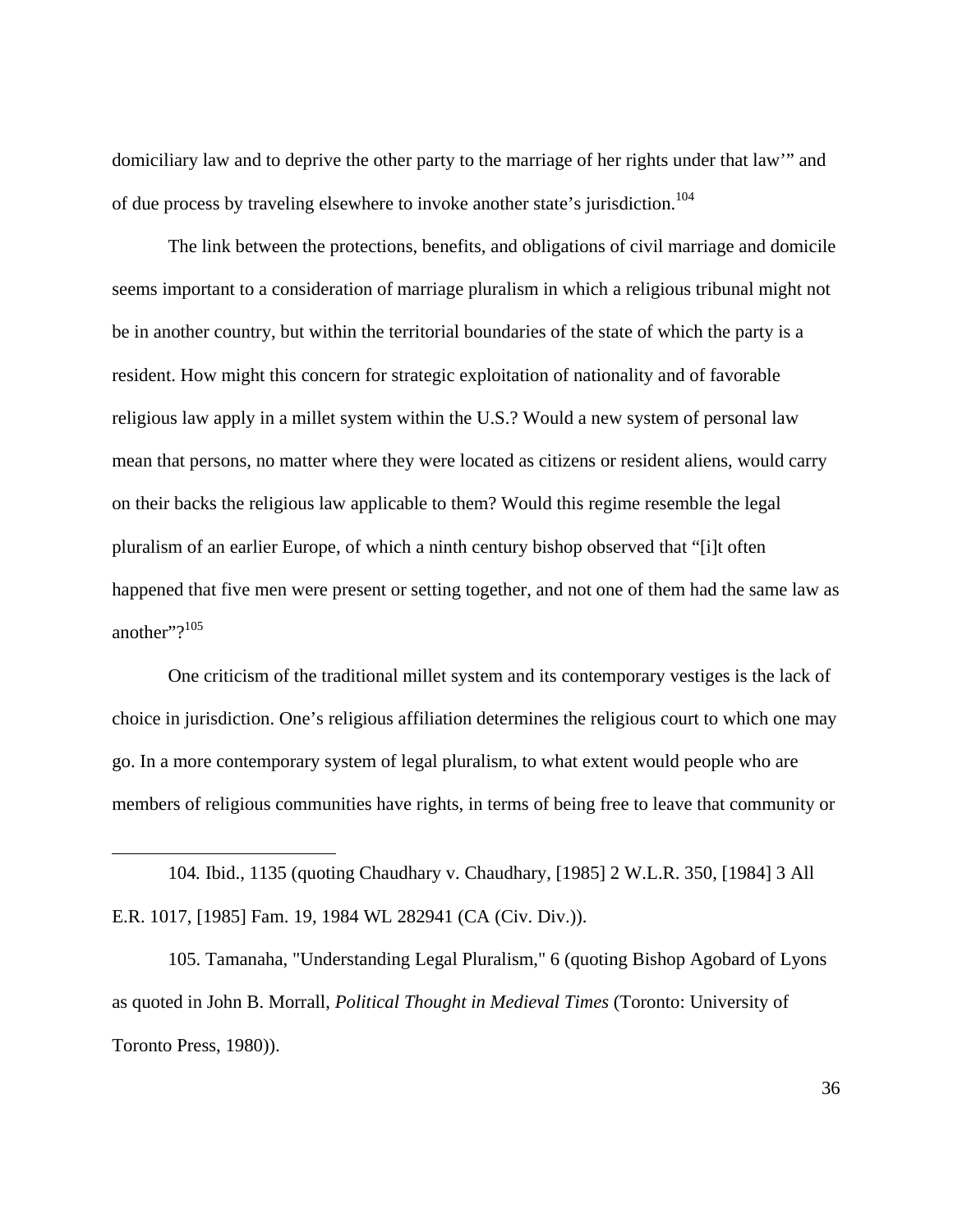to stay but seek the protection of civil law? When adults exercise those exit rights, what is the impact on the rights of their children?<sup>106</sup> Shachar proposes that what is needed is a form of multiple jurisdiction that attempts to respect membership in religious communities as well as rights of citizenship and resists affording religious tribunals a monopoly.<sup>107</sup> Considering the recent controversy in Ontario, Canada over so-called "sharia arbitration" may help to elaborate the challenges of finding a useful model of contemporary legal pluralism.

#### **IV. International Models?**

 $\overline{a}$ 

#### *A. Assessing Multi-Tiered Marriage through a Gender Equality Lens*

Training a gender lens on the comparative enterprise the Multi-Tiered Marriage Project proposes would better inform the national conversation it invites. A significant body of feminist work identifies problems of gender inequality and discrimination in legal systems that cede jurisdiction to religious tribunals or apply religious and customary family law. As Helen Irving's recent comparative study of constitutional design concludes, when women have participated in the process of constitution-making in societies adopting new constitutions they have "consistently asked" for constitutional equality and full citizenship, including "the supremacy of the constitution over tradition and custom, including over customary laws that perpetuate

<sup>106.</sup> One critical question is how robust legal pluralism would reconcile civil law's commitments to equal parental rights and responsibilities with religious law systems that have asymmetrical treatment of the rights of fathers and mothers.

<sup>107.</sup> Shachar, *Multicultural Jurisdictions*. See also the chapter by Ayelet Shachar in this volume.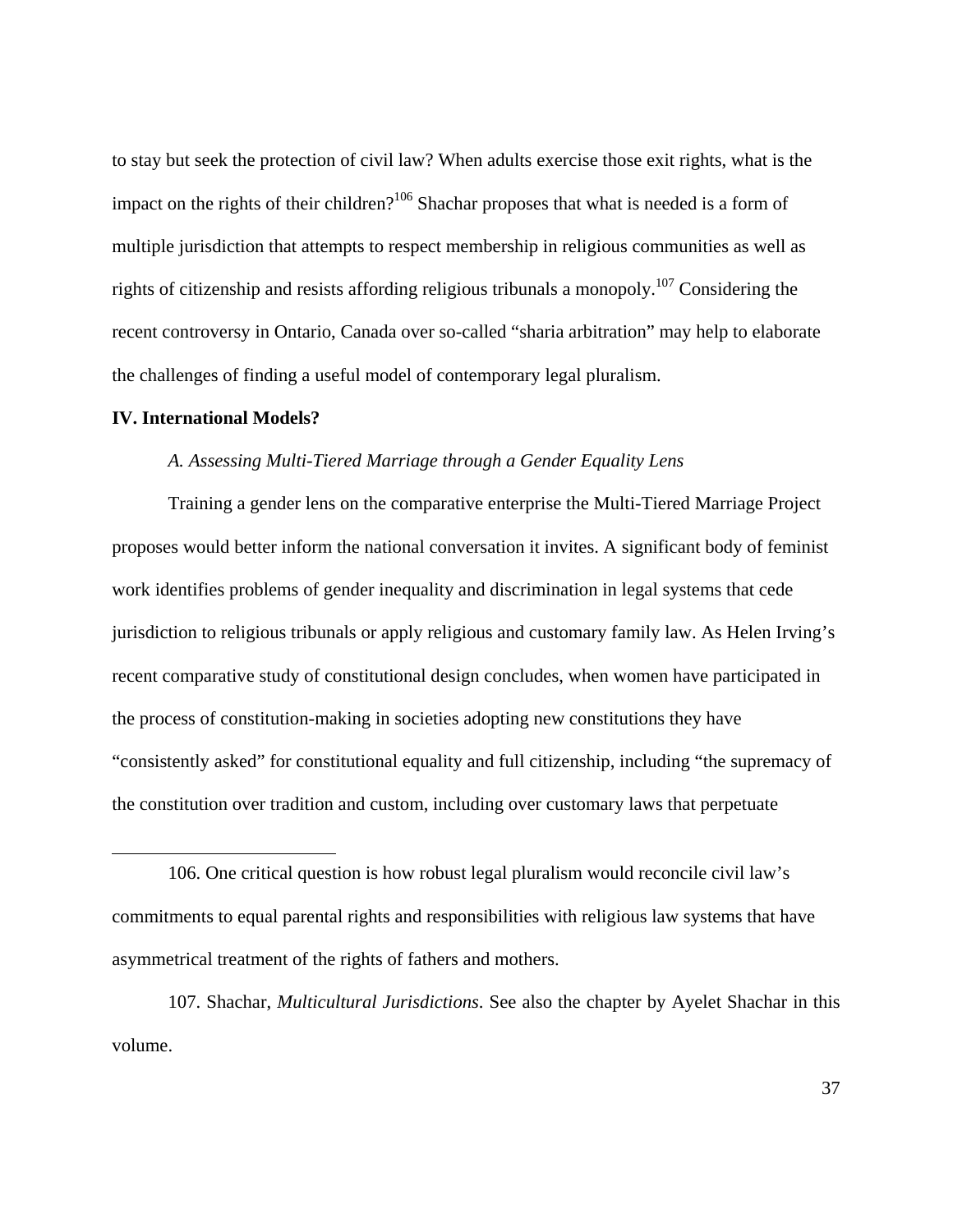subordination."<sup>108</sup> In another comparative work on gender and constitutions, Beverley Baines and Ruth Rubio-Marin, speaking of Israel, India, and South Africa (three of Nichols's examples), note that governmental decisions "to recognize customary or religious jurisdiction over certain relationships, often including those which are the most intimate and intense, such as marriage, divorce, custody, property, and succession," have been of particular concern to feminists.<sup>109</sup> In that volume, Shachar and comparative constitutional law scholar Ran Hirschl argue: "[a] major obstacle to establishing women's full participation as equals in all spheres of life in Israel . . . continues to be the intersection of gender and religious/national tensions."<sup>110</sup> Israel's contemporary millet system, they contend elsewhere, grants religious communities "a license to maintain intragroup practices that disproportionately injure vulnerable group members, such as women," for example through "gender discrimination in the religious divorce process."<sup>111</sup> To

108*.* See Helen Irving, *Gender and the Constitution: Equity and Agency in Comparative Constitutional Design* (New York: Cambridge University Press, 2008), 21.

1

109. Beverley Baines and Ruth Rubio-Marin, "Introduction: Toward a Feminist Constitutional Agenda," in *The Gender of Constitutional Jurisprudence,* ed. Beverley Baines and Ruth Rubio-Marin (New York: Cambridge University Press, 2005), 1-21, 12.

110. Ran Hirschl and Ayelet Shachar, "Constitutional Transformation, Gender Equality, and Religious/National Conflict in Israel: Tentative Progress through the Obstacle Course," in *Gender of Constitutional Jurisprudence,* ed. Baines and Rubio-Marin, 205-229, 220.

111. Ran Hirschl, "Constitutional Courts vs. Religious Fundamentalism: Three Middle Eastern Tales," *Texas Law Review* 82 (June 2004): 1819-1860, 1840 (citing Shachar,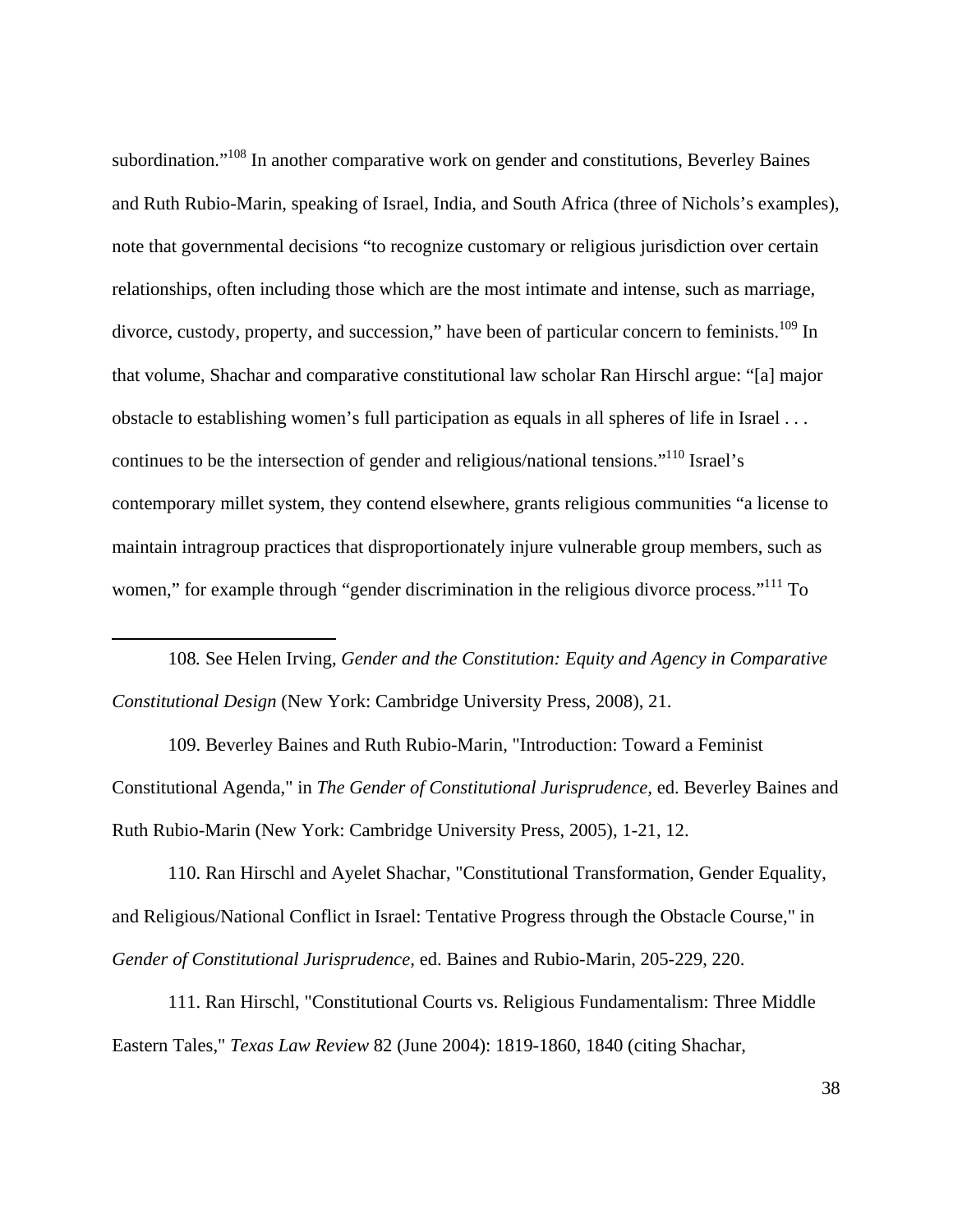afford redress, Israel has made recent efforts "to enforce secular and gender egalitarian norms over the exercise of religious tribunals."112 In the constitution-building process of various nations, bringing constitutional commitments to sex equality to bear on family law has been viewed as a sign of progressive change.<sup>113</sup>

As the ongoing debate about accommodation of multiculturalism reveals, "the status of women in distinct cultural communities" is often at stake because "[w]omen and their bodies are the symbolic-cultural site upon which human societies inscript their moral bodies."<sup>114</sup> Calls to preserve religious or cultural autonomy often target the family and women's roles as core features that must be preserved, even as other aspects of religion and culture adapt to modernization.<sup>115</sup> In response, some women and women's groups (such as Women Living Under Muslim Laws) contest patriarchal interpretations of culture and religion and reveal the actual

## *Multicultural Jurisdictions,* 57-60).

 $\overline{a}$ 

112. Shachar, "Feminism and Multiculturalism: Mapping the Terrain," 134.

113. Linda C. McClain and James E. Fleming, "Constitutionalism, Judicial Review, and Progressive Change," *Texas Law Review* 84 (December 2005), 433-470 (reviewing Ran Hirschl, *Toward Juristocracy: The Origins and Consequences of the New Constitutionalism* ( Cambridge, MA: Harvard University Press, 2004)).

114. Seyla Benhabib, *The Claims of Culture: Equality and Diversity in the Global Era*  (Princeton, NJ: Princeton University Press, 2002), 83-84.

115*.* See Uma Narayan, *Dislocating Cultures: Identities, Traditions, and Third World Feminism* (New York and London: Routledge, 1997); Shachar, *Multicultural Jurisdictions.*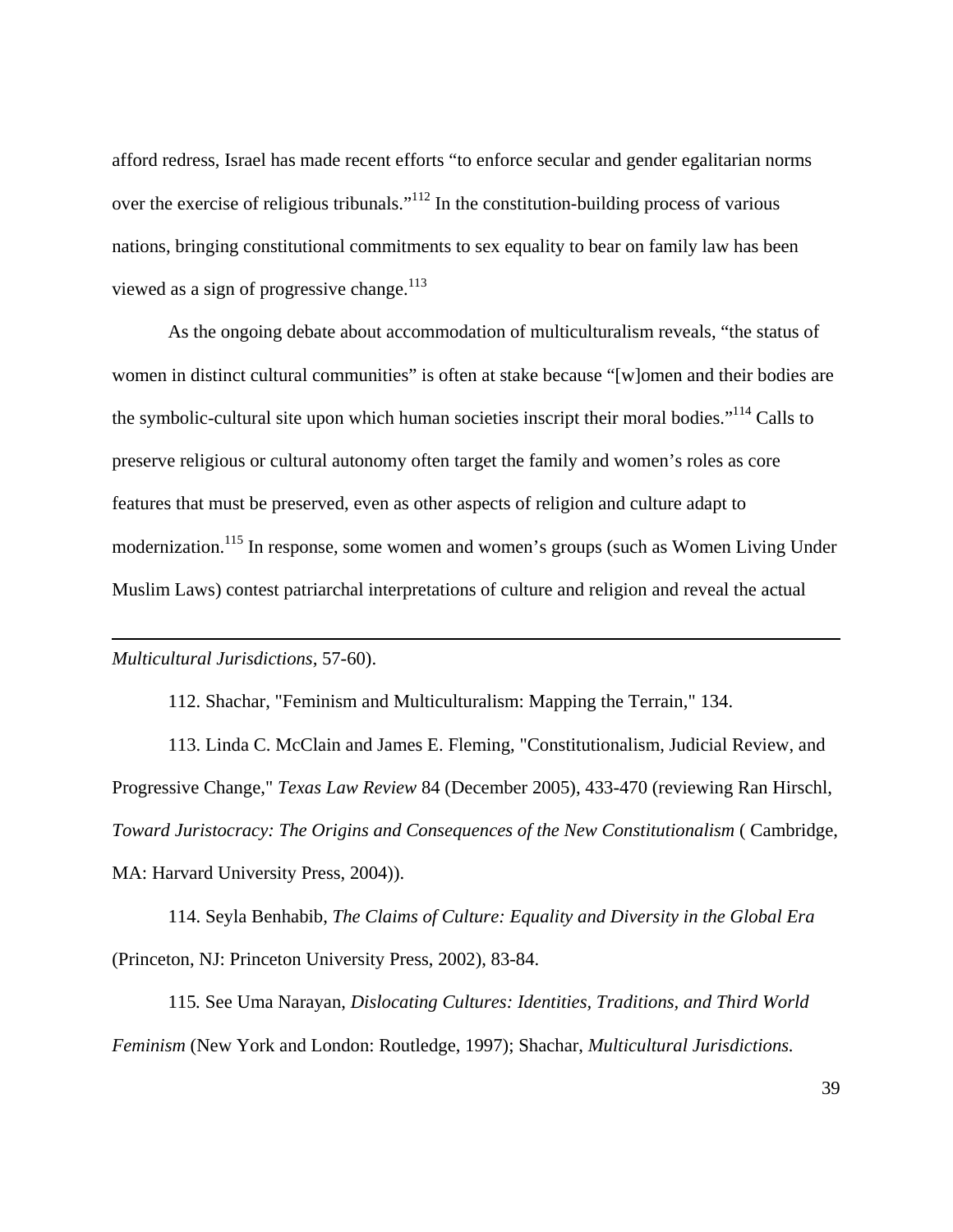diversity of religious laws and customs and the possibility for greater equality within particular traditions.<sup>116</sup>

If civil government is to cede authority to religious tribunals, who within the religious tradition has authority to say what constitutes religious law, and what room will there be for dissenting voices that contest the most patriarchal interpretations of religious family law?<sup>117</sup> A millet system that relegates religious women to the primary or exclusive jurisdiction of religious tribunals is not likely to facilitate such dissent, by contrast to a jurisdictional model that attempts to secure women's rights both as members of religious communities and as citizens. Shachar proposes a form of "multicultural feminism" that "treats women as *both* culture-bearers and rights-bearers."118 It is attentive to the risks to women's rights to equality and full citizenship that arise both from privatizing family law (e.g., through such devices as private arbitration) and from granting public and binding authority to religious codes. These risks inform my own concerns about developing a millet system in the U.S.

*B. Canada: Membership and Citizenship in Ontario's Faith-Based Arbitration Controversy* 

116. See Linda C. McClain, "Negotiating Gender and (Free and Equal) Citizenship: The Place of Associations," *Fordham Law Review* 72 (April 2004): 1569-1698; Madhavi Sunder, "Piercing the Veil," *Yale Law Journal* 112 (April 2003): 1399-1472.

117. See Sunder, "Piercing the Veil."

1

118. Shachar, "Feminism and Multiculturalism: Mapping the Terrain," 115-148, 115. See also the chapter by Shachar in this volume.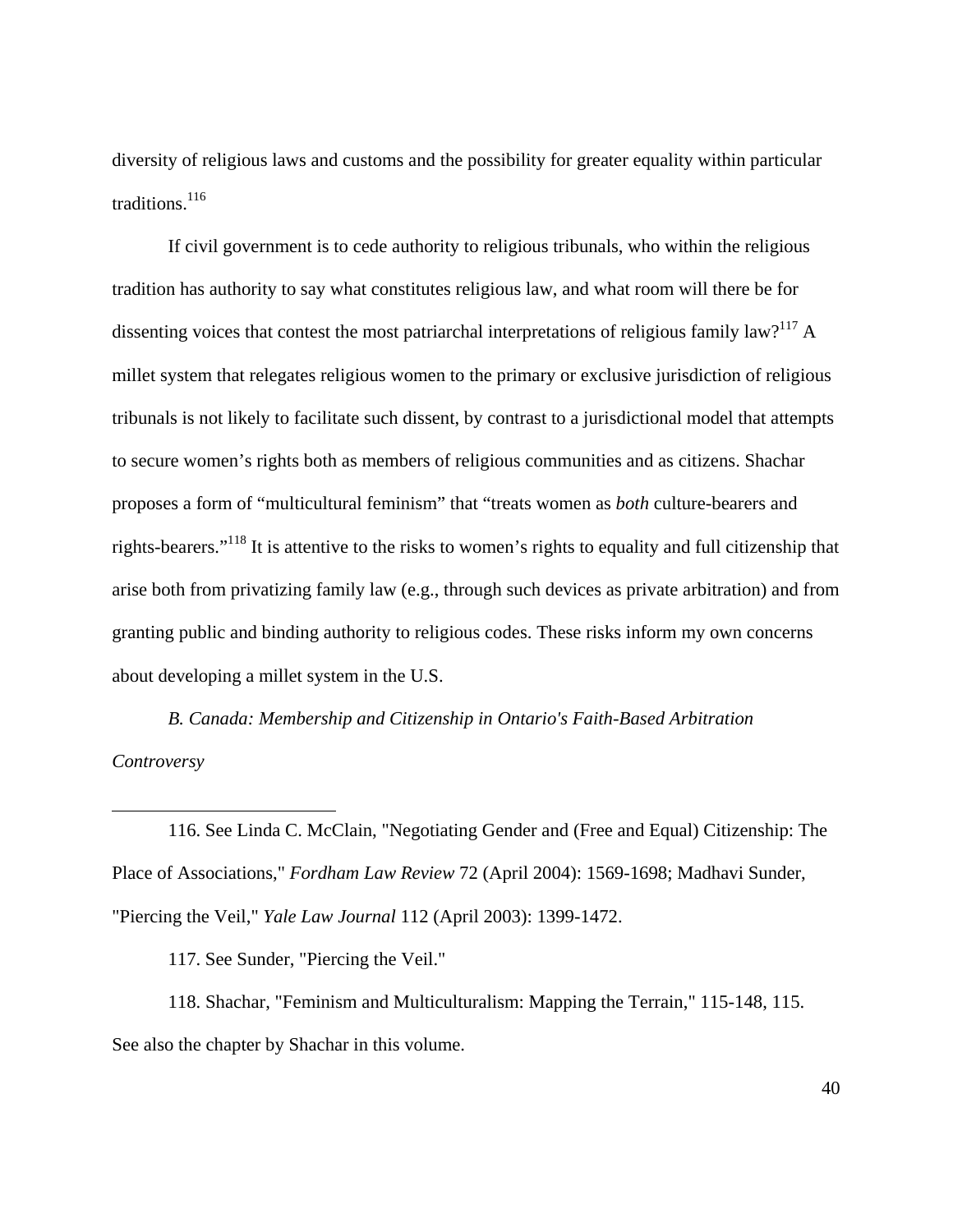Among his examples of alternative ways to arrange jurisdiction over marriage, Professor Nichols briefly mentions the recent controversy in Ontario over family law allowing individuals to "'opt' into an arbitral board of their choosing to resolve disputes -- including a religious arbitral board with binding authority."119 In Ontario, pursuant to the Arbitration Act of 1991, parties could choose the law under which the arbitration would be conducted. The law referred to the law of Ontario or of another Canadian jurisdiction, but was interpreted, in practice, to mean that "Christians, Jews, Muslims, and people of other faith traditions could arbitrate their disputes according to the principles of their faith."<sup>120</sup> Nichols further explains that Ontario courts were required to "uphold arbitrators' decisions if both sides enter the process voluntarily and if results are fair, equitable, and do not violate Canadian law."<sup>121</sup>

My discussion of the religious arbitration controversy draws on the detailed report, *Dispute Resolution in Family Law: Protecting Choice, Promoting Inclusion* ("Boyd Report"), written by Marion Boyd, a former Attorney General, at the request of the Attorney General and the Minister Responsible for Women's Issues.<sup>122</sup> A trigger of the controversy was when, in 2003,

119. Nichols, "Multi-Tiered Marriage," 193.

 $\overline{a}$ 

120*.* Ibid., 193-94 (citing Arbitration Act, 1991, S.O. 1991, c. 17 (Can.)).

121*.* Ibid., 194 (citing Arbitration Act, 1991).

122. Marion Boyd, *Dispute Resolution in Family Law: Protecting Choice, Promoting Inclusion* (2004), hereafter cited as *Boyd Report*.

http://www.attorneygeneral.jus.gov.on.ca/english/about/pubs/boyd/fullreport.pdf . For additional discussion of this controversy, see the chapters by Daniel Cere, Fadel, Shachar, and Robin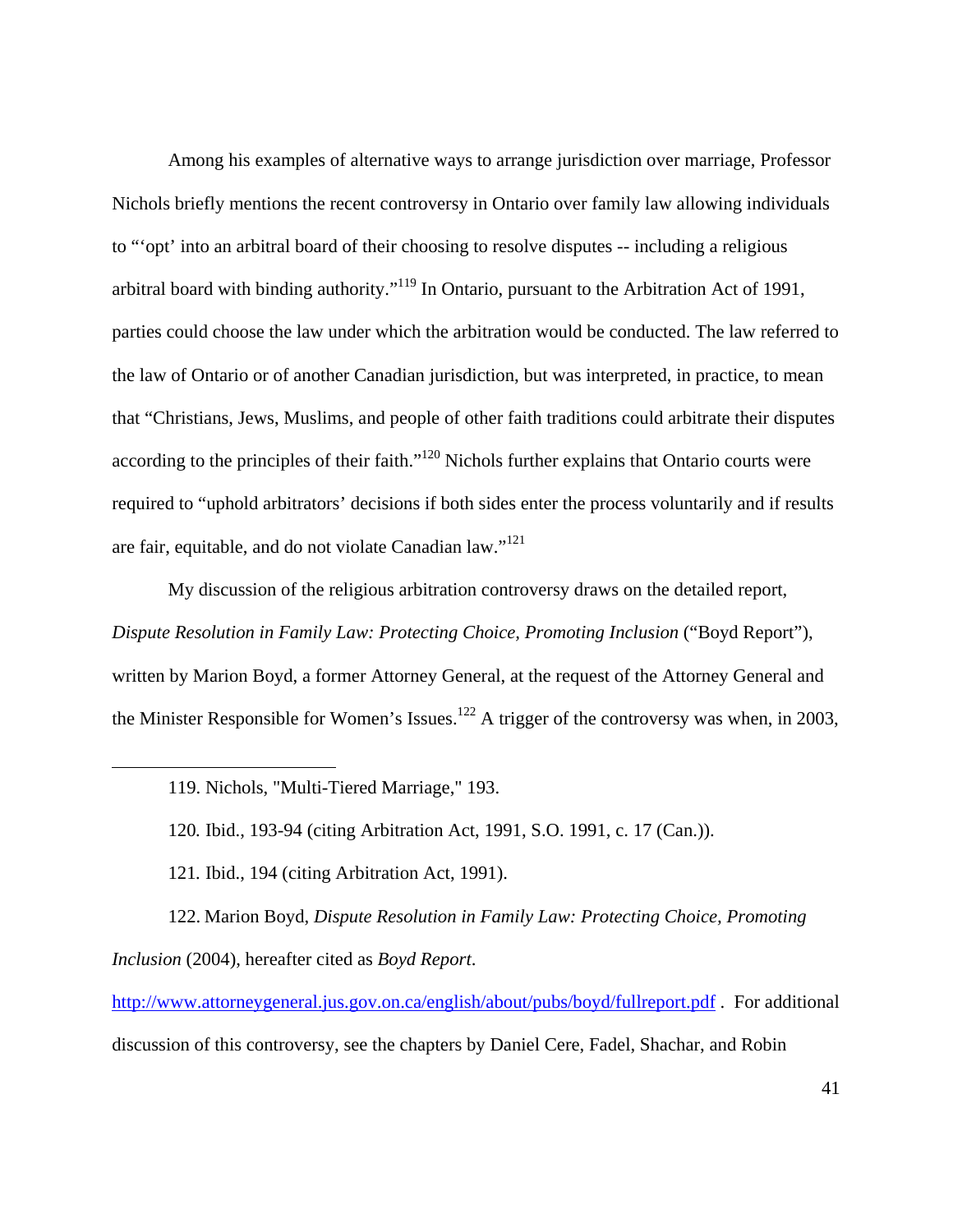Syed Mumtaz Ali, a retired Ontario lawyer, announced the establishment of the new Islamic Institute of Civil Justice, which would conduct arbitrations according to Islamic personal law.123 As Boyd notes, Ali's statements about the obligations of "good Muslims" to use these tribunals and of the Secular Court to enforce their decisions "raised acute alarm." The Report notes "intense fear that the kind of abuses, particularly against women, which have been exposed in other countries where 'Sharia Law' prevails . . . could happen in Canada," and that "[t]he many years of hard work, which have entrenched equality rights in Canada, could be undone through the use of private arbitration, to the detriment of women, children, and other vulnerable people."124

Given a mandate "to explore the use of private arbitration to resolve family and inheritance cases, and the impact that using arbitrations may have on vulnerable people," Boyd conducted an extensive, several month review.<sup>125</sup> The Boyd Report recommended that "arbitration should continue to be an alternative dispute resolution option that is available in family and inheritance law cases," and that "[t]he Arbitration Act should continue to allow disputes to be arbitrated using religious law." However, it qualified its support by insisting that

Fretwell Wilson in this volume.

 $\overline{a}$ 

123*.* Ibid., 3. 124*.* Ibid. 125*.* Ibid., 5.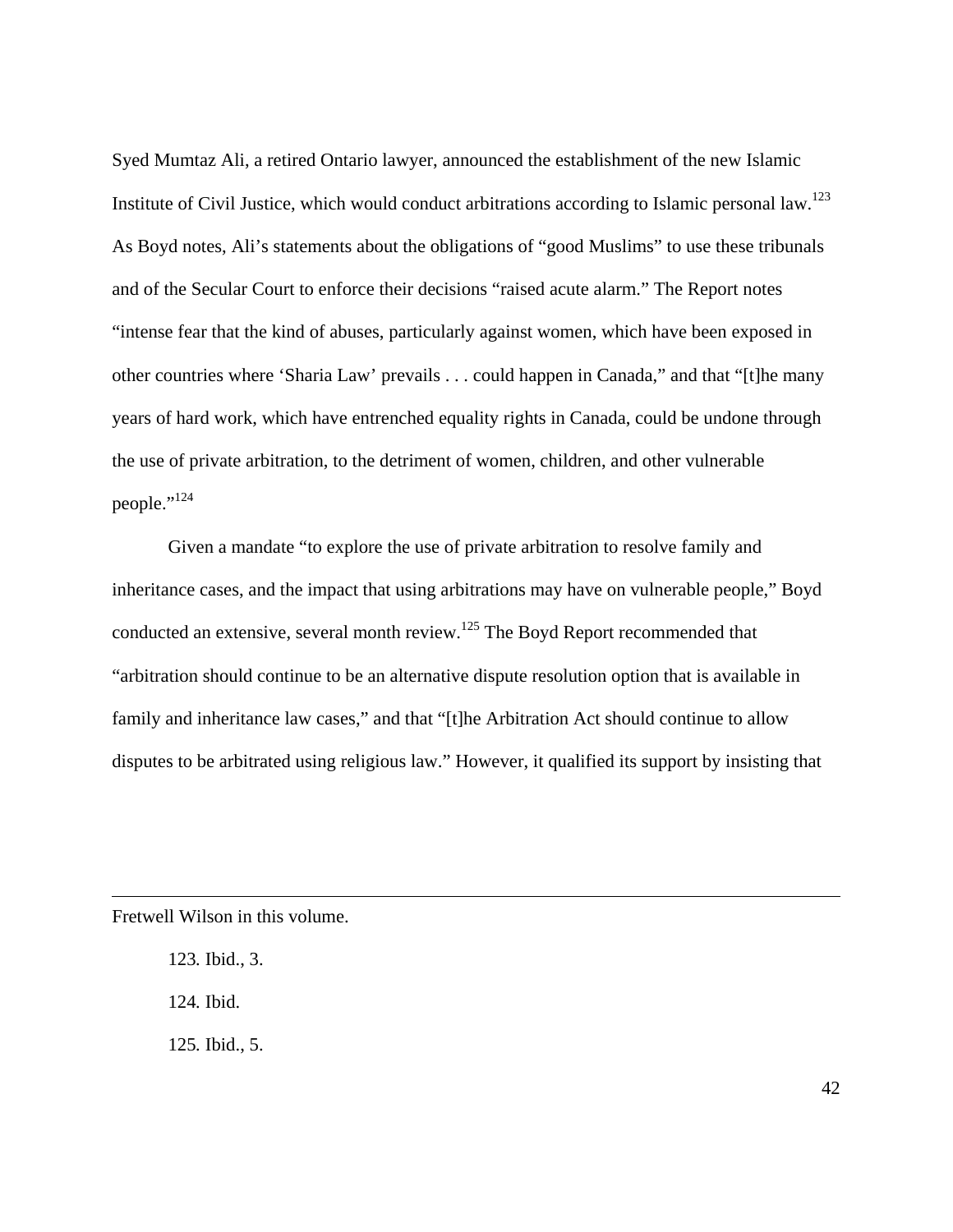arbitration be subject to various "safeguards," not only those already in the Act but also many others.126

The Boyd Report sparked protest. Ultimately, as Nichols recounts, Ontario's premier made a public announcement that "[t]here will be no sharia law in Ontario. There will be no religious arbitration in Ontario. There will be one law for all Ontarians."<sup>127</sup> The legislature amended the Arbitration Act so that "[i]n a family arbitration, the arbitral tribunal shall apply the substantive law of Ontario, unless the parties expressly designate the substantive law of another Canadian jurisdiction, in which case that substantive law shall be applied."<sup>128</sup> An explanatory note to the amendment states: "[t]he term 'family arbitration' is applied only to processes conducted exclusively in accordance with the law of Ontario or of another Canadian jurisdiction. Other third-party decision-making processes in family matters are not family arbitrations and have no legal effect."<sup>129</sup>

Presumably, from the perspective of a call to a more robust legal pluralism, this outcome is regrettable. Nichols comments: this "effectively cut off not only the rights of Muslims to settle disputes in family matters under Islamic law, but . . . the rights of other religious traditions as

<sup>126</sup>*.* Ibid., 133.

<sup>127.</sup> Nichols, "Multi-Tiered Marriage," 194.

<sup>128</sup>*.* Ibid., 194-95 (citing to Family Statute Law Amendment Act, R.S.O. 2006, ch. 1, s. 2.2. (Can.)).

<sup>129</sup>*.* Ibid. (citing to Explanatory Note).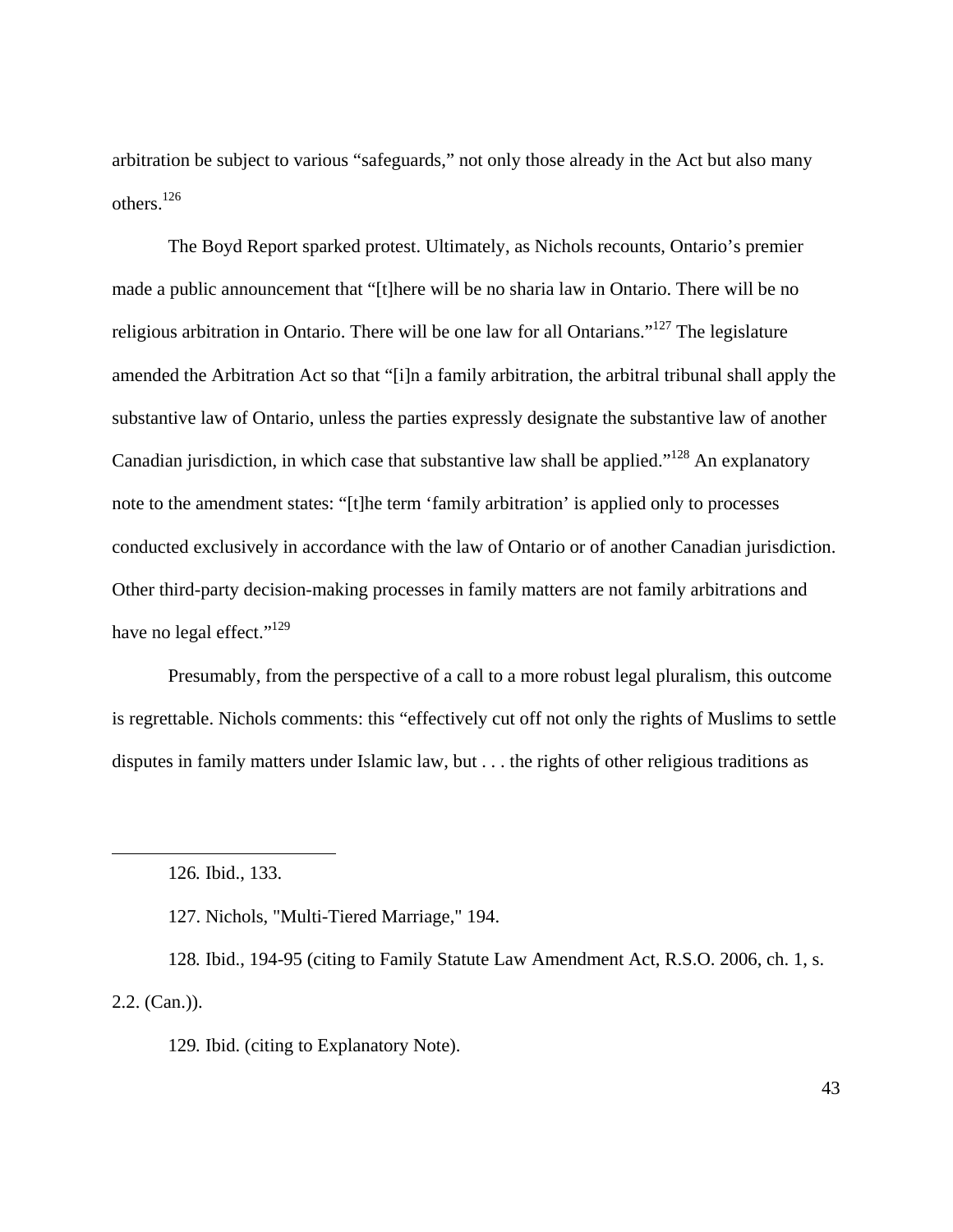well, including the rabbinic courts present and practicing in Ontario since 1889."<sup>130</sup> How does this controversy and its resolution look from a feminist perspective, particularly a multicultural one that aims to honor both community membership and citizenship?

A thorough evaluation of this controversy is beyond the scope of this Chapter. My aim is to consider some salient themes in the Boyd Report and commentary on it (particularly by Canadian feminists) with a view to what light this sheds on the likely tension between gender equality as a core commitment of civil family law and religious jurisdiction in a system of multitiered marriage.

One notable feature of the Boyd Report is its presentation of a diversity of views among Canadian Muslims, including women's groups, about the desirability of religious arbitration and its appropriate jurisdictional limits. Concern about the status of women in various interpretations of Islam featured in many of Boyd's interviews, particularly when women had emigrated to Canada from nations in which Islamic law was applied in family law matters. Respondents also worried about women being pressured into choosing religious arbitration.

Canadian feminist scholar Audrey Macklin observes that, with one exception, all the women's groups of self-identified Muslim women opposed religious arbitration. Indeed, the Canadian Council of Muslim Women, "the dominant institutional voice opposing Muslim arbitration," successfully formed an alliance with Women Living Under Muslim Laws (WLUML), a transnational network: "With the benefit of personal experience living in Islamic states and through the global clearinghouse of data gathered by WLUML, local opponents of

1

<sup>130</sup>*.* Ibid., 194.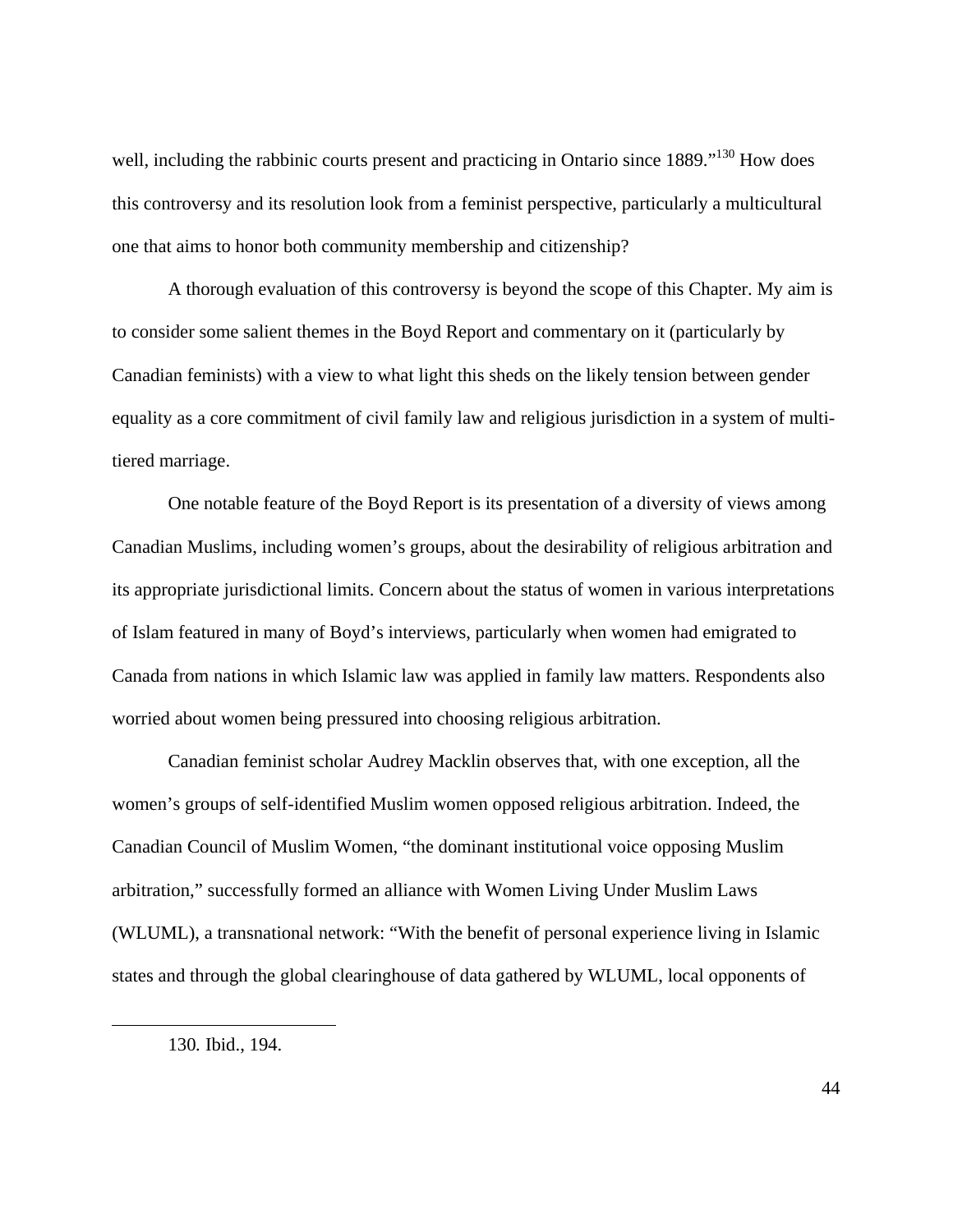Muslim arbitration tacitly encouraged the public to situate the Ontario proposal against a transnational landscape of Muslim governance."<sup>131</sup> This was a "politically astute and effective tactic" (albeit "arguably somewhat inattentive to national context") because "it appealed to the fears of an uninformed public that enforcement of faith-based dispute resolution would somehow push Canada onto a slippery slope toward theocracy."<sup>132</sup>

The Boyd Report's handling of this issue of theocracy is also notable. Although some of Ali's statements suggest a model of religious authority independent of state review, most Muslim groups with whom Boyd spoke stressed that Muslims have a religious duty to obey the secular law in the nation in which they reside.<sup>133</sup> Moreover, the Boyd Report characterized any demand for Muslim political supremacy or a separate Muslim state within Canada as off the table:

[U]nder the current legal structure, establishing a separate legal regime for Muslims in Ontario is not possible. Creating a separate legal stream for Muslims would require change to our justice system on a level not easily contemplated from a practical, social, legal, or political point of view. In addition, it must be clearly understood that arbitration is not a parallel system, but a method of alternative dispute resolution that is subject to judicial oversight, and is thus subordinate to the court system.<sup>134</sup>

134*.* Ibid., 88.

<sup>131.</sup> Macklin, "Particularized Citizenship"; see *Boyd Report,* 42 (discussing WLUML).

<sup>132.</sup> Macklin, "Particularized Citizenship."

<sup>133.</sup> *Boyd Report,* 54.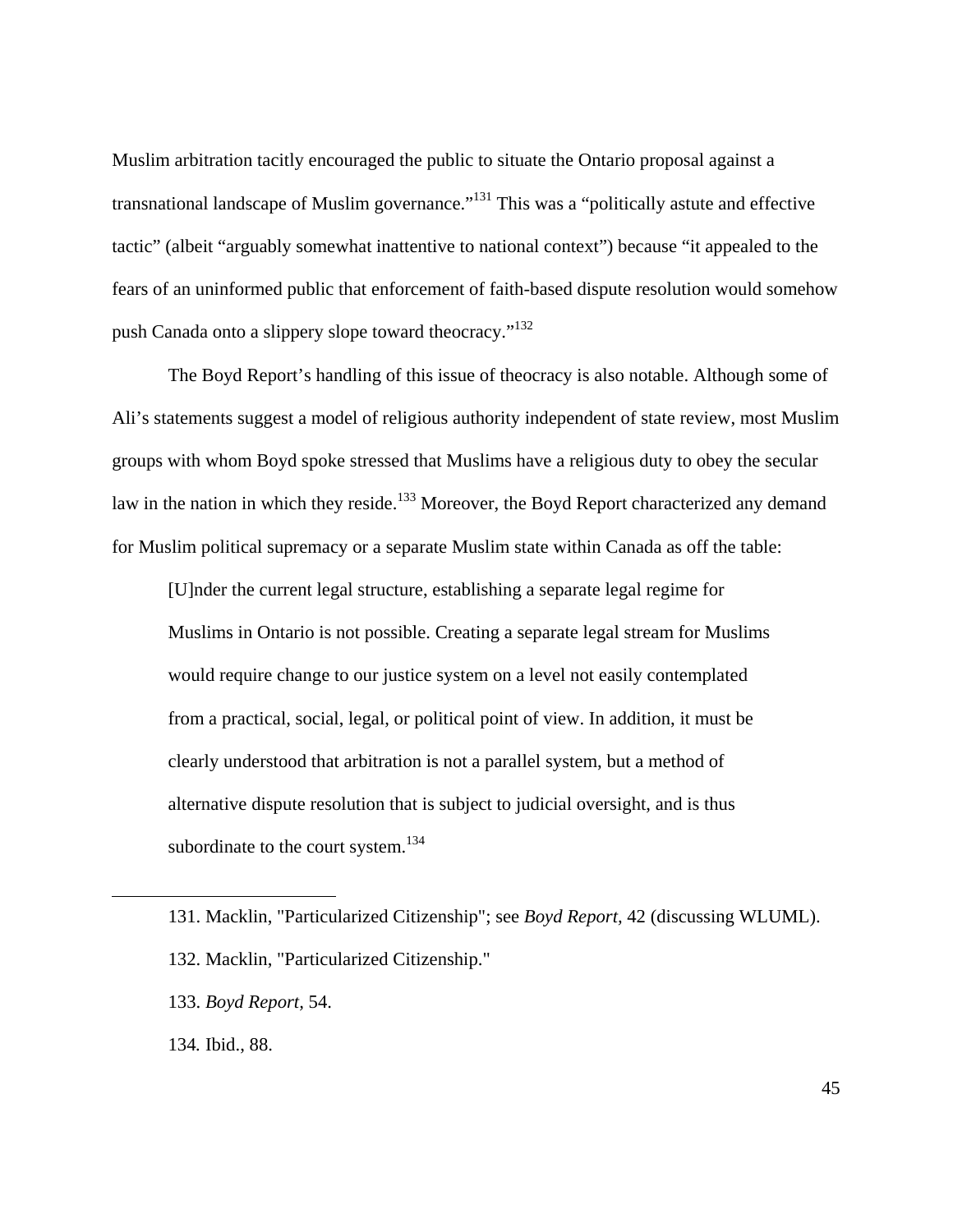A millet system that relegates people of particular religious faiths to religious tribunals is also inconsistent with the Charter:

Ontarians do not subscribe to the notion of "separate but equal" when it comes to the laws that apply to us . . . A policy of compelling people to submit to different legal regimes on the basis of religion or culture would be counter to *Charter* values, values which Ontarians hold dear, and which the government is bound to follow. Equality before and under the law, and the existence of a single legal regime available to all Ontarians are the cornerstones of our liberal democratic society.<sup>135</sup>

This reasoning insists that membership in a polity must not be trumped by membership in particular religious and cultural communities. A number of the individual Muslims and Muslim groups that Boyd interviewed similarly resisted any advent of a personal law system, arguing that it would deprive them of the benefits and protections of citizenship.<sup>136</sup> Similarly, Macklin notes how "encultured women" managed to express political citizenship in the sphere of law reform, insisting that their rights as members of the broader polity be protected.<sup>137</sup>

The Boyd Report thoughtfully discusses membership and citizenship in a multicultural and democratic society in which individuals are "at the intersection of various identities."<sup>138</sup>

135*.* Ibid.

 $\overline{a}$ 

138*. Boyd Report*, 91.

<sup>136</sup>*.* Ibid., 42-55.

<sup>137.</sup> Macklin, "Particularized Citizenship."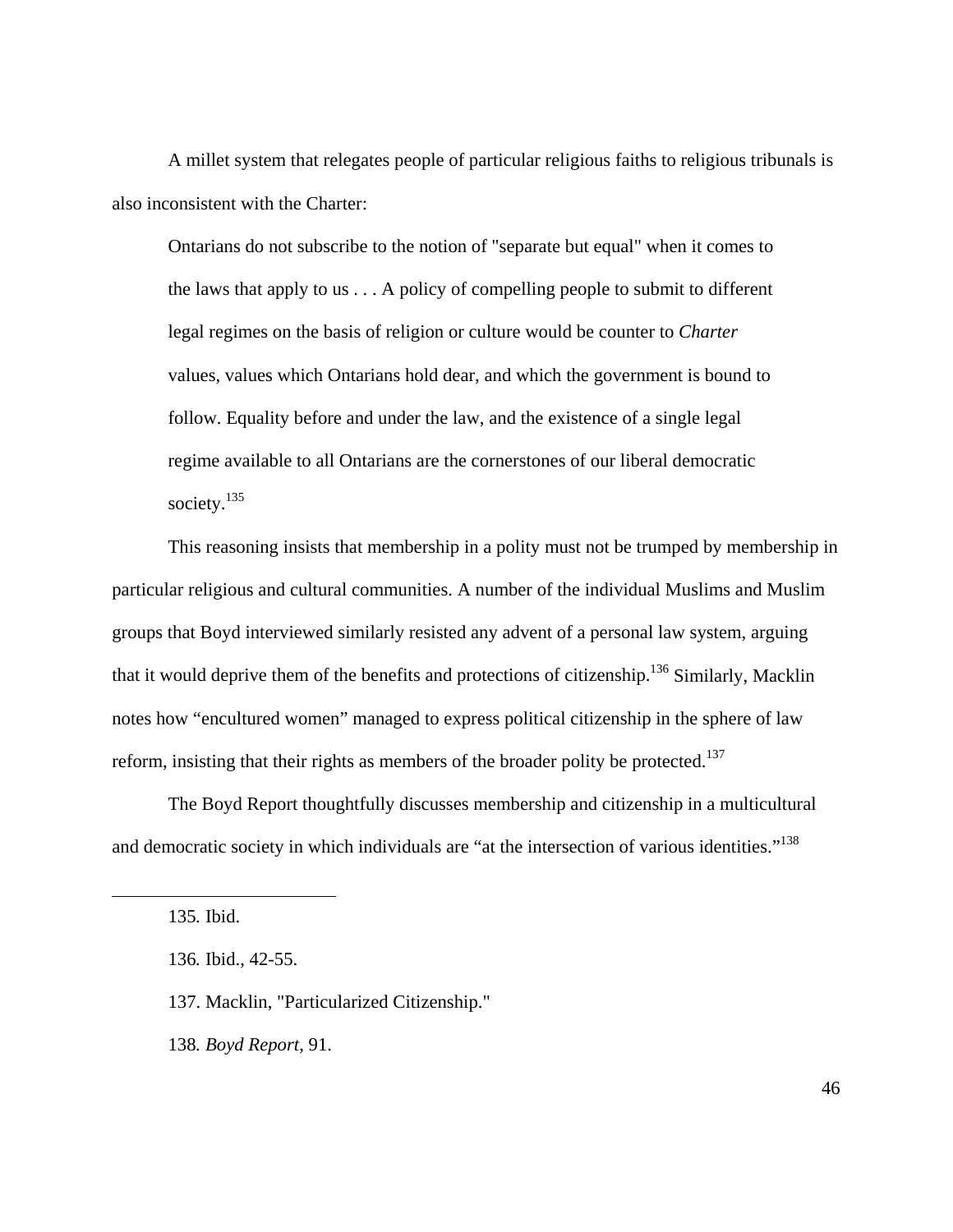Drawing on Shachar's work, it states that it is of "crucial importance" to recognize that persons are "always caught at the intersection of multiple affiliations" -- members of groups and citizens of the state.139 "It is citizenship that allows membership in the minority community to take shape," the Report declares, and "the foremost political commitment of all citizens, particularly those who wish to identify at a cultural or religious level with a minority outside of the mainstream, must be able to respect the rights accorded to each one of us as individual Canadians and Ontarians."140

Women's rights are a particular concern. This focus is not accidental. Much of the public reaction to Ali's announcement concerned the possible negative impact on women. Boyd's mandate was to explore the impact of arbitration on vulnerable people. Ontario's statutes, and in particular the preamble of its Family Law Act, include, Boyd notes, "some of the strongest legislative statements about gender equality in Canadian law."<sup>141</sup>

139*.* Ibid., 92 (quoting Ayelet Shachar, "Group Identity and Women's Rights in Family Law: The Perils of Multicultural Accommodation," *Journal of Political Philosophy* 6:3 (1998): 285, 296). Shachar's ideas about multiple jurisdiction and citizenship are featured in the Archbishop of Canterbury's recent lecture, in which he pondered a more accommodationist stance in Britain toward Muslim law. See Dr. Rowan Williams, "Civil and Religious Law in England: A Religious Perspective."

http://www.archbishopofcanterbury.org/1575

140. *Boyd Report,* 92.

 $\overline{a}$ 

141*.* Ibid., 19 (quoting Family Law Act, R.S.O., 1990, ch. F.3, "Preamble" (Can.)).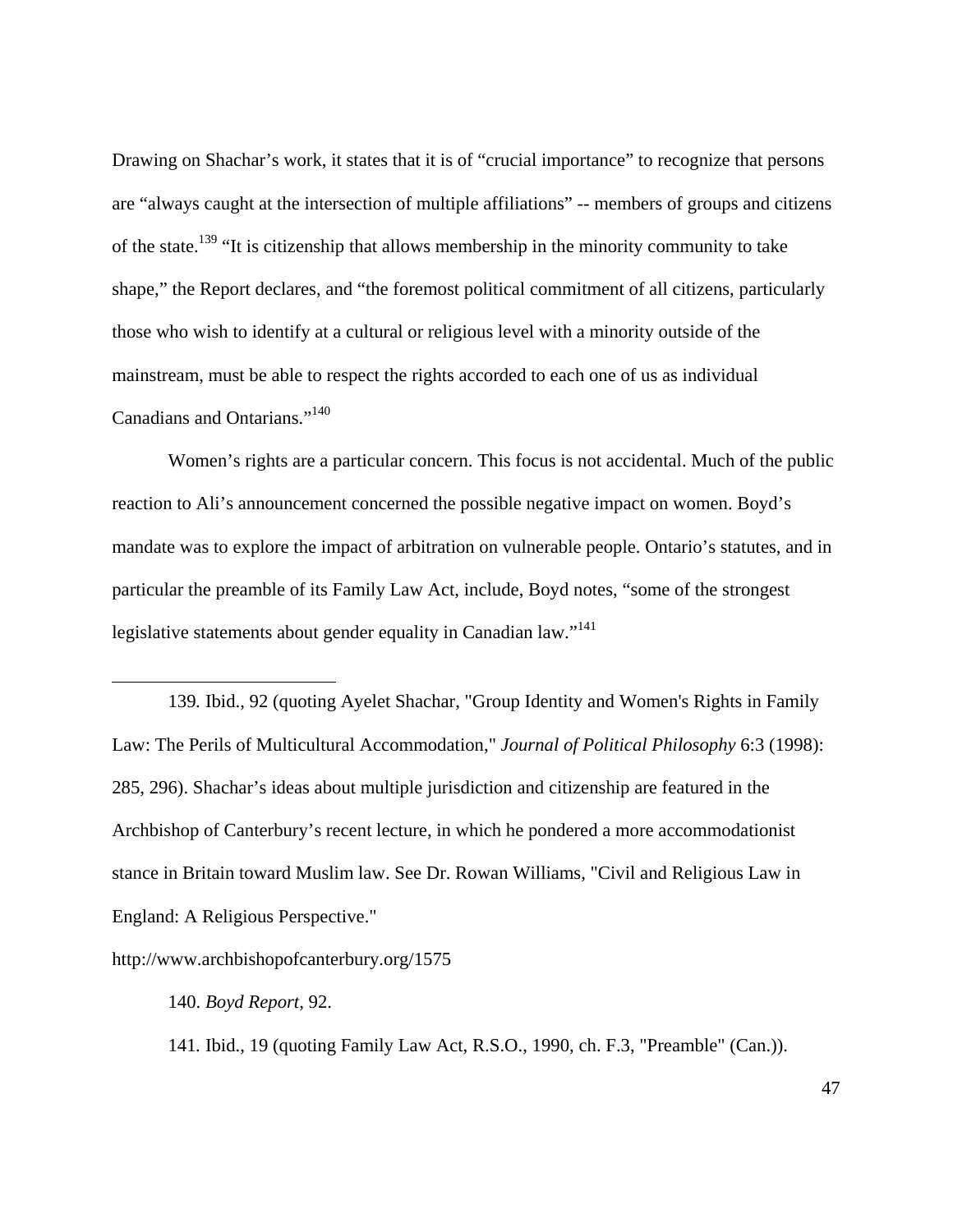The Report "did not find any evidence to suggest that women are being systematically discriminated against as a result of arbitration of family law issues."<sup>142</sup> This conclusion, however, seems contradicted by various testimonies that Marion Boyd heard about gender disadvantage and pressures on women to participate in such tribunals.<sup>143</sup>

Another striking feature of the Boyd Report is its discussion of what role the Canadian Charter of Rights and Freedoms, with its comparatively robust commitment to equal citizenship and religious and cultural rights, played in this debate. Boyd concludes that the Charter's important guarantees are limits on public power, not private power, and that "[a]greeing to be bound by an arbitrator's decision falls into the category of an action that is private and therefore, in my view, is not subject to *Charter* scrutiny."144 Government has an obligation to ensure that the legal rules concerning the breakdown of private relationships do not perpetuate gender roles and stereotypes; however, "if the participants choose not to follow that law, and instead make private arrangements, the government is not required to interfere."<sup>145</sup> She further observes: "[n]othing in the *Charter* requires an equal result of private bargaining. Parties may choose an apparently unequal result for many reasons and may think a deal fair that outsiders think is unfair."<sup>146</sup>

 $\overline{a}$ 

- 143*.* Ibid., 39-55.
- 144*.* Ibid., 72.
- 145. Ibid.

146*.* Ibid., 73.

<sup>142</sup>*.* Ibid., 133.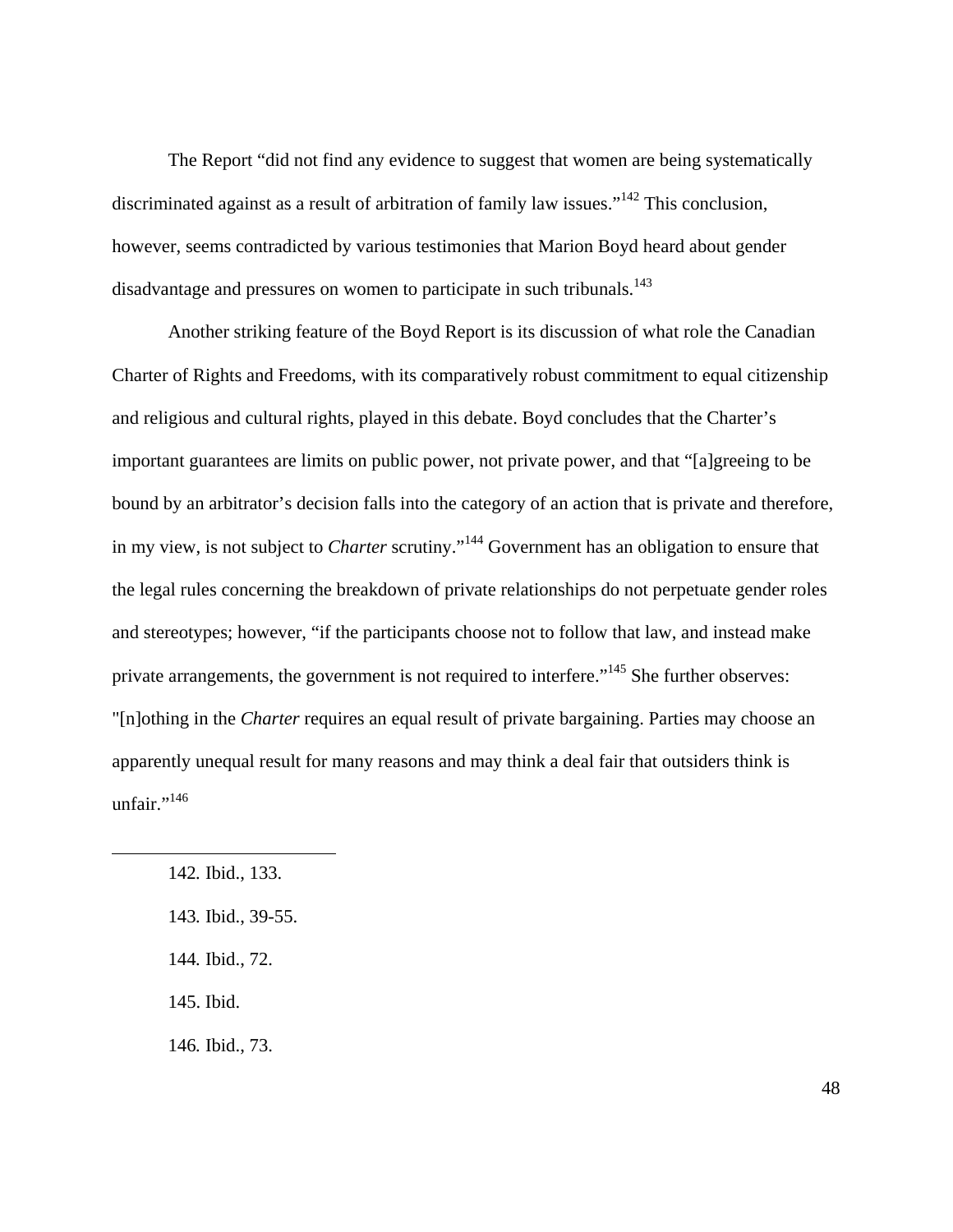The Boyd Report also notes that the Charter's commitment to freedom of religion is to be interpreted to enhance the multicultural heritage of Canadians. Some respondents argued that Section 27 of the Charter not only permits but demands that multicultural communities be allowed "to use their own form of personal law to resolve disputes."147 Boyd states that a commitment to enhancing the multicultural heritage "suggests respect for people's choices as long as those choices or the results are not illegal."<sup>148</sup> In a move familiar to liberalism, she continues: "People are entitled to make choices that others may perceive not to be correct, as long as they are legally capable of making such choices and the choice is not prohibited by law. In the areas where the state has chosen to allow people to order their lives according to private values, the state has no place enforcing any particular set of values, religious or not."<sup>149</sup>

These strong assumptions about choice made in "private" have drawn thoughtful criticism by Canadian feminists. For example, Pascale Fournier critiques the Boyd Report's "neo-liberal vision" of choice -- that Muslim women "should be free to live as they wish in the private sphere" -- because it "disregards the overall socioeconomic and distributive background of Muslim women living in Canada."150 She notes such factors as Muslim women's "susceptibility to marriage at a younger age, the precariousness of immigration status, the higher

 $\overline{a}$ 

150. Fournier, "In the (Canadian) Shadow of Islamic Law," 659.

<sup>147</sup>*.* Ibid., 72.

<sup>148</sup>*.* Ibid., 74.

<sup>149</sup>*.* Ibid., 75. Ronald Dworkin's account of liberalism is one example.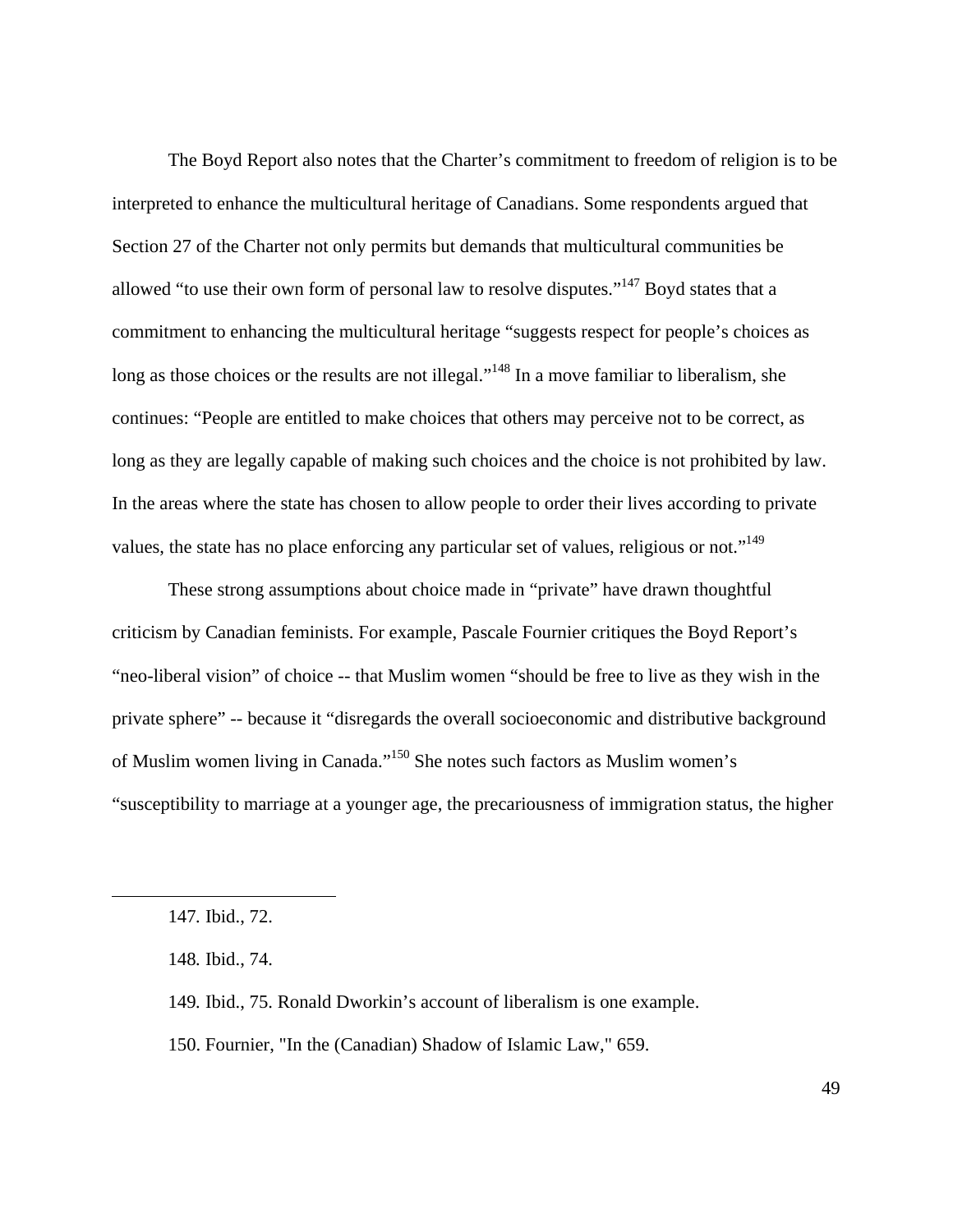rate of unemployment, and the segregation into sectors of low-income jobs."<sup>151</sup> She faults the Boyd Report's "abstract vision of multiculturalism," which is attentive to issues of identity and religious freedom but inattentive to the broader landscape in which religious subjects live. Lost in the celebration of "protecting choice" is attention to "the distributive stakes involved for Muslim women in allowing religious law through the Arbitration Act" and issues of gender equality and economic fairness.<sup>152</sup>

Fournier's critique invites attention to the relationship between family law's default rules and the scope of private choice. In the United States, for example, current constitutional law bars states from enacting laws that require a gendered division of labor in the home or return to the common law's model of marriage as a gender hierarchy. But U.S. constitutional law does not bar individuals from choosing to order their family life a particular way, subject, of course, to legal protections against violence, child abuse, and neglect.<sup>153</sup> At the same time, family law has adopted default rules that reflect an ideal of marriage as an economic partnership and, through doctrines like equitable distribution of property at divorce, serve (not always very well) to alleviate some of the economic vulnerability that women who choose more traditional gender roles may suffer at divorce.

A similar dilemma arises in the arbitration context: what if people, in dissolving their marriages, choose not to avail themselves of the economic protections of civil family law's rules

<sup>151</sup>*.* Ibid.

<sup>152</sup>*.* Ibid., 677.

<sup>153.</sup> McClain, *Place of Families,* 78-79.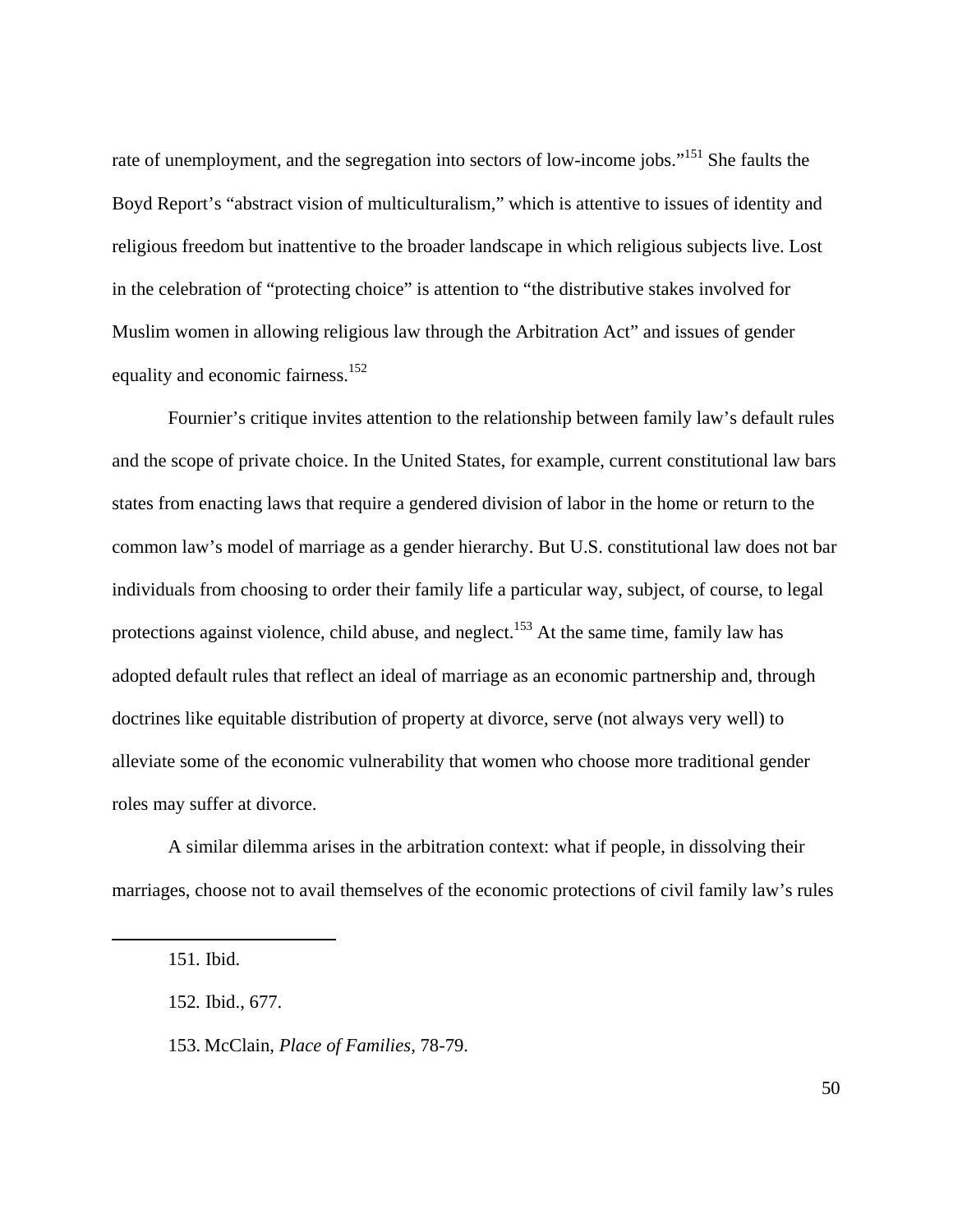concerning property distribution and spousal support? Macklin argues that the controversy over faith-based arbitration needs to be understood in the broader context of the extent to which Canadian law allows parties to "opt out" of family law's default positions of protecting the vulnerable and promoting gender equality when it allows and encourages parties to arbitrate and to make domestic contracts concerning matters relating to property and support.<sup>154</sup> It is important not to exaggerate the protection that civil law's default rules afford, in view of this ability to opt out.155

The broader move to look to the relationship between default rules and the latitude for opting out is a cogent one because it invites attention to whether courts may compromise default rules of gender equality in the name of upholding freedom of contract.<sup>156</sup> This move helps guard against an automatic assumption that civil law is more protective of gender equality and fairness than religious law. At the same time, Shachar cautions that the analogy between religious

154*.* See Audrey Macklin, "Privatization Meets Multiculturalism: The Case of Faith-Based Arbitration," (unpublished paper presented at Annual Meeting of the Canadian Political Science Association).

 $\overline{a}$ 

155. She writes critically (as have other Canadian feminists) of the recent Canadian Supreme Court decision, *Hartshorne v. Hartshorne,* 1 S.C.R. 550, 2004 SCC 22 (2004), in which the court upheld a marital agreement concerning property distribution that independent legal counsel advised the wife-to-be was "grossly unfair," and the record, the dissent argued, suggested the wife was more vulnerable and in a position of relative dependence.

156. Shachar, "Feminism and Multiculturalism: Mapping the Terrain," 139.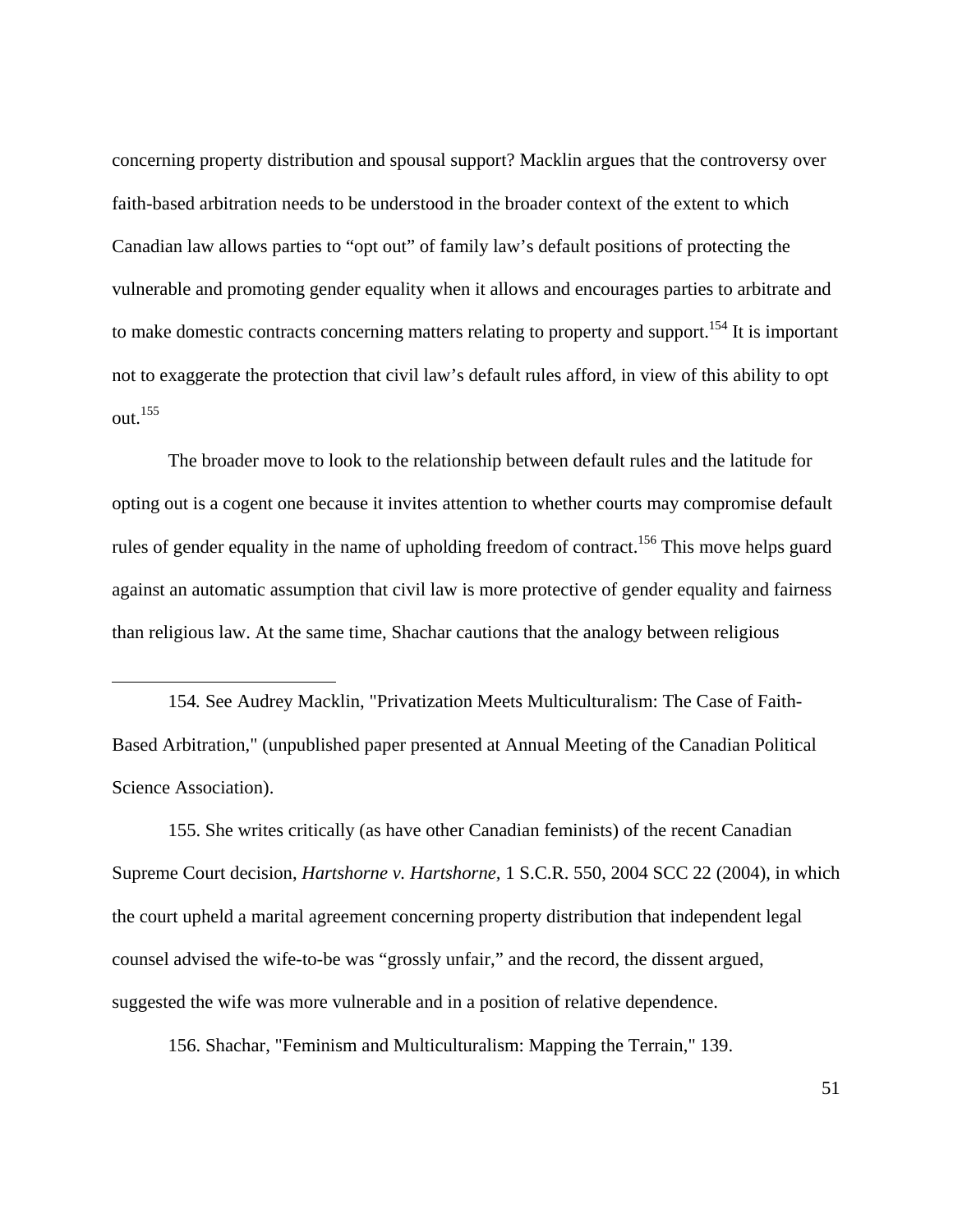tribunals and secular courts upholding freedom of contract may be overly simple if it suggests "that religious pressures are no different in kind than economic or related pressures imposed on women in our society."<sup>157</sup> It may discount "the communal pressures that may be imposed on a devout believer to comply with what is presented as a *religious* duty."158

All of this feminist commentary offers useful avenues of inquiry for considering possible models of legal pluralism in the U.S. Within the U.S., standards for when to uphold a premarital or marital contract vary considerably, with a robust commitment to freedom of contract (even in the face of substantive unfairness) on one end of the spectrum and a protective regime that insists on both procedural and substantive unfairness (or at least a very informed waiver of rights) on the other.<sup>159</sup>

 What might be said in favor of Boyd's report? Would the safeguards have been sufficient? A liberal model that recognizes agency by allowing choice, even incorrect ones, puts a high premium on fostering informed choice. Thus, the Boyd Report recommended many

1

159. For a robust freedom of contract approach, see *Simeone v. Simeone*, 581 A.2d 162 (Pa. 1990); by contrast, California's statutory law and the American Law Institute's *Principles of the Law of Family Dissolution: Analysis and Recommendations* (LexisNexis, 2002) take a more protective approach. The ALI rejects a contract analysis because intimate bargaining is different from other sorts of bargaining. For further discussion of the ALI, see the chapter by Bix in this volume.

<sup>157</sup>*.* Ibid.

<sup>158</sup>*.* Ibid.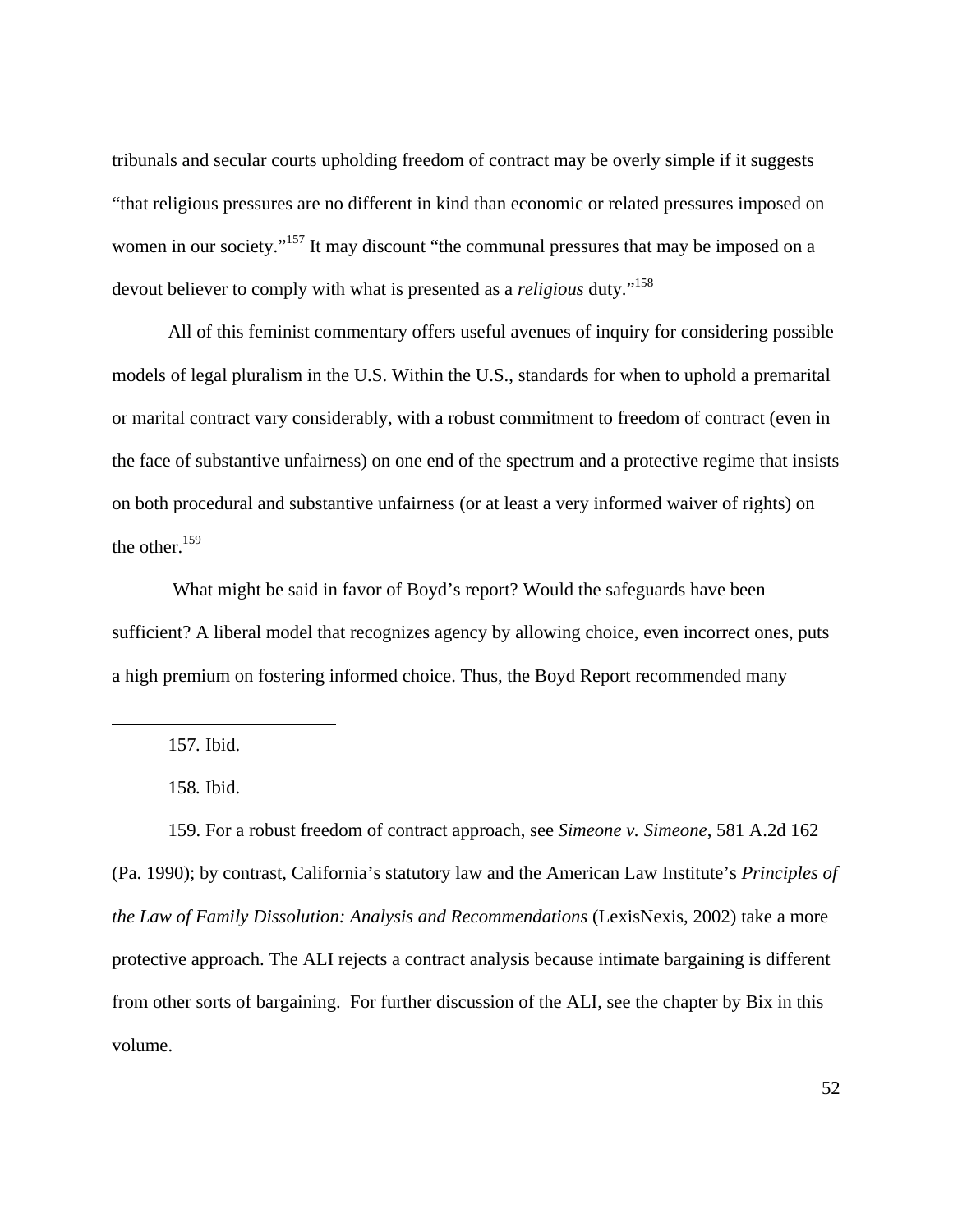safeguards to facilitate informed choice.<sup>160</sup> The Report also calls for a legal education campaign to inform the public in general, and vulnerable women in particular, about their legal options for resolving disputes. Such a campaign would include education about "general rights and obligations under the law," "family law issues," ADR, the Arbitration Act, "immigrant law issues," and "community support."<sup>161</sup> All of these measures aim to ensure that choice is both informed and voluntary. These assumptions about the power of Muslim women's groups to carry out such educational efforts and the likely impact of such a campaign may be too robust, as some feminist commentators note.

Would it have been better, from the perspective of fostering equal citizenship and religious freedom, if the Boyd Report had been adopted? Should the state have tried to harness religion by allowing religious arbitration, but subject to state-imposed procedural and substantive limits? What if, Beverley Baines asks, Canadian feminists, particularly Muslim feminists, had "expended more energy on the question: what is needed to safeguard faith-based arbitration for women?"<sup>162</sup> The fact that Ontario law now specifies that arbitration that takes place pursuant to

160. *Boyd Report* 21 (citing Family Law Act, R.S.O. 1990, ch. F.3, s. 56(4), "Domestic Contracts" (Can)); see Macklin, "Privatization Meets Multiculturalism," 133-36.

161*.* Macklin, "Privatization Meets Multiculturalism," 138.

 $\overline{a}$ 

162. Beverley Baines, "Must Feminists Identify as Secular Citizens?" in Linda C. McClain and Joanna L. Grossman, eds., *Gender Equality: Dimensions of Women's Equal Citizenship* (New York: Cambridge University Press, 2009 (noting that the Canadian feminist group Women's Legal Education and Action Fund (LEAF) and some Canadian Muslim feminists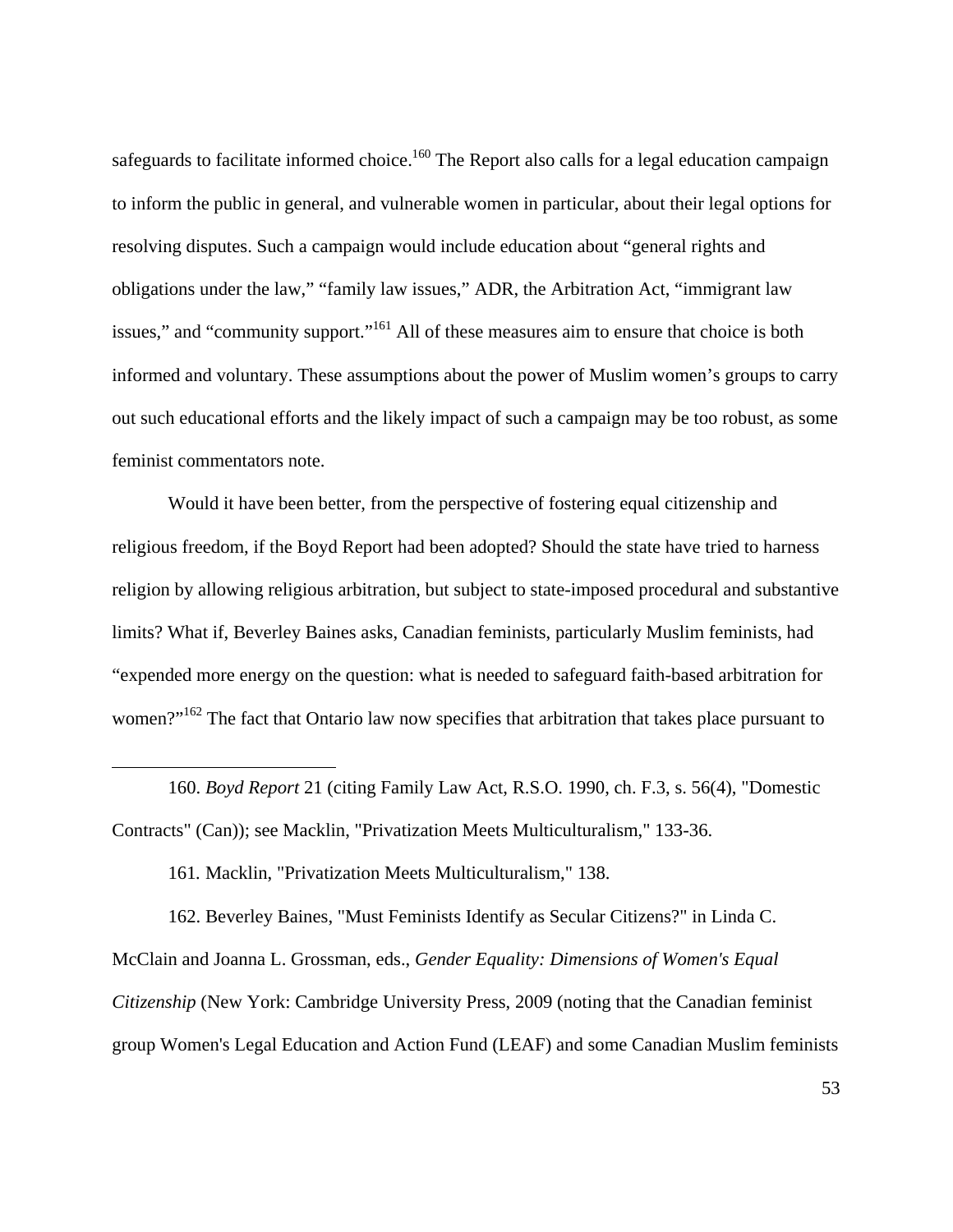religious law is *not* family law arbitration (that is, it does not carry any civil effects does not mean that parties will not pursue religious arbitration.<sup>163</sup> It will, instead, as Estin notes in this Volume, be "unofficial family law" and the parties will lack whatever protections they would have had if Boyd's recommendations were adopted.<sup>164</sup> These mediated solutions, Shachar argues, may "never be subject to regulation by state norms if they remain unchallenged by the parties." A cost of this outcome is that it leaves "extremely vulnerable precisely those women who may be most in need of joint-governance in the regulation of family affairs," women who "for either economic or cultural reasons might feel obliged to have at least some aspects of their marriage and divorce regulated by religious principles." By contrast, a "joint governance" solution might have helped address this vulnerability by facilitating a process of reform from within a religious tradition. As she explains:

the decision of the tribunal will not become legally binding and enforceable if it breaches the basic protections to which each woman is entitled by virtue of her equal citizenship status . . . [T]his resolution may eventually prove to offer effective, non-coercive measures to encourage a process of "change from within" the religious tradition.<sup>165</sup>

did pursue this strategy).

 $\overline{a}$ 

163*.* See Shachar, "Feminism and Multiculturalism: Mapping the Terrain"; Estin, "Unofficial Family Law."

164. Estin, "Unofficial Family Law."

165. Shachar, "Feminism and Multiculturalism: Mapping the Terrain," 142. See also the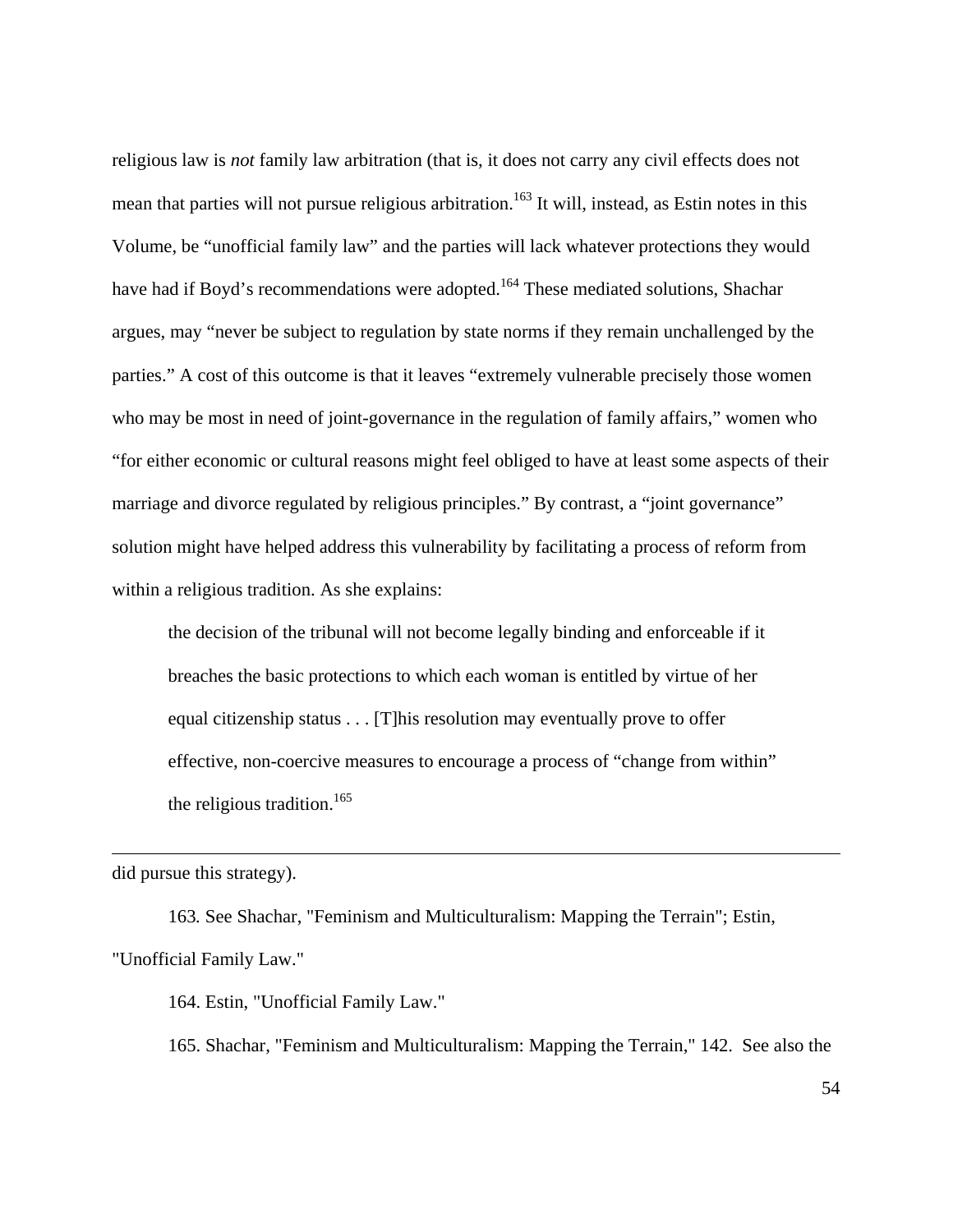#### **V. Conclusion**

In this Chapter, I have argued that the call for multi-tiered marriage, or a "robust" modern millet system, in the U.S. should be resisted. I have raised questions about whether there actually is such a demand in the U.S. I contrasted two possible strategies for giving more voice to religious models of marriage: securing congruence between religious and civil law by instantiating religious law in civil law or recognizing the binding authority of religious tribunals to adjudicate family law. Normative pluralism is indeed everywhere, including in the "unofficial" family law that shapes many people's lives. Translating this into more legal pluralism, however, warrants concern. U.S. courts already give official, or civil, effect to certain aspects of religious family law. But they also decline to do so based on certain limiting principles rooted in concerns for due process and for the substance of civil family law's commitments.

Civil law's concerns for gender equality and for protecting vulnerable parties are salient reasons to be cautious about new forms of legal pluralism. Any system of "multi-tiered marriage" that does not attend adequately to the equal protection and equal citizenship of women as well as men conflicts with the commitments of the U.S. family law system and constitutional principles. Moreover, lending the state's imprimatur to models of family based on male authority and female submission or on other forms of gender privilege and preference may educate children as to the legitimacy of those models in broader society. This implicates the state's interest in children as future citizens. As the recent controversy over faith-based arbitration in

chapter by Shachar in this volume.